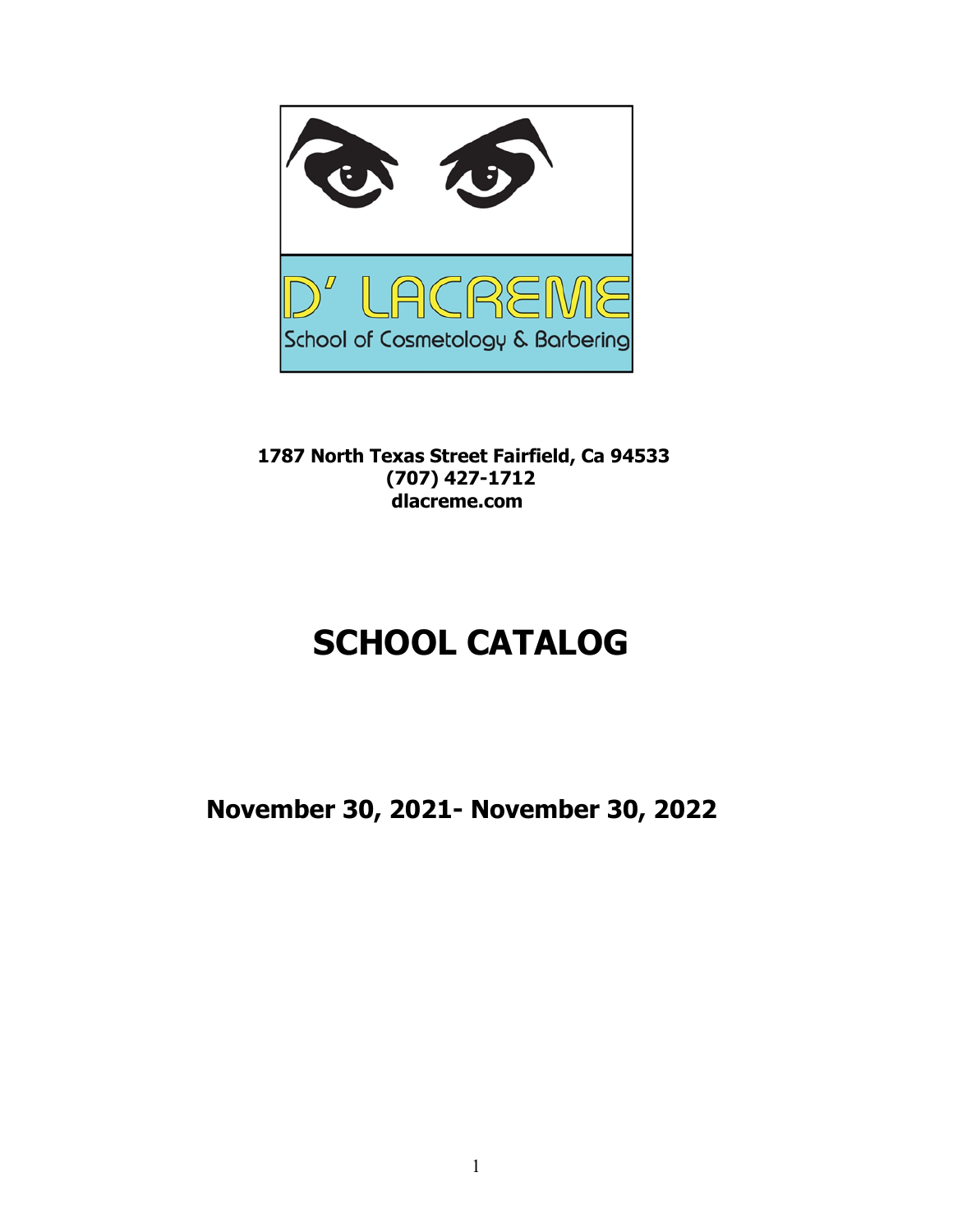## **Table of Contents**

| Student Eligibility Requirements19    |  |
|---------------------------------------|--|
|                                       |  |
|                                       |  |
|                                       |  |
|                                       |  |
|                                       |  |
|                                       |  |
|                                       |  |
|                                       |  |
|                                       |  |
| Student Rights and Responsibilities36 |  |
|                                       |  |
|                                       |  |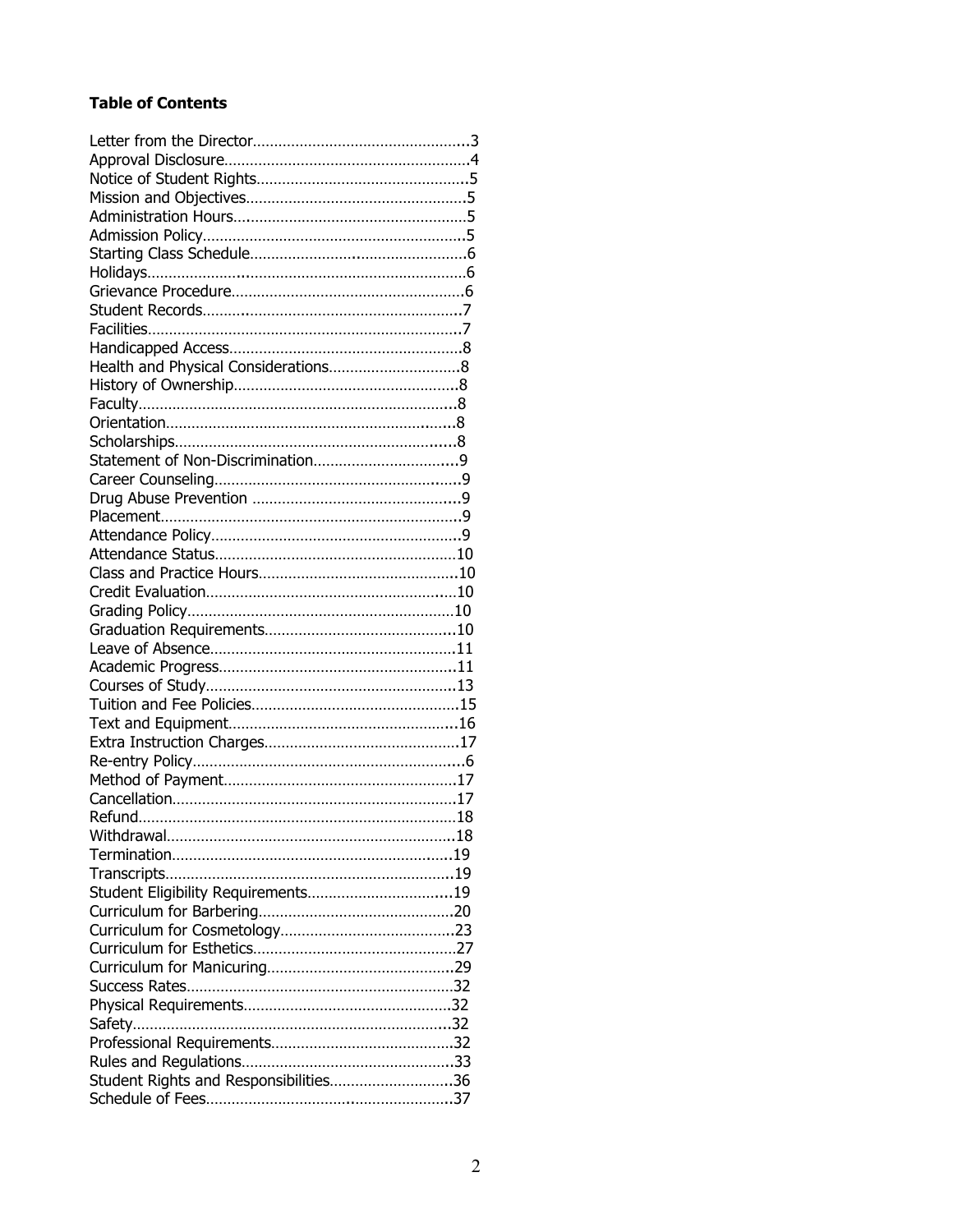#### A LETTER FROM OUR DIRECTOR

#### Dear Student,

Welcome to D'Lacreme School of Cosmetology and Barbering. We thank you for selecting D'Lacreme School of Cosmetology and Barbering to obtain your training in the beauty field of your choice. You are entering a learning experience that will give you the opportunity to be successful in the beauty industry.

At D'Lacreme School of Cosmetology and Barbering, it is our goal to offer you the basic training to improve your opportunities to take and pass the licensure examination required by the California Board of Barbering and Cosmetology.

We emphasize the importance of teaching you how to be successful in the marketplace, and how to gain experience from each of the procedures and operations that you will perform during your training. The operations are an element necessary for you to take the required state license examination. The state license is required in order to obtain employment as a barber, cosmetologist, esthetician, or manicurist. Your training will take place within an environment similar to that of your prospective employers. This means that you will be expected to be punctual, respectful toward your instructors, fellow students, and your patrons. It also means hard work, dedication, and lots of practical and theoretical work on your part. Your training will consist of theory classes, applications of subject matters studied in the theory classes, shop management, business concepts, and the element of personal success.

The training you will receive will allow you to obtain an entry-level position in the beauty industry. The real experience and the advancements in this industry will depend on your own efforts once you work in the beauty field.

It is a pleasure to have you join us at D'Lacreme School of Cosmetology and Barbering, the degree of your success will depend on the dedication and effort you are willing to apply during the entire course of your training. Again, welcome to D'Lacreme School of Cosmetology and Barbering. The entire staff wishes you a successful career in the beauty business world.

Sincerely,

Ms. Jenny Contreras School Director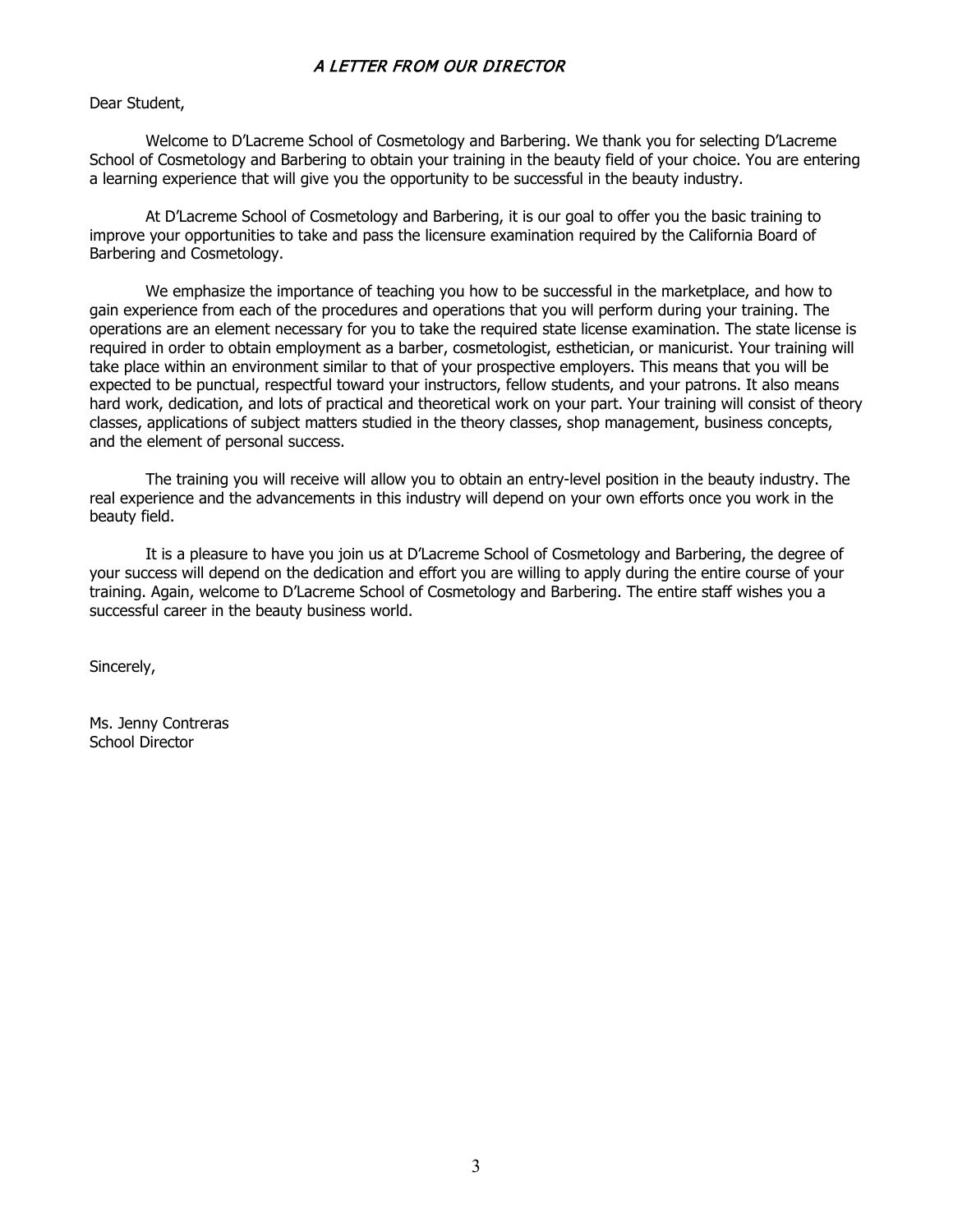## **APPROVAL DISCLOSURE STATEMENT**

D'Lacreme School of Cosmetology and Barbering is a private institution approved by the Bureau for Private Postsecondary Education. The Bureau's approval means that the institution and its operation complies with the minimum standards established under the law for occupational instruction by private postsecondary educational institutions, and does not imply any endorsement or recommendation by the State or by the Bureau. The Bureau's approval to operate means compliance with state standards as set forth in the CEC and 5, CCR. The Bureau does not endorse programs and the Bureau's approval does not mean the institution exceeds minimum state standards.

The Bureau has approved the following courses offered by D'Lacreme School of Cosmetology and Barbering:

| BARBERING          | 1,500 CLOCK HOURS      |
|--------------------|------------------------|
| <b>COSMETOLOGY</b> | 1,600 CLOCK HOURS      |
| <b>ESTHETICS</b>   | <b>600 CLOCK HOURS</b> |
| <b>MANICURING</b>  | 400 CLOCK HOURS        |

 Instruction is provided within a 5,600 square foot facility suitable to accommodate **150** students at any one time. Prospective enrollees are required to visit the physical facilities of the school and to discuss personal, educational, and occupational plans with school personnel before enrolling, attending class, or signing an enrollment agreement.

The following are agencies, which set minimum standards for our program of studies in accordance with their individual requirements.

**The State of California Department Consumer Affairs – Board of Barbering and Cosmetology** provides licenses to graduates upon passing the Board of Barbering and Cosmetology examinations.

 **The Bureau for Private Postsecondary Education –** Persons seeking to resolve problems or present complaints should first contact the immediate instructor in charge. Persons may fill out and turn in a Student Complaint Form. Additional request for further consideration may be presented in writing to: **Ms. Jenny Contreras,** Director of D'Lacreme School of Cosmetology and Barbering. Any questions a student may have regarding this catalog that have not been satisfactorily answered by the institution may be directed to the Bureau for Private Postsecondary Education at 1747 North Market Blvd, Suite 225, Sacramento, Ca 95834, **www.bppe.ca.gov**, toll-free telephone number (888) 370-7589 or by fax (916) 263-1897.

I certify that all contents of this catalog are current, true, and correct to the best of my knowledge. Policies herein may be superseded by an addendum or policy changes. This catalog is part of the contract between the school and the student. D'Lacreme School reserves the right to make changes to any policies, procedures, tuition, fees, programs, or start dates at any time. D'Lacreme School is a private postsecondary institution and is not a public institution.

Mr. David Yepiz Owner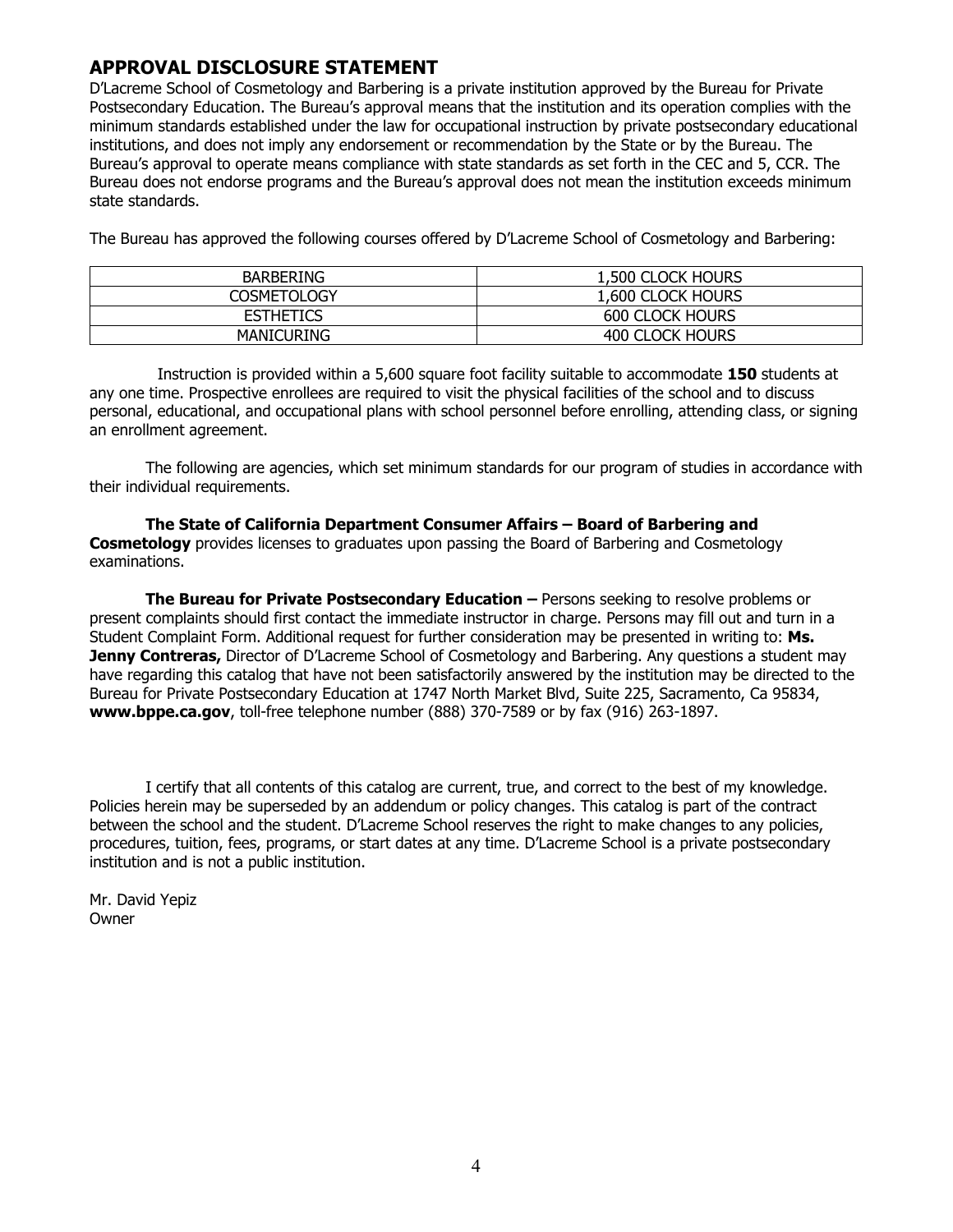## **NOTICE OF STUDENT RIGHTS**

- 1. You may cancel your enrollment agreement for school without any penalty or obligation until the seventh business day following your first-class session as described in the Notice of Cancellation form that will be given to you during orientation. Read the Notice of Cancellation form for an explanation of your cancellation rights and responsibilities. If you have lost your Notice of Cancellation form, you may ask the school for a copy.
- 2. After the end of the cancellation period you also have a right to stop school at any time and you have the right to receive a refund for the part of the course not taken. Your refund rights are described in the enrollment agreement. If you lost your enrollment agreement, you may ask the school for a copy, or you may ask the school for a copy of the refund policy.
- 3. If the school closes before you graduate, you may transfer to another school, teach-out, or receive a school refund whichever is applicable. Contact **The Bureau for Private Postsecondary Education**  at the address and phone number printed below for information.
- 4. If you have any complaints, questions, or problems, which you cannot work out with the school, write or call:

 **The Bureau for Private Postsecondary and Education 1747 North Market Blvd, Suite 225, Sacramento, Ca 95834 Toll-free (888) 370-7589 Fax (916) 263-1897 www.bppe.ca.gov**

## **MISSION AND EDUCATIONAL OBJECTIVES**

At D'Lacreme School of Cosmetology and Barbering, our **mission** is to offer our students the training to assist them to acquire the knowledge and skill necessary to pass the California State Board of Barbering and Cosmetology examinations for Barbering, Cosmetology, Esthetics, and Manicuring required for state licensure.

Our prime vocational **objective** is to train and produce knowledgeable graduates able to seek and find entry-level employment in the beauty industry. Our successful students should be able to function effectively at an entry level in one of the many specialty areas related to the beauty industry.

## **ADMINISTRATION BUSINESS HOURS**

The school administrative offices are open for business Tuesday through Friday from 8:30 am to 5:00 pm and Saturday 8:30 am to 5:00 pm. For issues related to admissions, academics, accounting, and placement, please make an appointment or visit the offices within their business hours. The administrative office may be reached at (707) 427-1712 located at 1787 North Texas Street, Fairfield, Ca.

## **ADMISSION POLICY**

The school does not discriminate in its employment, admission, instruction, or graduation policies on the basis of sex, age, race, color, religion, or ethnic origin nor does it recruit students already attending or admitted to another school offering similar programs of study.

The school is accepting applicants for admissions as regular students once the following criteria have been met:

- 1. Applicant must attend an Interview with the School Director or Enrollment Counselor.
- 2. Applicant must submit a completed enrollment application.
- 3. Applicant must provide a copy of his/her High School Diploma or G.E.D.
- 4. Applicant must provide a form of current identification (government issued).
- 5. Applicant must provide a copy of his/her social security card or TIN Letter from IRS.
- 6. Applicant must attend Orientation prior to start date.
- 7. Applicant must pay \$100.00 Registration Fee.

Students are required to purchase a kit from the school. We do not admit Ability to Benefit students.

## **TRANSFER POLICY**

D'Lacreme School of Cosmetology and Barbering officials will grant appropriate credit for prior training or experience upon review and verification of its validity under the Cosmetology Act and the California State Barbering and Cosmetology Board Rules and Regulations. Occasionally, a student's acceptance by the school will depend entirely on the credit evaluation conducted by the California State Barbering and Cosmetology Board. Before enrolling in D'Lacreme School of Cosmetology and Barbering, it is the student's responsibility to obtain the state's evaluation. D'Lacreme School of Cosmetology and Barbering has not entered into an articulation or transfer agreement with any other college or university. The maximum number of hours accepted by our institution for each course: Barbering: 1,100 Hours, Cosmetology: 1,200 Hours, Esthetics: 300 Hours,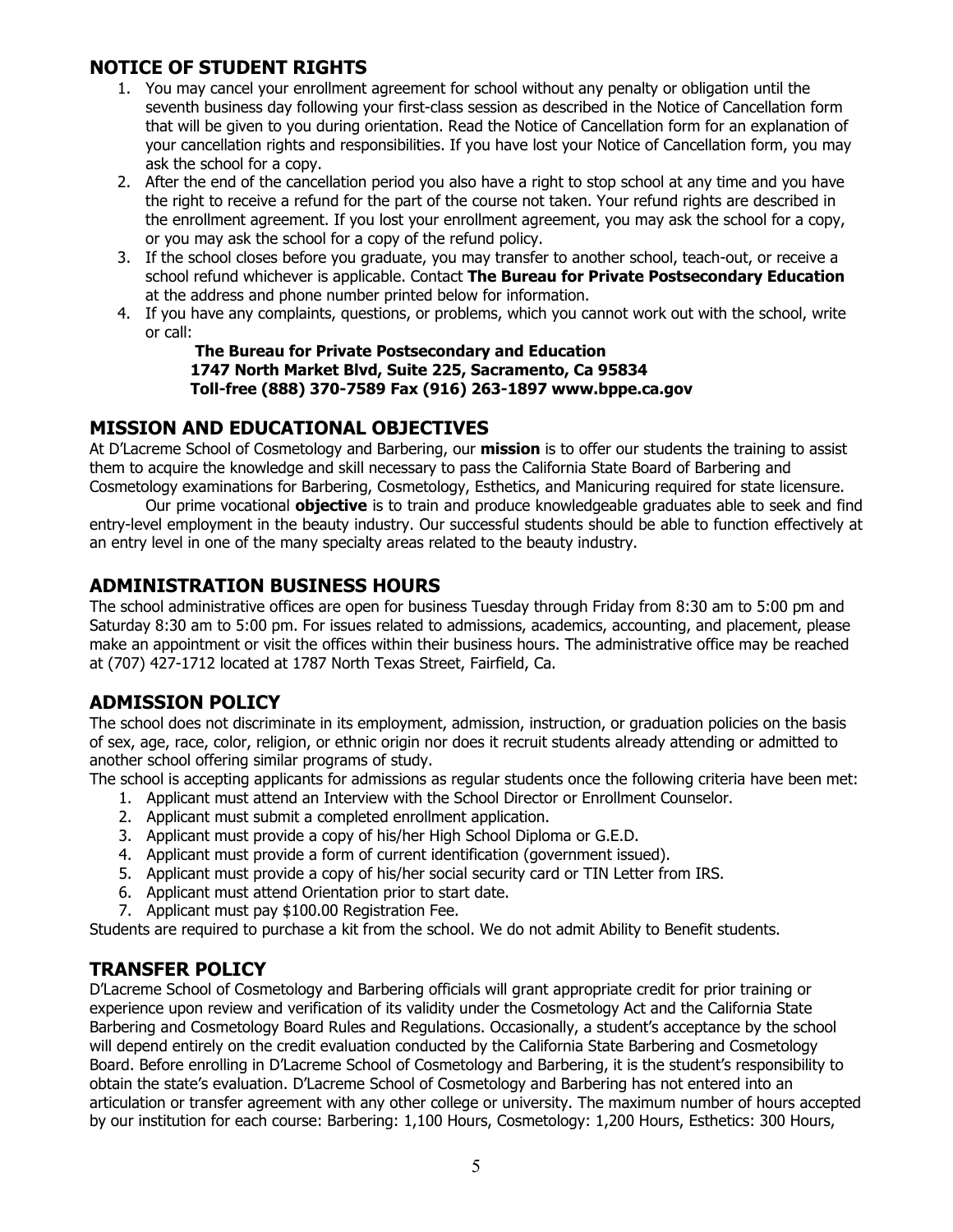Manicuring: 200 Hours. A valid proof of training document must be submitted to the institution to receive credit for hours.

## **RE-ENTRY POLICY**

All students who withdraw in good standing may re-enter into the course of study without the loss of credit for prior hours and operations earned during the prior enrollment within five (5) years. If the student transferred to another institution before returning to D'Lacreme School of Cosmetology and Barbering, those hours and operations earned at the other institution may be credited to the student for the new re-enrollment if proper documentation is presented. Students who re-enter their course of study will retain all credit for clock hours and work projects completed, and will re-enter in the same satisfactory academic progress status they held when they left. Each re-entry is treated on an individual basis. D'Lacreme School of Cosmetology and Barbering reserves the right to reject students that have withdrawn from this school. A re-enrollment fee of \$100.00 will apply. Unpaid balances from any previous enrollment must be resolved prior to re-enrollment.

## **FOREIGN TRANSCRIPTS**

For high school transcripts that are not in English, applicants will be required to have their transcripts translated to English and evaluated by an approved authority. At a minimum, they must be equivalent to a high school diploma or G.E.D.

## **STARTING CLASS SCHEDULES FOR 2020-2021**

All course classes are scheduled to start every Tuesday or as enrollment warrants for Barbering, Cosmetology, Esthetics, and Manicuring. See our admissions office for actual start dates. Our school hours and class days are Tuesday through Friday 8:30 am to 7:00 pm and Saturday 8:30 am to 5:00 pm. We are closed Sunday and Monday. Delivery of education/classes are held at D'Lacreme School of Cosmetology and Barbering at 1787 North Texas Street, Fairfield, Ca 94533.

Class schedules depend on the student's capability to attend school. Full-time classes are held from Tuesday through Saturday 8:30 am to 5:00 pm. Part-time, a four hour evening schedule is 3:00 pm to 7:00 pm Tuesday to Friday, Saturday 8:30 am to 5:00 pm. The school reserves the right to postpone a class start date for up to ninety (90) days with prior notice.

## **CALENDAR/HOLIDAYS**

The school is closed on Sunday, Monday, and the following holidays: New Year's Day, Memorial Day, Fourth of July, Labor Day, Thanksgiving Day and Christmas Day. A "special" holiday may be declared for emergencies or special reasons. Holidays of all religious beliefs are respected and allowed. Students must submit a letter notifying the school prior to being absent due to religious purposes. The school reserves the right to call for additional closure days. Students are expected to attend school before and after a holiday; failure to attend school will result in a three (3) day suspension. Whenever the school is closed by the decision of the Director, students will be credited for that day, unless otherwise specified. Students must be present in order to receive credit. Students will receive credit for hours listed on their enrollment agreement only.

## **GRIEVANCE POLICY**

In accordance with the institution's mission statement, the school will make every attempt to resolve any student complaint that is not frivolous or without merit. Complaint procedures will be included in new student orientation thereby assuring that all students know the steps to follow should they desire to register a complaint at any time.

As stated during the orientation process, in the event a student has a grievance which cannot be resolved to his/her satisfaction with the student's instructor in charge the student is to make his/her grievance known to the Institution's Director, Ms. Jenny Contreras, at D'Lacreme School of Cosmetology and Barbering, 1787 North Texas St. Fairfield, Ca 94533 within sixty (60) days of the date that the act which is the subject of the grievance occurred. All grievances **must** be presented in writing. Upon the student's request, a form will be provided (Student Complaint Form). The school will provide a corresponding written response to all grievances within ten (10) days. The initial response may not provide for final resolution of the issue but will notify the student of continued investigation and/or actions taken regarding the complaint. Depending on the extent and nature of the complaint, interviews with appropriate staff and other students may be necessary to reach a final resolution of the complaint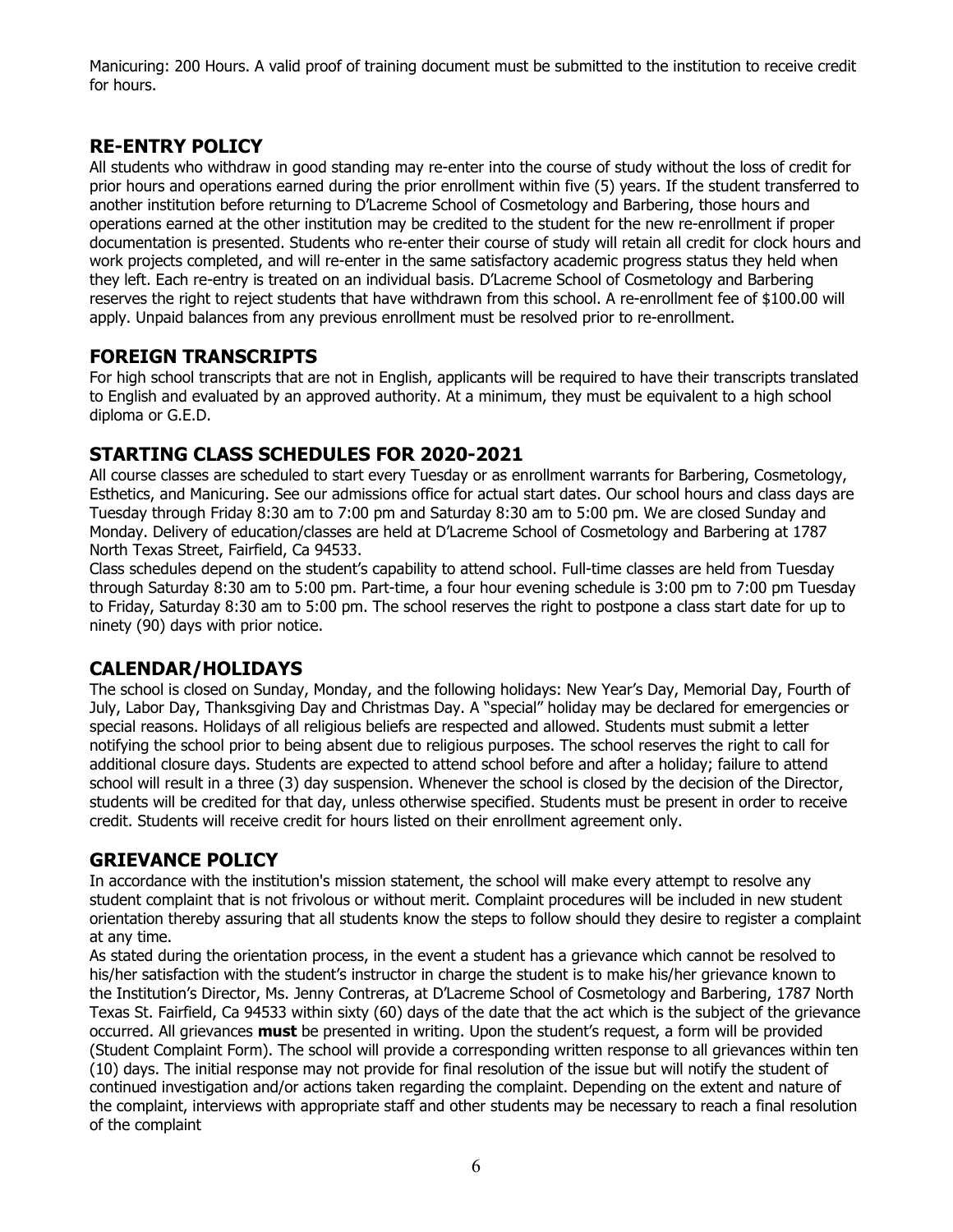Evidence of final resolution of all complaints will be retained in school files in order to determine the frequency, nature, and patterns of complaints for the institution.

If the complaint is of such nature that it cannot be resolved by the management, it will be referred to an appropriate agency if applicable.

Students should exhaust the institution's internal complaint process before submitting the complaint to any regulatory agencies. If the matter is still unresolved, please contact:

> **The Bureau for Private Postsecondary Education 1747 N. Market Blvd, Suite 225 Sacramento, Ca 95834 Toll-free (888) 370-7589 Fax (916) 263-1897 www.bppe.ca.gov**

## **DISCLOSURE AND RETENTION OF STUDENT RECORDS**

Adult students and parents or guardians of minor students have the right to inspect, review, and challenge information contained in the institution's student records. However, a staff member must be present during the process to provide clarification and/or answers to related questions raised during the review of the student's file; an appointment must be made. Students must submit a written request to review their file to the school director. The student will be granted supervised access to their records within five (5) business days of the request.

Educational records are defined as files, materials, and documents that contain information directly related to the student's period of enrollment, and are maintained by the institution. We will maintain records for five (5) years from the last day of attendance and transcripts will be maintained permanently. Minor students are not entitled to inspect the financial records of their parents. Written consent from the student and/or parents is required each time before any records may be disclosed to any party with the exception of governmental agencies so authorized by law. All current student records are kept in a locked file cabinet in the Director's office.

## **FACILITIES**

D'Lacreme School of Cosmetology and Barbering is in a 5,600 square foot air-conditioned, modern facility with many amenities for our students. Our school simulates salon conditions to help our students "learn-by-doing", with modern equipment such as microdermabrasion machines, steamers, electrical facial machines, and a variety of supplies that help enhance the students' product knowledge such as haircolor, hair lighteners, styling products such as gels, hairspray, setting lotion, thermal heat protectors, and many more. There is a lounge that can be used for eating or breaks complete with a refrigerator and microwave. Each student uses a locker to keep his/her private articles. There are theory rooms where theoretical knowledge is learned and applied and where studying and test-taking is completed. There are also freshman rooms where students begin their training to advance to the clinic floor, which is where students maintain a station and begin performing operations on clients. Once a student advances to the clinic floor, he/she receives a station and a chair that resemble that of a salon/shop. There is a dispensary where all supplies and chemicals are stored such as nail files, cup warmers, mixing bottles, tint bowls, tint brushes, developers, haircolor, hair lighteners, protective cream, paper towels, disinfectants, cleaning supplies, manicure/pedicure supplies, etc. There are several manicure tables that are used by students to complete services such as manicures and artificial nail enhancements. There are also spa pedicure chairs used for training in foot care. There are numerous hair dryers with chairs for students to use for drying services. There are shampoo bowls for student use for shampooing and rinsing. There are stations with facial beds in the esthetics department for student use for facials, waxing, and skin care. Also, available for student use are makeup stations used to apply makeup or artificial eyelashes. The materials used for instruction are those included in a student kit (see Kit List).

## **LIBRARY**

The library is located within the school. It holds a collection of textbooks, review books, practical books, theory books, instructional movies, DVDs, industry periodicals, and other reading materials. The students may obtain access to the library during school hours. They may check out a book or other resource by signing their name on a list along with the title of the book or other resource. They may check out the resource for up to a week. Any resource not returned to the school will be charged to the students account.

If you obtain loaned equipment from the library and return it in good condition within thirty (30) days following the date of your withdrawal, the school shall refund the charge for the equipment paid by you. If you fail to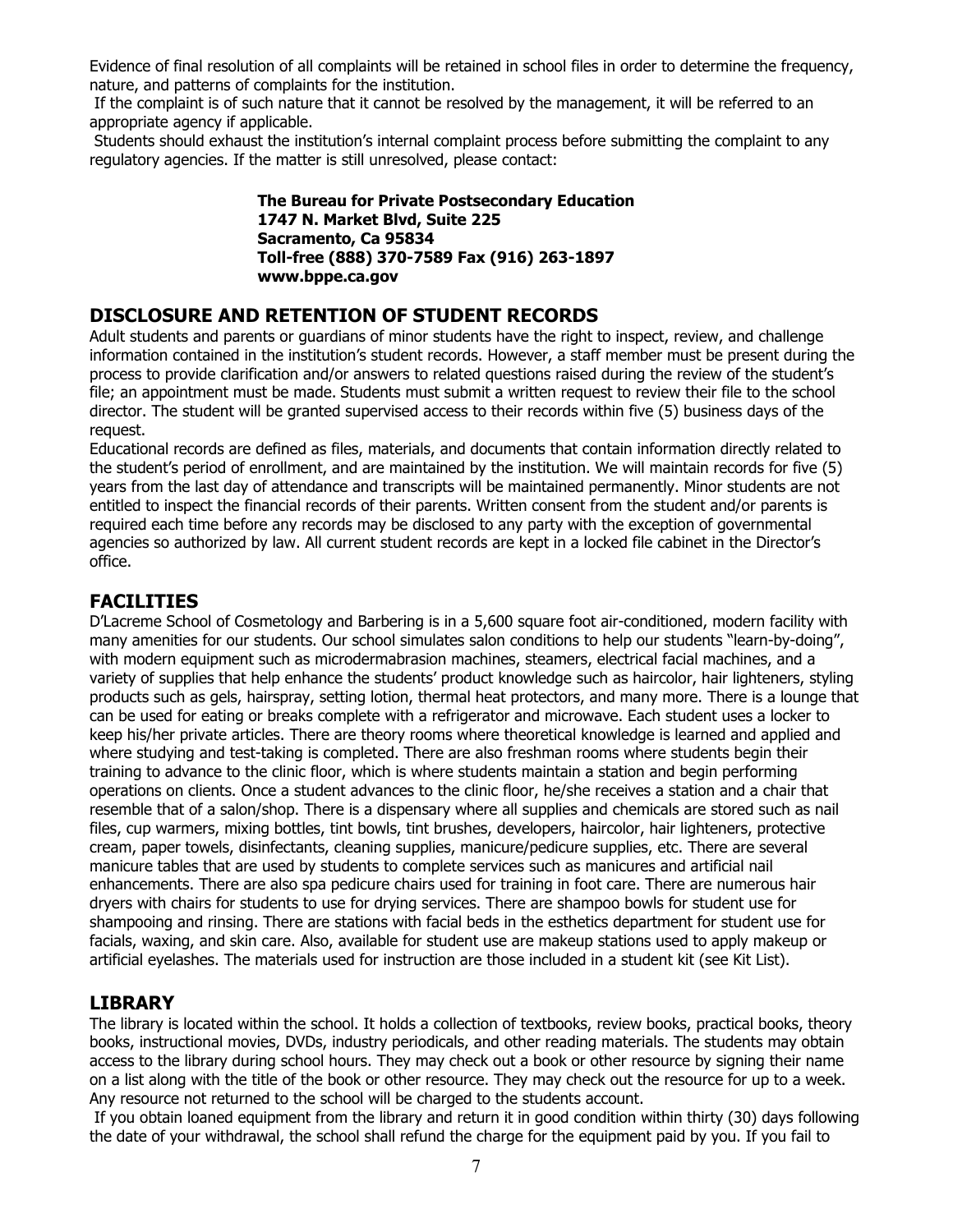return the equipment in good condition allowing for reasonable wear and tear, within the 30-day period, the school may offset against any refund due for the documented cost of the equipment.

## **HOUSING**

D'Lacreme School of Cosmetology and Barbering does not provide assistance to find housing nor does it have any dormitory facilities under its control. However, available housing in the area ranges from \$865.00-\$1,162.00 for a one bedroom apartment.

## **HANDICAPPED (WHEELCHAIR ACCESS)**

Access by persons on wheelchairs is available. Upon request, accommodations can be made.

## **HEALTH AND PHYSICAL CONSIDERATIONS**

Generally, the professional in the beauty field must be in good physical health since he/she will be working in direct contact with patrons. In most aspects of the beauty field there is a great deal of standing, walking, pushing, bending, and stretching for extended periods of time. A person must consider his/her physical limitations in terms of making a career choice that involves extensive physical demands. We promote the acceptance of students with physical limitations or disabilities if the student (their guardians or physician) believe they can fulfill the training demands.

## **HISTORY AND OWNERSHIP**

D'Lacreme School of Cosmetology and Barbering is a new school owned by Mr. David Yepiz.

### **BANKRUPTCY**

The institution does not have a pending petition in bankruptcy, is not operating as a debtor in possession, has not filed a petition within the preceding five years, or has not had a petition in bankruptcy filed against it within the preceding five years that resulted in reorganization under Chapter 11 of the United States Bankruptcy Code.

## **FACULTY**

D'Lacreme School of Cosmetology and Barbering is equipped with a faculty consisting of industry professionals who hold valid licenses and are capable of fulfilling the responsibilities of educating students on the latest techniques and most updated information. D'Lacreme School of Cosmetology and Barbering maintains a licensed Faculty member on site to supervise all students.

**Ms. Jenny Yepiz- Freshman Class Instructor for Cosmetology, Esthetics, Manicuring Students** Ms. Yepiz is a licensed Cosmetologist, licensed Esthetician and licensed Barber. She has been a School Owner for 9 years. She has experience working in a salon for 9 years. She has been an instructor since 2013.

**Ms. Brenda Washington- Instructor for Barbering/Cosmetology Students**

Ms. Washington has been a licensed Cosmetologist for over 20 years. She has owned her own salons for over 15 years and has been an instructor for over 20 years.

**Mr. Donald Marsh- Freshman Class Instructor for Barbering Students**- Mr. Marsh has been a licensed Barber since 2017. He has worked in a shop for 3 years and has been a guest speaker/artist.

## **ORIENTATION**

Orientation is held two (2) weeks prior to the student's enrollment date at our school facility. Before the first day of classes, students will physically visit and review the school facilities and sign an enrollment agreement for the course of study with the institution. Orientation is **mandatory** for all students. All school policies and procedures are reviewed with the student. At this time, should the student have any questions/concerns the student should notify the staff. Orientation is approximately three (3) hours long.

#### **SCHOLARSHIPS**

Our college does not have an institutional scholarship program. We do not participate in Federal or State Financial Aid programs. However, we do offer private pay programs (please see the Registrar's Office for further details). If a student obtains a loan, the student will have to repay the full amount of the loan plus interest, less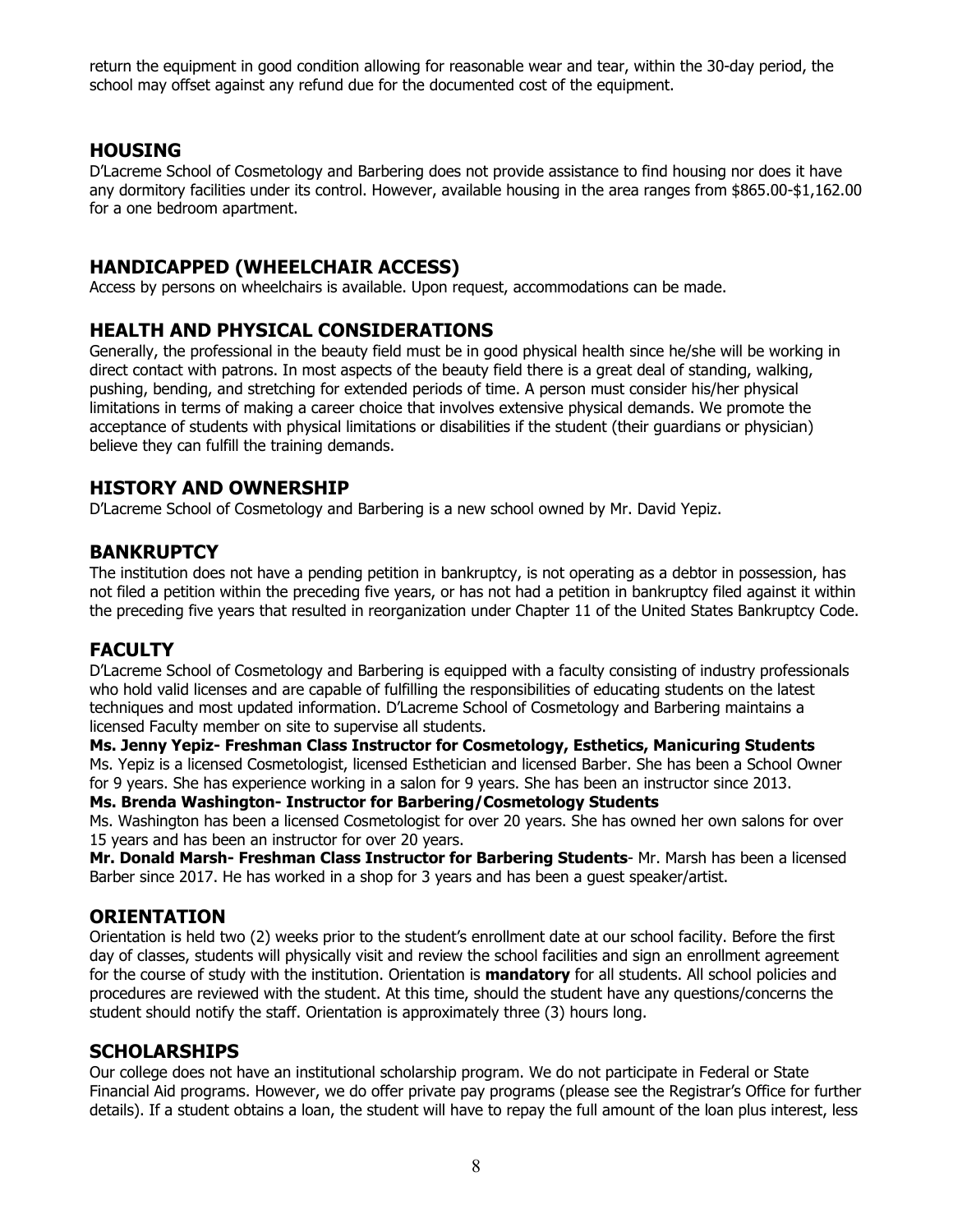the amount of any refund. If the student receives federal student financial aid funds, the student is entitled to a refund of the money not paid from federal financial aid funds.

## **STATEMENT OF NON-DISCRIMINATION**

D'Lacreme School of Cosmetology and Barbering does not discriminate on the basis of race, creed, color, religion, sex, handicap, financial status, age, ethnic origin, or residence in its admissions, staffing, instruction, and/or graduation policies.

## **CAREER COUNSELING**

The school counsels the students individually as often as necessary at least every 25% of their scheduled course. Counseling takes place in monitoring the student's progress as scheduled for the period of enrollment. Salon/ Spa owners and stylists/ operators are invited to the school to give demonstrations and discuss career goals with the students. This activity supplements the daily counseling carried out by the instructors and administrative staff.

### **STUDENT SERVICES**

D'Lacreme School of Cosmetology and Barbering provides answers to questions concerning administrative, financial, and all other school related issues. Please make an appointment with school personnel. We inform students on all upcoming beauty industry shows and advanced education, updates/changes of all California Board of Barbering and Cosmetology Information, student Id's/Name Badges, student activities, student competitions, and limited job placement. Job placement is not guaranteed.

## **DRUG ABUSE PREVENTION PROGRAM**

The school makes drug and substance abuse information available to its students, staff, and instructors. Any individual associated with D'Lacreme School of Cosmetology and Barbering who is seeking information, counseling, or assistance concerning Drug Abuse Prevention may contact our admissions office for professional referral. D'Lacreme School is a drug-free campus.

## **EMPLOYMENT ASSISTANCE**

D'Lacreme School of Cosmetology and Barbering fees do not guarantee placement to any student. However, limited job placement assistance is provided to graduates at no additional charge. Upon graduation, the student's name is recorded in a placement register for the follow-up process. Results from the California State Board of Barbering and Cosmetology license examination are recorded as passed or failed. Students that fail the exam are encouraged to return to D'Lacreme School of Cosmetology and Barbering for assistance and guidance for subsequent attempts to pass the exam. Job placement is not guaranteed. On campus, D'Lacreme School has a career opportunities bulletin board available to our students.

## **ATTENDANCE, TARDY, AND MAKE-UP POLICIES**

Attendance must be maintained as stated in the student's enrollment agreement, if student expects to graduate by scheduled graduation date. To report an absence the student may call-in the same day prior to the beginning of class. Students are required to make-up for the lessons, and exams missed due to absenteeism. However, the made-up work by the student will not provide credit for hours or operations if not physically performed within the school premises. If the student is absent for ten (10) consecutive days, the school will withdraw him/ her. The instructor in charge will review excessive tardiness or absences with the student to determine possible corrective action to the issue on hand. Student hours and operations once properly earned by the student will not be taken away from the student records based on disciplinary actions by the school. Clock-in time is rounded to the nearest half (1/2) hour. Once theory classes have begun (by eight minutes), students will not be allowed to enter the classroom, but will receive credit for applied effort by assignment only. Students must wait to clock-in. Students will be allowed to clock-in and receive credit only for hours specified on their enrollment agreement. Students are not allowed to make-up hours by staying late or arriving early or attending school on days the student is not scheduled to attend. Credit time starts at 8:30 am although the school may be open earlier. No student may receive credit for more than ten (10) hours per day.

## **ABSENTEEISM**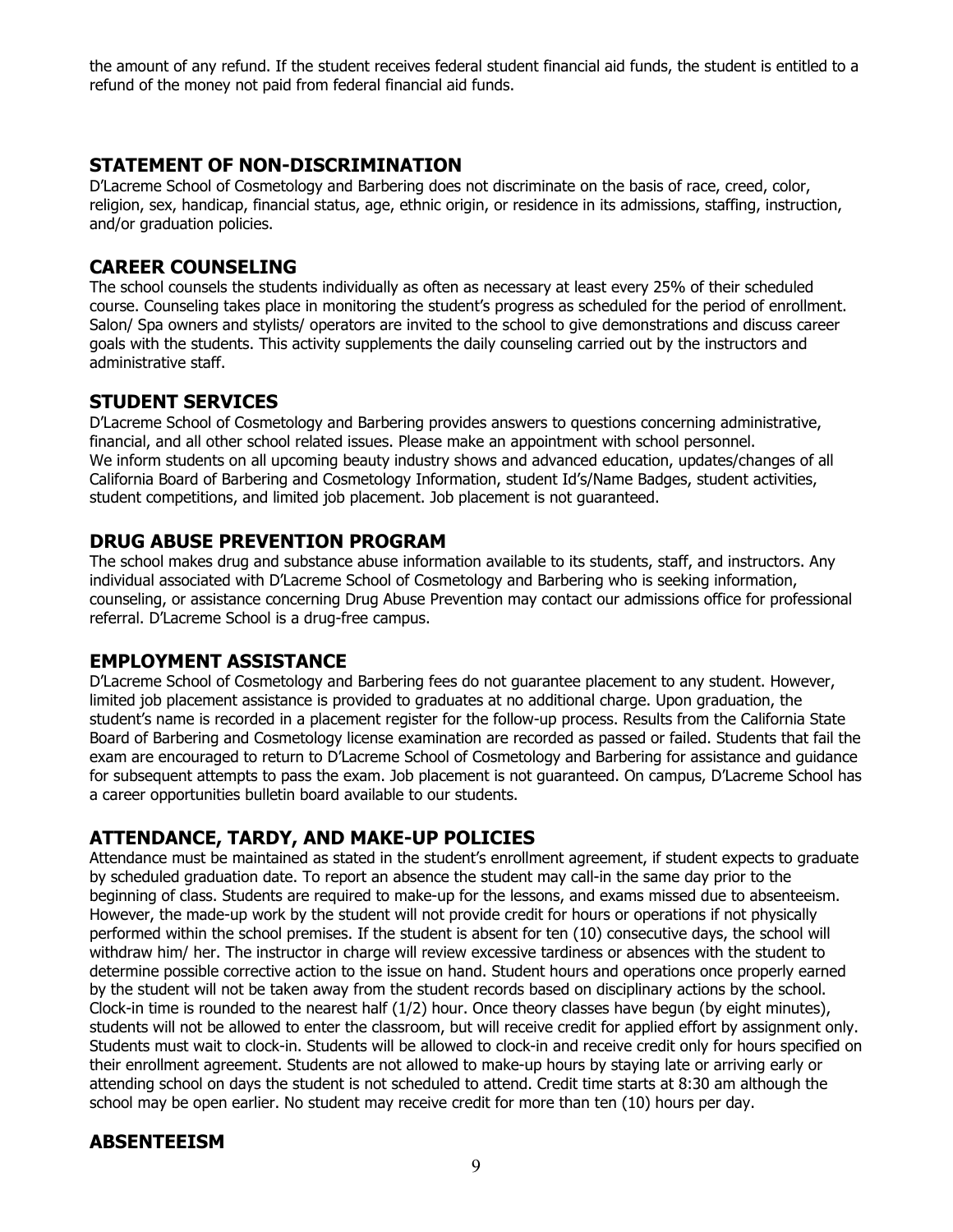When a student is absent or tardy, to be excused from school student must submit an excuse from a doctor, supervisor, or other applicable authority such as county clerk.

To be valid each note must contain:

- o Student name
- o Date
- o Time of appointment
- o Contact information

Note must be submitted no later than two (2) weeks from the date of the absence. If absent more than one day note must specify each date. If student is able to attend school same day as appointment, student must do so. For example; if student has a doctor's appointment at 4:00pm and student is scheduled to attend school fulltime student should at least attend school part of the day such as 8:30am-3:00pm. Excused absence means the student will not be charged extra-instructional charges for that specific time, but the student will still have to complete those hours.

## **ATTENDANCE STATUS**

Full-time students are required to be enrolled to attend a minimum of 32 clock hours per week. Part-time enrollment is defined as a minimum of 20 clock hours per week. No student may be enrolled for less than 20 hours per week.

## **THEORY AND PRACTICAL HOURS-CREDIT PROCEDURE**

Students at D'Lacreme School of Cosmetology and Barbering record their attendance by entering their names and time by clocking IN at the start of the day, OUT for a lunch period, IN when returning to class and OUT at the end of the class day. Students will be allowed up to seven (7) minutes to sign-in and receive credit for the full half (1/2) hour. Students receive credit for operations completed after each operation or project verified by an instructor. The daily hours and operations earned are recorded on a weekly record card. The student and the instructor **must** sign the weekly record card daily. At the end of the week, a new weekly record card is prepared from the previous week's record card. Students arriving late to school will not be allowed to make up hours. Students will receive credit only for hours listed on their enrollment agreement. Credit will be given to students staying late who are with a client; instructor's signature is required for verification. **Record cards must remain in the school at all times to remove them from the school will result in loss of credit. Only record cards with a school seal will be accepted. No exceptions. No copies permitted. No student may clock in or out for another student to do may result in loss of credit and suspension for two (2) weeks for first time offense or immediate termination for second time offense.**

## **EXTRA CREDIT/ FIELD TRIP HOURS**

Students may be given the opportunity to turn in extra credit work as described by an instructor. Students may turn in no more than two (2) extra-credit assignments per ten (10) assignments.

D'Lacreme School strongly encourages students to participate in educational events during and after their enrollment. Students that meet the Satisfactory Academic Policy minimum requirements will be given credit for participation in such events attended. For every one (1) one full day of attendance students may be credited up to eight (8) hours unless otherwise specified on ticket/certificate. Valid documentation/ proof of attendance must be presented in order to receive credit. Documentation must be provided within one (1) week of attendance of the event. It is encouraged to speak to an instructor about the type of event to ensure credit will be given.

| <b>MAXIMUM FIELD TRIP HOURS</b> | <b>COURSE</b> |
|---------------------------------|---------------|
| 32                              | Barbering     |
| 32                              | Cosmetology   |
| 16                              | Esthetics     |
| 16                              | Manicuring    |

## **FRESHMAN CLASS**

The freshman curriculum for each of the courses requires a specific number of hours of classroom lectures, demonstrations, and student practice. The freshman class teaches and introduces the basics of those areas that the student will need to know to pass the Board of Barbering and Cosmetology examination. From this initial introduction, the student will learn all the fundamental basics for his/her future and career. The hours spent in the freshman class are 150 hours for the Barbering course, 200 hours for the Cosmetology course, 75 hours for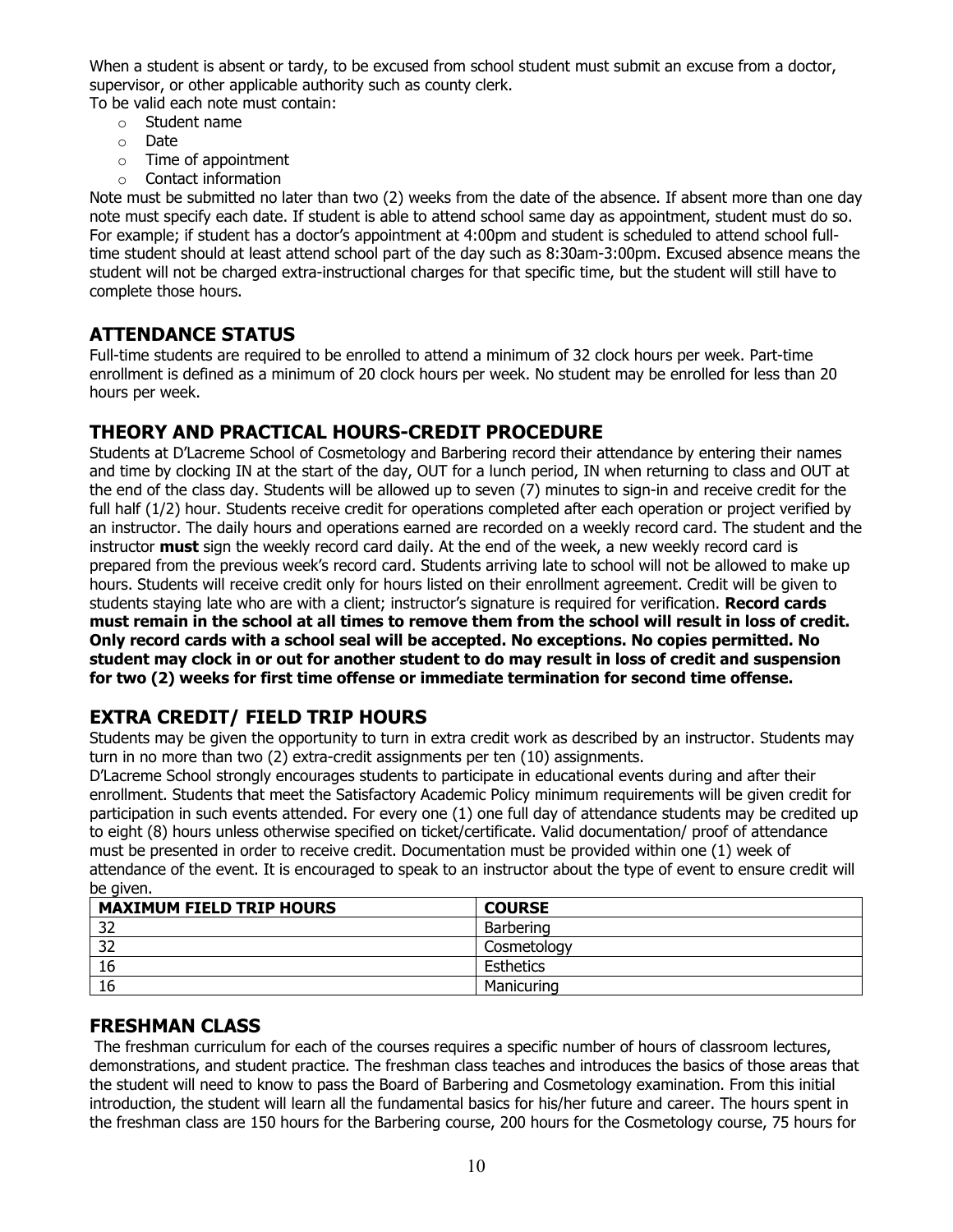the Esthetics course, and 50 hours for the Manicuring course. D'Lacreme School of Cosmetology and Barbering considers the freshman classes to be the foundation for the students' learning process.

## **GRADING POLICY**

Students are evaluated on a regular basis on theory, practical, and clinical work. The evaluations are measured on a standard percentile basis and the percentage converted to a letter grade. Evaluation forms are issued to students as follows:

| Barbering        | 375 Hours | 750 Hours | 1125 Hours | 1500 Hours |
|------------------|-----------|-----------|------------|------------|
| Cosmetology      | 400 Hours | 800 Hours | 1200 Hours | 1600 Hours |
| <b>Esthetics</b> | 150 Hours | 300 Hours | 450 Hours  | 600 Hours  |
| Manicuring       | 100 Hours | 200 Hours | 300 Hours  | 400 Hours  |

Evaluations are based on scheduled hours.

In accordance to the maximum period allowed, evaluations at 125% and 150%, will apply to those cases when the student does not complete the program by the expected 100% point. The evaluation form reflects the overall attendance and academic progress of the student. Students must maintain a "C" (70%) average to maintain satisfactory academic progress status. The grading system detailed below is the system utilized by the school.

**Theory Grading**<br>
90%-100% <br>
A Excellent **Practical Grading**<br>
90%-100% A Excellent 90%-100% A Excellent<br>80%- 89% B Above ave B Above average 70%- 79% C Average<br>69%- or below D Unsatisfa D Unsatisfactory

| 90%-100% | A Excellent                    |
|----------|--------------------------------|
| 80%-89%  | B Above average                |
| 70%-79%  | C Average                      |
|          | 69%- or below D Unsatisfactory |

## **LATE SUBMISSION**

Students will be expected to submit all homework and assignments when due at times specified by the instructor. Any work turned in late will lose 10% of the grade. However, late assignments will not be accepted if they have already been graded and returned to other students.

## **CLASS STANDARDS**

Students will be expected to act as professionals-in-training with a positive attitude. Students must be prepared each day with necessary tools, materials, and equipment. Any student attending school without books and/or equipment will be sent home for the day. Students will be expected to participate in all required classes and respect everyone at all times. No insubordination will be tolerated by any means. Students must take pride and put forth integrity in all their work. No student shall submit or claim someone else's work as their own. To do so may result in two (2) week suspension or termination. Any situation and/or problem not covered by this catalog will be handled on a case by case basis using the catalog as a guide to determine disciplinary actions if applicable.

## **GRADUATION REQUIREMENTS**

When a student has completed the required clock hours, theory hours, and practical operations for his/her course of study with a GPA (Grade Point Average) of a "C" (70%) or better, **and has met all financial obligations** he/she will receive a Diploma and Proof of Training document verifying his/her graduation of the appropriate course of study. The school assists the students in completing the necessary documents to apply for the appropriate California Board of Barbering and Cosmetology Examinations at the student's request. After graduation, when a student receives an exam date, D'Lacreme School of Cosmetology and Barbering will grant a courtesy period of one (1) week of training without assessing additional charges. The courtesy period will only apply to students graduating on good terms. If a student has lost or needs an additional copy of their Proof of Training, there will be a \$100.00 fee.

## **LEAVE OF ABSENCE**

Occasionally, students may experience extended personal, medical, or extreme circumstances, which make it difficult to attend classes. The institution may allow a student under such circumstances to take a Leave of Absence (LOA) from the program. LOA must be requested in advance in writing by the student and must be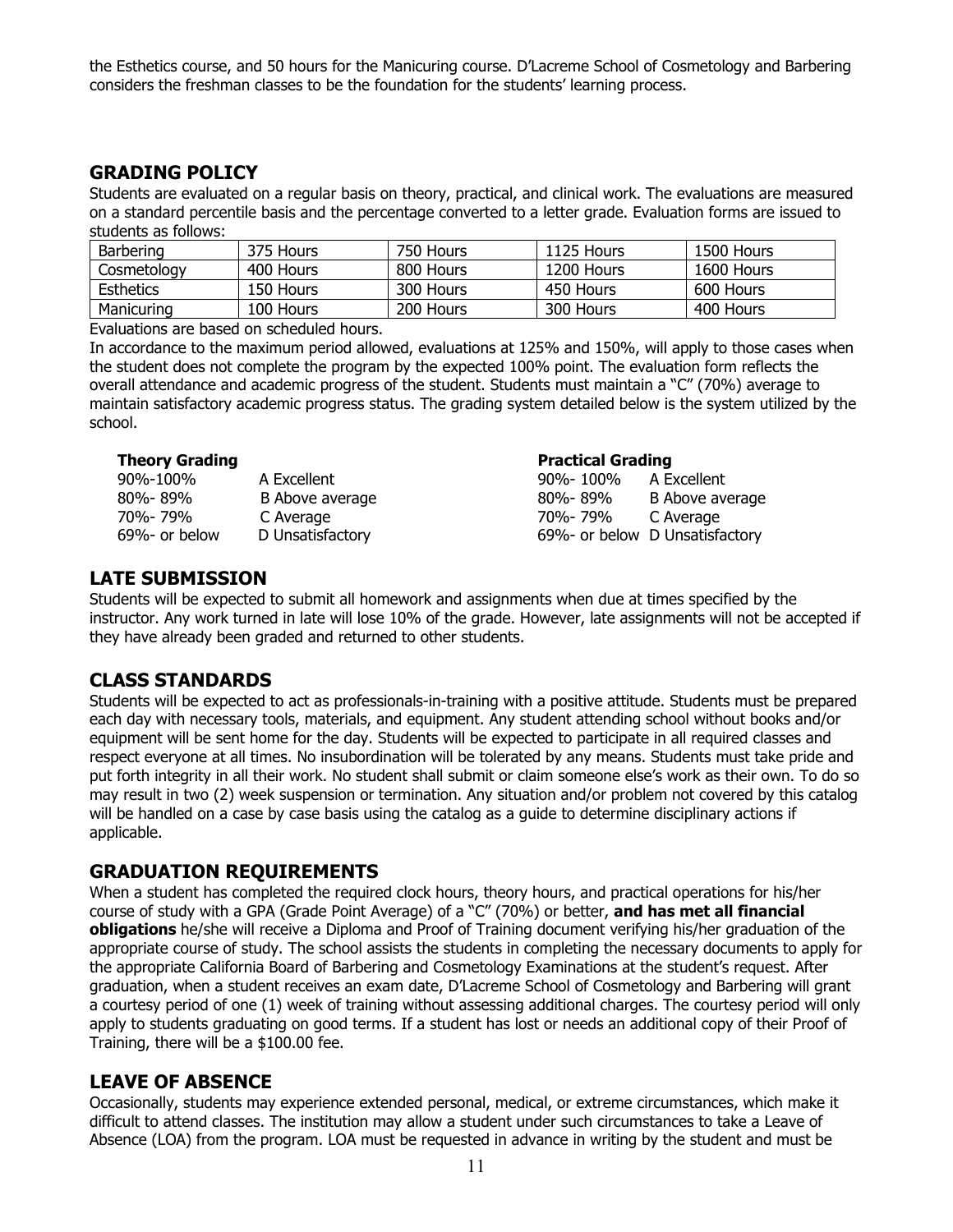approved by the school administration. The written request must include the starting and ending date of the leave of absence as well as the reason. Leaves of Absence may be granted for thirty (30) to one hundred and eighty (180) days. Do not request a Leave of Absence unless you absolutely need to be off school for a period of more than 30 days but less than 180 days. Under no circumstances can the school grant more than a single (1) LOA within each 12-month period of enrollment. Students will not be assessed additional tuition charges while on their Leave of Absence. Students arranged to make monthly payments will continue with payments while on a LOA. Students returning from an authorized LOA will retain all credit for clock hours and work projects completed, and will return to the academic progress status they held. Students who fail to return from a LOA will be considered dismissed as of the last class day of attendance. The school will extend the student's contract period by the same number of days taken in the LOA. If unforeseen circumstances prevent the student from providing the written request, D'Lacreme School may grant the LOA if the appropriate documentation is received within five (5) days of the students last date of attendance. Unforeseen circumstances may include, but are not limited to medical and family emergencies, natural disasters, and any other extreme situation.

## **SATISFACTORY ACADEMIC PROGRESS POLICY**

The Satisfactory Academic Progress Policy is consistently applied to all students enrolled at this school. It is part of the Pre-Enrollment Packet reviewed during orientation that ensures that all students receive a copy prior to enrollment. It is also printed in the catalog. The policy complies with the guidelines established by the National Accrediting Commission of Career Arts and Sciences (NACCAS) and the federal regulations established by the United States Department of Education.

## **EVALUATION PERIODS**

Students are evaluated for Satisfactory Academic Progress as follows:

| Barbering        | 375 Hours | 750 Hours | 1125 Hours | 1500 Hours |
|------------------|-----------|-----------|------------|------------|
| Cosmetology      | 400 Hours | 800 Hours | 1200 Hours | 1600 Hours |
| <b>Esthetics</b> | 150 Hours | 300 Hours | 450 Hours  | 600 Hours  |
| Manicuring       | 100 Hours | 200 Hours | 300 Hours  | 400 Hours  |

Transfer Students- Midpoint of the contracted hours or the established evaluation periods, whichever comes first.

Evaluations are based on scheduled hours.

Evaluations will determine if the student has met the minimum requirements for satisfactory academic progress. The frequency of evaluations ensures that students have sufficient opportunity to meet both the attendance and academic progress requirements of at least one evaluation by midpoint in the course.

## **ATTENDANCE PROGRESS EVALUATIONS**

Students are required to attend a minimum of 67% of the hours possible based on the applicable attendance schedule in order to be considered maintaining satisfactory attendance progress. Evaluations are conducted at the end of each evaluation period to determine if the student has met the minimum requirements. The attendance percentage is determined by dividing the total hours accrued by the total number of hours scheduled. At the end of each evaluation period, the school will determine if the student has maintained at least 67% cumulative attendance since the beginning of the course which indicates that, given the same attendance rate, the student will graduate within the maximum time frame allowed.

## **MAXIMUM TIME FRAME**

The maximum time (which does not exceed 150% of the course length) allowed for students to complete each course at satisfactory academic progress is state below:

|                                               | <b>MAXIMUM TIME ALLOWED</b>            |      |  |
|-----------------------------------------------|----------------------------------------|------|--|
| <b>COURSE</b>                                 | <b>SCHEDULED HOURS</b><br><b>WEEKS</b> |      |  |
| Barbering (Full-time, 40 hrs/wk)- 1500 Hours  | 57                                     | 2250 |  |
| Barbering (Part-time, 20 hrs/wk)-1500 Hours   | 113                                    | 2250 |  |
| Cosmetology (Full-time, 40 hrs/wk)-1600 Hours | 60                                     | 2400 |  |
| Cosmetology (Part-time, 20 hrs/wk)-1600 Hours | 120                                    | 2400 |  |
| Esthetics (Full-time, 40 hrs/wk)-600 Hours    | 23                                     | 900  |  |
| Esthetics (Part-time, 20 hrs/wk)-600 Hours    | 45                                     | 900  |  |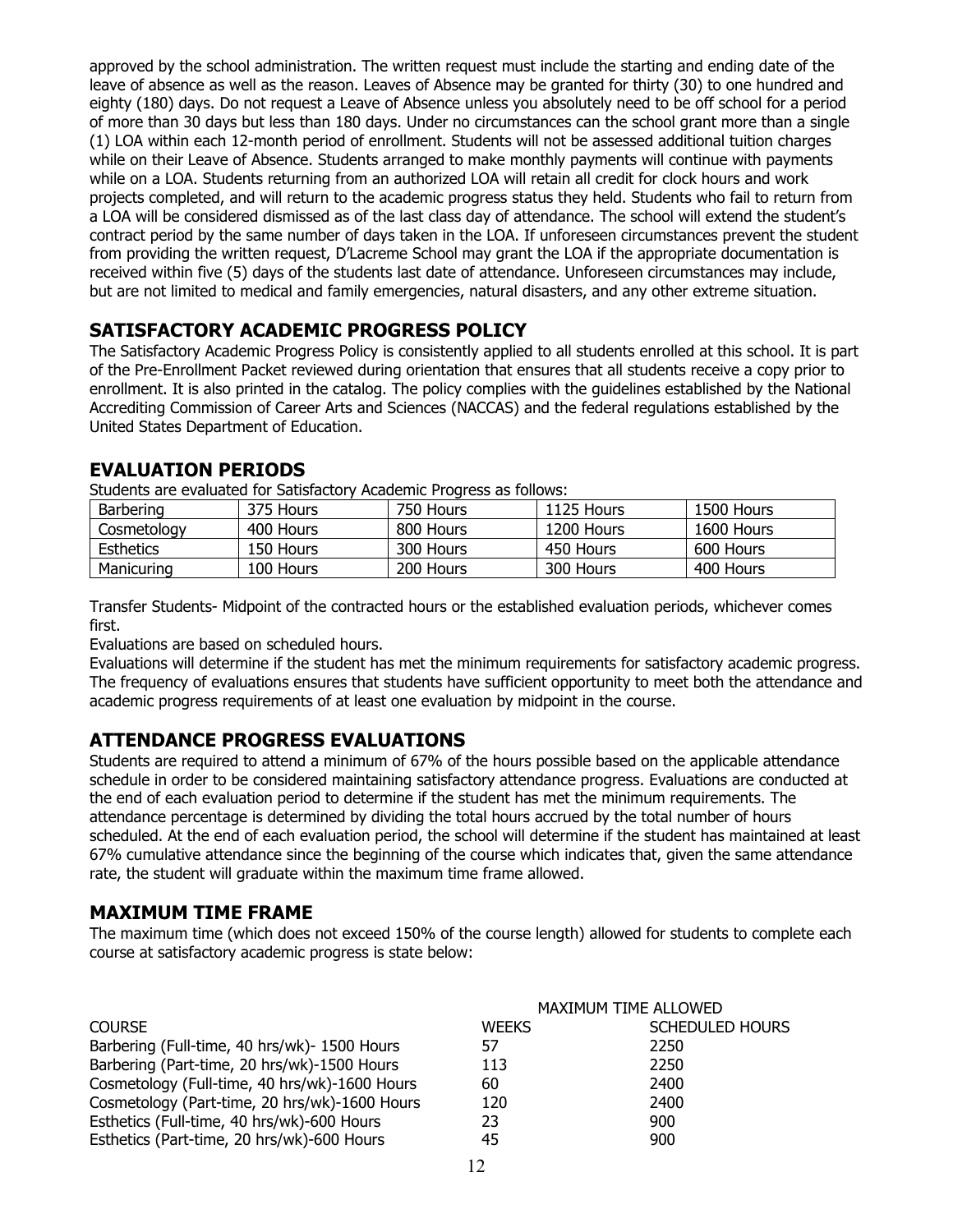| Manicuring (Full-time, 40 hrs/wk)-400 Hours |    | 600 |
|---------------------------------------------|----|-----|
| Manicuring (Part-time, 20 hrs/wk)-400 Hours | 30 | 600 |

The maximum time allowed for transfer students who need less than the full course requirements or part-time students will be determined based on 67% of the scheduled hours.

Students who have not completed the course within the maximum time frame may continue as a student at the institution on a cash pay basis.

## **ACADEMIC PROGRESS EVALUATIONS**

The qualitative element used to determine academic progress is a reasonable system of grades as determined by assigned academic learning. Students are assigned academic learning and a minimum number of practical experiences. Academic learning is evaluated after each unit of study. Practical assignments are evaluated as completed and counted toward course completion only when rated as satisfactory or better (the computer system will reflect completion of the practical assignment as a 100% rating). If the performance does not meet satisfactory requirements, it is not counted and the performance must be repeated. At least two comprehensive practical skills evaluations will be conducted during the course of study. Practical skills are evaluated according to text procedures and set forth in practical skills evaluation criteria adopted by the school. Students must maintain a written grade average of 70% or better. Students must make up failed or missed tests and incomplete assignments. Numerical grades are considered according to the following scale:

| $90 - 100$  | Excellent      |
|-------------|----------------|
| 80-89       | Above Average  |
| 70-79       | Average        |
| 69-or Below | Unsatisfactory |

## **DETERMINATION OF PROGRESS STATUS**

Students meeting the minimum requirements for academics and attendance at the evaluation point are considered to be making satisfactory academic progress until the next scheduled evaluation. Students will receive a hard-copy of their Satisfactory Academic Progress Determination at the time of each of the evaluations. Students deemed not maintaining Satisfactory Academic Progress may have their financial aid interrupted, unless the student is on warning or has prevailed upon appeal resulting in a status of probation.

## **WARNING**

Students who fail to meet minimum requirements for attendance or academic progress are placed on warning and considered to be making satisfactory academic progress during the warning period. The student will be advised in writing on the actions required to attain satisfactory academic progress by the next evaluation. If at the end of the warning period, the student has still not met both the attendance and academic requirements, he/she may be placed on probation and, if applicable, students may be deemed ineligible to receive financial aid.

## **PROBATION**

Students who fail to meet minimum requirements for attendance or academic progress after the warning period will be placed on probation and considered to be making satisfactory academic progress during the probationary period, if the student appeals the decision, and prevails upon appeal. Additionally, only students who have the ability to meet the Satisfactory Academic Progress Policy standards by the end of the evaluation period may be placed on probation. Students placed on an academic plan must be able to meet requirements set forth in the academic plan by the end of the next evaluation period. Students who are progressing according to their specified academic plan will be considered making satisfactory academic progress. The student will be advised in writing of the actions required to attain satisfactory academic progress by the next evaluation. If at the end of the probationary period, the student has still not met both the attendance and academic requirements required for satisfactory academic progress or by the academic plan, he/she will be deemed as NOT making satisfactory academic progress and, if applicable, students will not be deemed eligible to receive financial aid.

## **RE-ESTABLISHMENT OF SATISFACTORY ACADEMIC PROGRESS**

Students may re-establish satisfactory academic progress and financial aid, as applicable, by meeting minimum attendance and academic requirements by the end of the probationary period.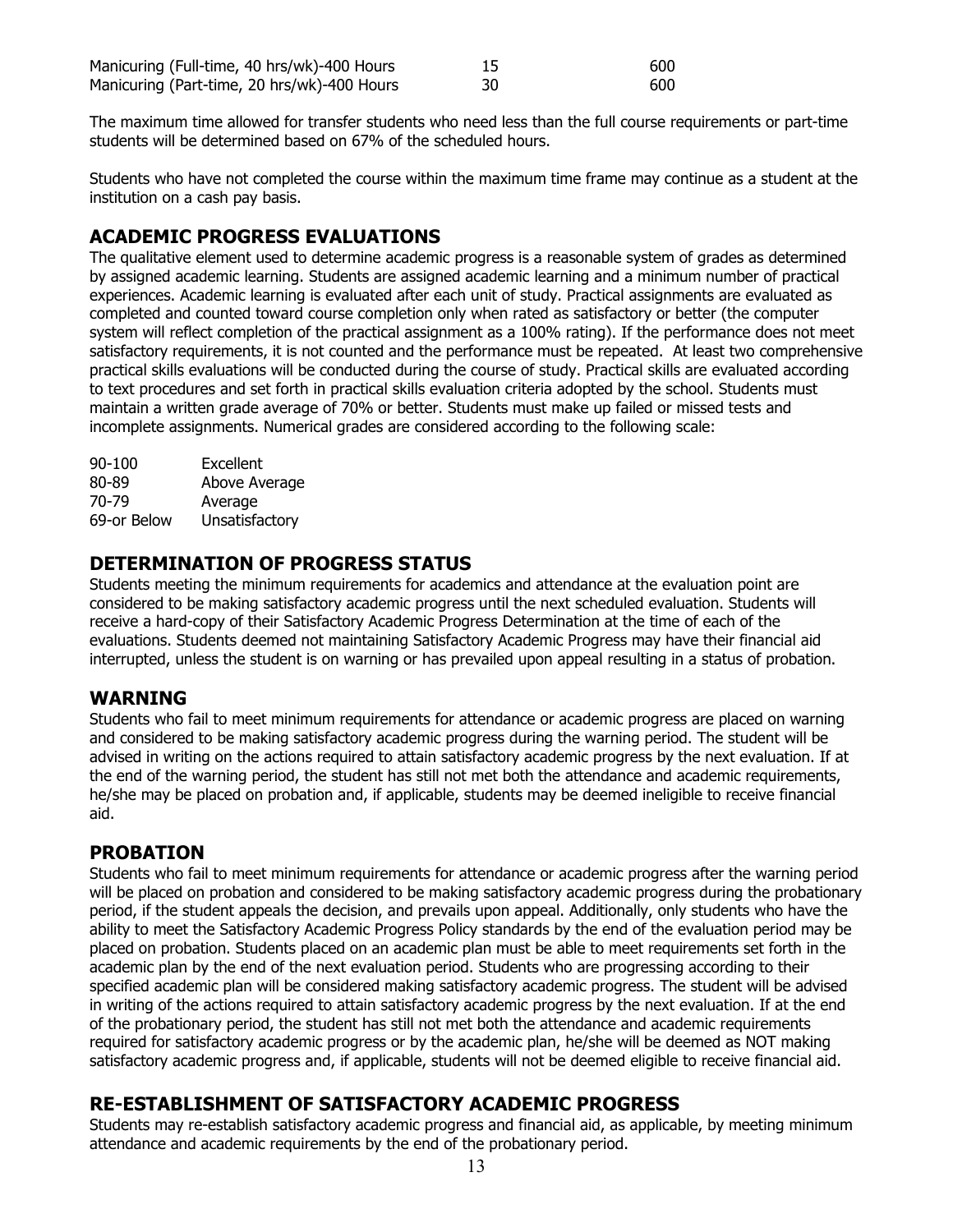## **INTERRUPTIONS, COURSE INCOMPLETETES, WITHDRAWALS**

If enrollment is temporarily interrupted for a Leave of Absence, the student will return to school in the same progress status as prior to the leave of absence. Hours elapsed during a leave of absence will extend the student's contract period and maximum time frame by the same number of days taken in the leave of absence and will not be included in the student's cumulative attendance percentage calculation. Students who withdraw prior to completion of the course and wish and wish to re-enroll will return in the same satisfactory academic progress status at the time of withdrawal.

## **APPEAL PROCEDURE**

If a student is determined to not be making satisfactory academic progress, the student may appeal the determination within ten calendar days. Reasons for which students may appeal a negative progress determination include death of a relative, an injury or illness of the student, or any other allowable special or mitigating circumstance. The student must submit a written appeal to the school on the designated form with supporting documentation of the reasons why the determination should be reversed. This information should include what has changed about the student's situation that will allow them to achieve Satisfactory Academic Progress by the next evaluation period. Appeal documents will be reviewed and a decision will be made and reported to the student within 30 calendar days. The appeal and decision documents will be retained in the student file. If the student prevails upon appeal, the satisfactory academic progress determination will be reversed and financial aid will be reinstated, if applicable.

## **NONCREDIT AND REMEDIAL COURSES**

Noncredit and remedial courses do not apply to this institution. Therefore, these items have no effect upon the school's satisfactory academic progress standards.

## **TRANSFER HOURS**

With regard to Satisfactory Academic Progress, a student's transfer hours will be counted as both attempted and earned hours for the purpose of determining when the allowable maximum time frame has been exhausted.

## **COURSES OF STUDY AND ENGLISH AS A SECOND LANGUAGE**

All courses offered by D'Lacreme School of Cosmetology and Barbering are taught in English, theory classes are conducted in English. Freshman classes are conducted in a separate classroom in English. Demonstrations from the beauty field representatives are provided in English. Classes in the clinic floor are conducted in English. The institution does not provide English as a second language course. The minimum level of English proficiency accepted is beginner. To establish this, students whose first language is not English will need to complete an English proficiency test called "Quick Check" and receive a minimum score of " A 1 Beginner" which ranges from 11-30 points. This is a 15-minute test that evaluates your English level including reading skills. The results of the test must be documented in the students file (a certificate or print out of results will suffice). A student may retake the test until a minimum score is achieved. Minimum score is A 1 Beginner or 11 points. A student may take the test online at www.efset.org. The name of the test is Quick Check. D'Lacreme School of Cosmetology and Barbering utilizes the Milady's Standard Textbooks of Barbering, Cosmetology, Esthetics, and Nail Technology as its main reference and instructional guide. We admit students from other countries. No visa services are provided. We do not vouch for student status.

## **TUITUION AND FEES POLICY**

Institutional charges for the entire tuition, registration fee, books and supplies may be assessed and posted in the student's tuition account within the first payment period. Tuition is due on the tuition due date found on the enrollment agreement. There is a late payment fee of \$25.00 for every payment not received by the payment due date. A student will not be able to clock-in until payment and late fees are received. Tuition is due by the close of the due date, if tuition falls on a weekend or a closed business day; it will be expected to be collected beforehand in order to avoid a late charge fee. There is a \$25.00 fee for returned checks. The student is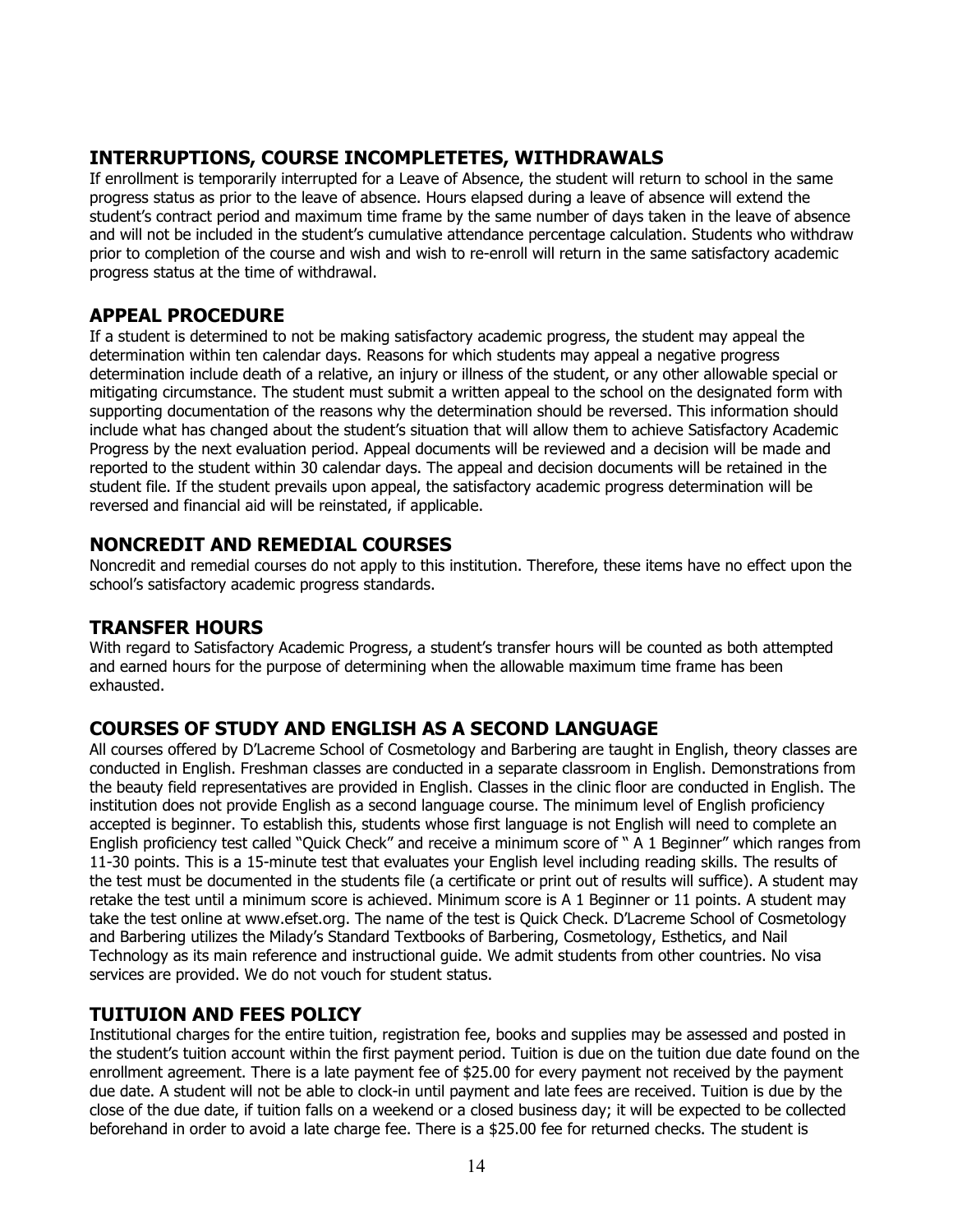responsible for all contracted tuition, registration, kit, and extra-instructional charges before final paperwork is released. If a student does not comply with the payment guidelines, after sixty (60) days his/her account will be turned over to a collection agency. The student will be responsible for all costs associated with the collection.

## **TUITION AND FEE SCHEDULE**

| Course           | <b>Tuition Fee</b><br>(May Be<br>Refunded) | Registration<br>Fee (Non-<br>Refundable) | <b>ID Fee</b><br>(Non-<br>Refundable) | <b>Kit Fee</b><br>(Non-<br>Refundable) | T-Shirt (Non-<br>Refundable) |
|------------------|--------------------------------------------|------------------------------------------|---------------------------------------|----------------------------------------|------------------------------|
| <b>Barbering</b> | \$9,000.00                                 | \$100.00                                 | \$10.00                               | \$975.00                               | \$25.00                      |
| Cosmetology      | \$10,000.00                                | \$100.00                                 | \$10.00                               | \$1,175.00                             | \$25.00                      |
| Esthetics        | \$9,000.00                                 | \$100.00                                 | \$10.00                               | \$825.00                               | \$25.00                      |
| Manicuring       | \$4,500.00                                 | \$100.00                                 | \$10.00                               | \$525.00                               | \$25.00                      |

| Course           | STRF Fee \$2.50 per<br>thousand rounded to<br>nearest thousand<br>(Non-Refundable) | <b>Total</b> | Weeks     |
|------------------|------------------------------------------------------------------------------------|--------------|-----------|
|                  |                                                                                    |              |           |
| <b>Barbering</b> | \$22.50                                                                            | \$10,132.50  | 39-64     |
| Cosmetology      | \$25.00                                                                            | \$11,335.00  | 42-67     |
| Esthetics        | \$22.50                                                                            | \$9,982.50   | $16 - 26$ |
| Manicuring       | \$12.50                                                                            | \$5,172.50   | $11 - 18$ |

**Barbering Program (Full-Time Schedule) 39 Weeks**

**Total Schedule of Charges for a Period of Attendance Phase 1 (Weeks 1-13)** \$100.00 Registration \$10.00 ID \$22.50 STRF \$975.00 Kit \$25.00 T-Shirt \$3,000.00 Tuition **Total Schedule of Charges for a Period of Attendance Phase 2 (Weeks 14-26)** \$3,000.00 Tuition **Total Schedule of Charges for a Period of Attendance Phase 3 (Weeks 27-39)** \$3,000.00 Tuition **Total Charges for the Entire Educational Program** \$10,132.50 **Cosmetology Program (Full-Time Schedule) 42 Weeks Total Schedule of Charges for a Period of Attendance Phase 1 (Weeks 1-14)** \$100.00 Registration \$10.00 ID \$25.00 STFR \$1,175.00 Kit \$25.00 T-Shirt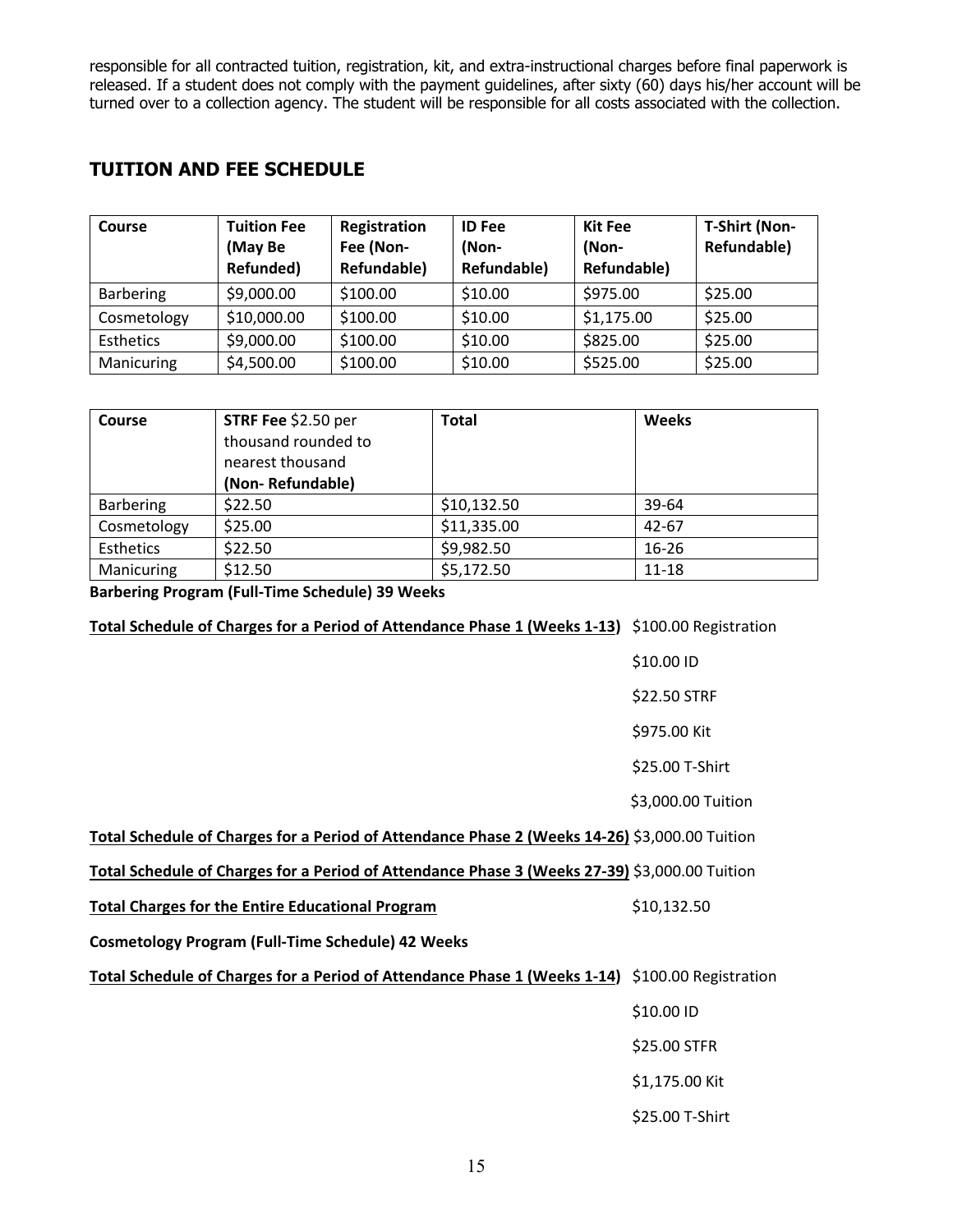| Total Schedule of Charges for a Period of Attendance Phase 2 (Weeks 15-29) \$3,333.00 Tuition                                       |                    |
|-------------------------------------------------------------------------------------------------------------------------------------|--------------------|
| Total Schedule of Charges for a Period of Attendance Phase 3 (Weeks 30-42) \$3,334.00 Tuition                                       |                    |
| <b>Total Charges for the Entire Educational Program</b>                                                                             | \$11,335.00        |
| <b>Esthetics Program (Full-Time Schedule) 16 Weeks</b>                                                                              |                    |
| Total Schedule of Charges for a Period of Attendance Phase 1 (Weeks 1-5) \$100.00 Registration                                      |                    |
|                                                                                                                                     | \$10.00 ID         |
|                                                                                                                                     | \$22.50 STFR       |
|                                                                                                                                     | \$825.00 Kit       |
|                                                                                                                                     | \$25.00 T-Shirt    |
|                                                                                                                                     | \$3,000.00 Tuition |
| Total Schedule of Charges for a Period of Attendance Phase 2 (Weeks 6-10) \$3,000.00 Tuition                                        |                    |
| Total Schedule of Charges for a Period of Attendance Phase 3 (Weeks 11-16) \$3,000.00 Tuition                                       |                    |
| <b>Total Charges for the Entire Educational Program</b>                                                                             | \$9,982.50         |
| <b>Manicuring Program (Full-Time Schedule) 11 Weeks</b>                                                                             |                    |
| Total Schedule of Charges for a Period of Attendance Phase 1 (Weeks 1-3) \$100.00 Registration                                      |                    |
|                                                                                                                                     | \$10.00 ID         |
|                                                                                                                                     | \$12.50 STRF       |
|                                                                                                                                     | \$525.00 Kit       |
|                                                                                                                                     | \$25.00 T-Shirt    |
|                                                                                                                                     | \$1,500.00 Tuition |
| Total Schedule of Charges for a Period of Attendance Phase 2 (Weeks 4-6)                                                            | \$1,500.00 Tuition |
| Total Schedule of Charges for a Period of Attendance Phase 3 (Weeks 7-11)                                                           | \$1,500.00 Tuition |
| <b>Total Charges for the Entire Educational Program</b>                                                                             | \$5,172.50         |
| <b>Additional Applicable Fees</b><br>Mock Board (Graduate) \$250.00 (NON-REFUNDABLE)<br>Re-Enrollment Fee \$100.00 (NON-REFUNDABLE) |                    |

\$3,333.00 Tuition

Additional School T-Shirt \$25.00 (NON-REFUNDABLE) Replacement I.D Card \$20.00 (NON-REFUNDABLE) Returned Check Fee \$25.00 (NON-REFUNDABLE) Transcript Fee First official copy- no charge. Additional copies- \$50.00 (NON-REFUNDABLE) Proof of Training First official copy- no charge. Additional copies- \$100.00 (NON-REFUNDABLE)

## **TEXTBOOKS, EQUIPMENT, AND SUPPLIES**

At the beginning of the freshman training (WEEK 2), each student will be issued a complete kit of equipment with a carrying case. Each student is required to purchase a kit from the school upon enrollment. The kit contains the equipment necessary for a successful completion of the course. Students are expected to maintain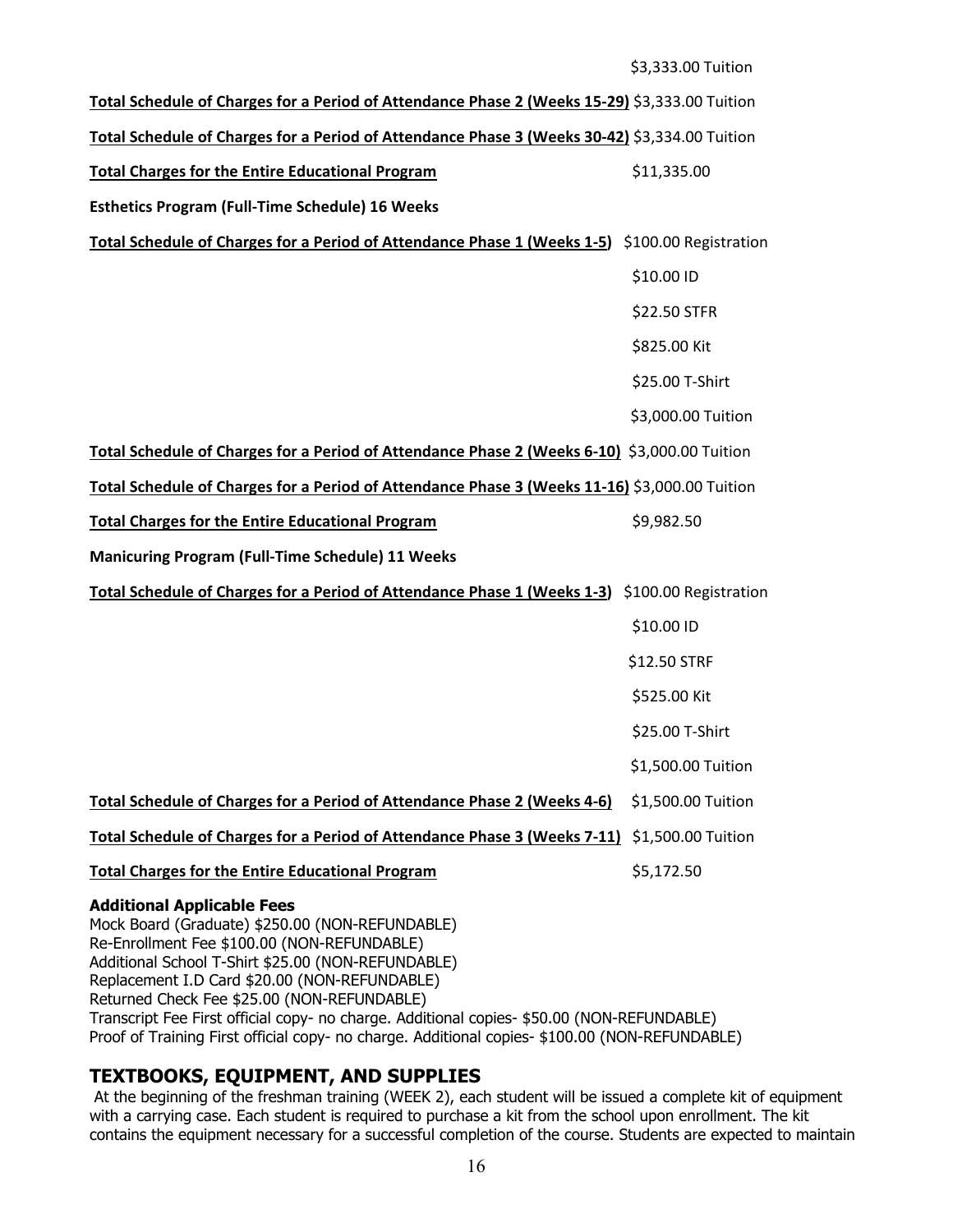the kit by replacing lost or broken articles. The college is not responsible for a student's equipment either lost or stolen. **Due to sanitary reasons, the equipment once issued and accepted by the student is no longer returnable to the school upon withdrawal from the course of enrollment. The equipment therefore becomes the property and responsibility of the student.** The school supplies the students with products needed to perform services on clients. Students enrolled in the same course will receive the same equipment and supplies; however, the school reserves the right to make any changes to kit lists, prices, and substitute any items not available by manufacturer. Any items on back order will be issued to student as soon as they become available. Students will receive a copy of the signed kit list.

## **STUDENT TUITION RECOVERY FUND (STRF)**

The State of California established the Student Tuition Recovery Fund (STRF) to relieve or mitigate economic loss suffered by a student in an educational program at a qualifying institution, who is or was a California resident while enrolled, or was enrolled in a residency program, if the student enrolled in the institution, prepaid tuition, and suffered an economic loss. Unless relieved of the obligation to do so, you must pay the stateimposed assessment for the STRF, or it must be paid on your behalf, if you are a student in an educational program, who is a California resident, or are enrolled in a residency program, and prepay all or part of your tuition.

You are not eligible for protection from the STRF and you are not required to pay the STRF assessment, if you are not a California resident, or are not enrolled in a residency program.

It is important that you keep copies of your enrollment agreement, financial aid documents, receipts, or any other information that documents the amount paid to the school. Questions regarding the STRF may be directed to the Bureau for Private Postsecondary Education, 1747 North Market Blvd, Suite 225, Sacramento, CA 95834, (916) 431-6959 or (888) 370-7589.

To be eligible for STRF, you must be a California resident or are enrolled in a residency program, prepaid tuition, paid or deemed to have paid the STRF assessment, and suffered an economic loss as a result of any of the following:

1. The institution, a location of the institution, or an educational program offered by the institution was closed or discontinued, and you did not choose to participate in a teach-out plan approved by the Bureau or did not complete a chosen teach-out plan approved by the Bureau.

2. You were enrolled at an institution or a location of the institution within the 120 day period before the closure of the institution or location of the institution, or were enrolled in an educational program within the 120 day period before the program was discontinued.

3. You were enrolled at an institution or a location of the institution more than 120 days before the closure of the institution or location of the institution, in an educational program offered by the institution as to which the Bureau determined there was a significant decline in the quality or value of the program more than 120 days before closure.

4. The institution has been ordered to pay a refund by the Bureau but has failed to do so.

5. The institution has failed to pay or reimburse loan proceeds under a federal student loan program as required by law, or has failed to pay or reimburse proceeds received by the institution in excess of tuition and other costs.

6. You have been awarded restitution, a refund, or other monetary award by an arbitrator or court, based on a violation of this chapter by an institution or representative of an institution, but have been unable to collect the award from the institution.

7. You sought legal counsel that resulted in the cancellation of one or more of your student loans and have an invoice for services rendered and evidence of the cancellation of the student loan or loans.

To qualify for STRF reimbursement, the application must be received within four (4) years from the date of the action or event that made the student eligible for recovery from STRF.

A student whose loan is revived by a loan holder or debt collector after a period of non-collection may, at any time, file a written application for recovery from STRF for the debt that would have otherwise been eligible for recovery. If it has been more than four (4) years since the action or event that made the student eligible, the student must have filed a written application for recovery within the original four (4) year period, unless the period has been extended by another act of law.

However, no claim can be paid to any student without a social security number or a taxpayer identification number.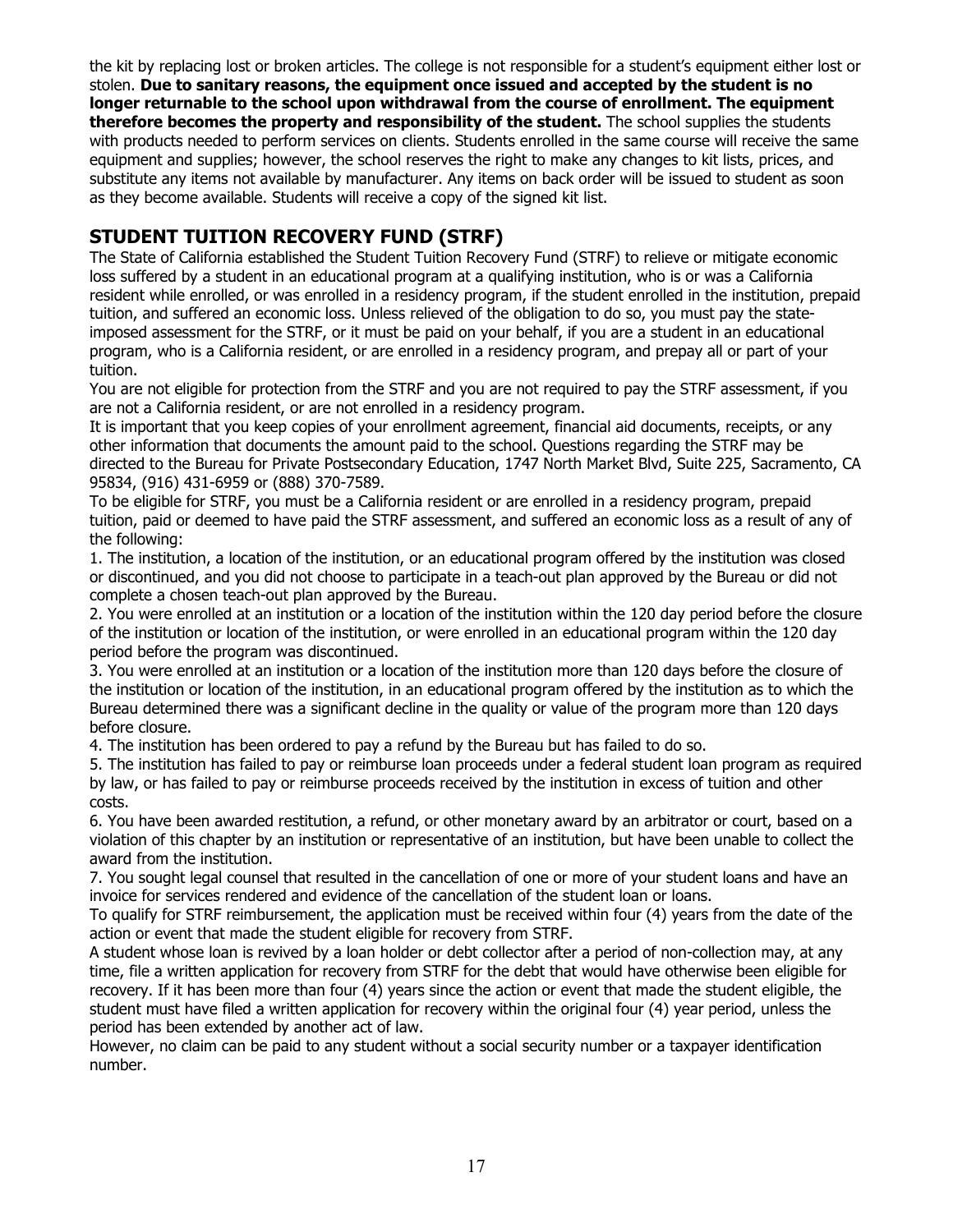## **EXTRA INSTRUCTIONAL CHARGES**

The hourly rate will be; **\$5.00** for Cosmetology, **\$5.00** for Barbering, **\$10.00** for Esthetics, and **\$6.25** for Manicuring. These charges are designed to discourage students from taking unapproved leaves and for continual tardiness. Payments are payable in advance until graduation. Student will not be allowed to clock in until weekly payments are made. If student withdrawals or is withdrawn from the course student will receive a refund for extra-instructional charges collected within thirty (30) days of the withdrawal date.

## **METHOD OF PAYMENT**

Payment plans are available through private pay, please ask for details. All school charges must be paid in full before graduation in order to receive proof of training and diploma. The School will accept cash, check, money order, and cashier's check. Tuition due date is located on the enrollment agreement. For students making a final tuition payment or payment for Proof of Training document only cash or cashier's check will be accepted. No exceptions.

## **CANCELLATION POLICY/STUDENT'S RIGHT TO CANCEL**

A student has the right to cancel the enrollment agreement and obtain a refund of charges paid through attendance at the first class session, or the seventh day after enrollment, whichever is later. Cancellation in person can occur when the student gives written notice of cancellation at the institution. You can do this by mail or hand delivery. The written notice of cancellation, if sent by mail, is effective from the date of the postmark. The written notice of cancellation need not take any particular form, however expressed; it is effective if it shows that you no longer wish to be bound by the enrollment agreement.

If you cancel the enrollment agreement, the school will refund all monies that you paid, less a registration fee not to exceed \$100.00 within (45) calendar days.

## **REFUND POLICY**

All funds paid will be refunded if the student is rejected for enrollment. The following policy will apply to all terminations for any reason, by either party, including student decision, course or program cancellation, or school closure. The student has the right to cancel the enrollment agreement and obtain a refund of charges paid through attendance at the first class session, or the seventh day after enrollment, whichever is later. If you withdraw from a course and less than 60% of training has been offered you will be given a pro rata refund. When 61% of the scheduled training has been offered, no refund is due. If a student obtains a loan, the student will have to repay the full amount of the loan plus interest, less the amount of any refund. If the student receives federal student financial aid funds, the student is entitled to a refund of the money not paid from federal financial aid funds. If the student obtains a loan to pay for an educational program, the student will have the responsibility to repay the full amount of the loan plus interest, less the amount of any refund. If the student is eligible for a loan guaranteed by the federal or state government and the student defaults on the loan, both of the following may occur:

- (1) The federal or state government or a loan guarantee agency may take action against the student, including applying any income tax refund to which the person is entitled to reduce the balance owed on the loan.
- (2) The student may not be eligible for any other federal student financial aid at another institution or other government assistance until the loan is repaid.

A pro rata refund shall be no less than the total amount owed by the student for the portion of the educational program provided subtracted from the amount paid by the student, calculated as follows: The amount owed equals the daily charge for the program (total institutional charge, divided by the number of hours in the program), multiplied by the number of hours scheduled to attend, prior to withdrawal. All amounts paid by the student in excess of what is owed as calculated shall be refunded. NOTICE

You may assert against the holder of the promissory note you signed in order to finance the cost of the educational program all of the claims and defenses that you could assert against this institution, up to the amount you have already paid under the promissory note.

## **WITHDRAWAL POLICY**

The student has the right to withdraw from a course of instruction at any time. You are obligated to pay only for educational services rendered. Withdrawal notification must be presented in writing to the Director. The refund shall be the amount you paid for instruction multiplied by a fraction, the numerator of which is the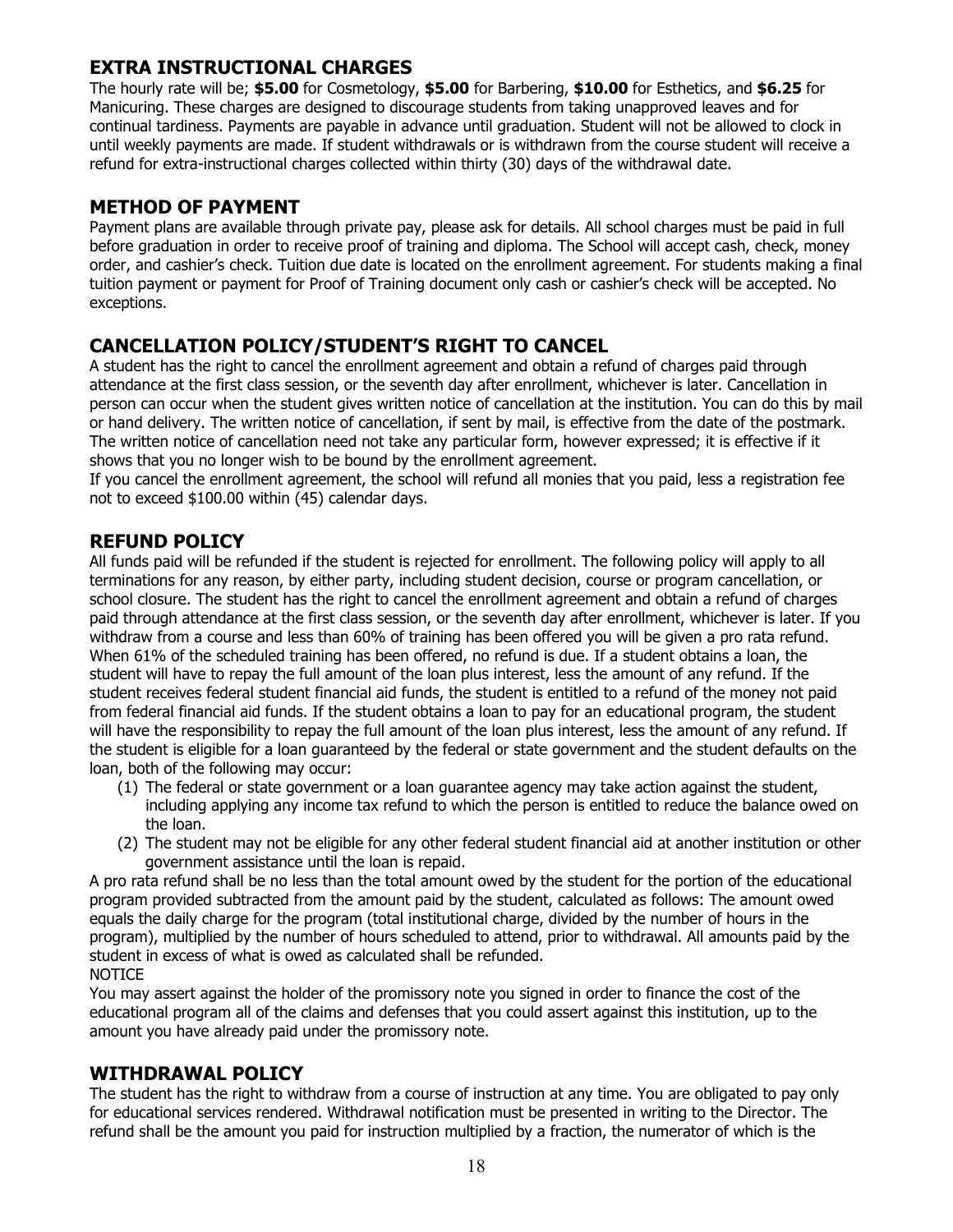number of hours of instruction which you have not received but for which you have paid, and the denominator of which is the total number of hours of instruction for which you have paid. IF THE AMOUNT THAT YOU HAVE PAID IS MORE THAN THE AMOUNT THAT YOU OWE FOR THE TIME YOU ATTENDED, THEN A REFUND WILL BE MADE WITHIN FORTY-FIVE (45) DAYS FROM THE DETERMINATION DATE. IF THE AMOUNT THAT YOU OWE IS MORE THAN THE AMOUNT THAT YOU HAVE ALREADY PAID, THEN YOU WILL HAVE TO ARRANGE TO PAY THE BALANCE DUE.

HYPOTHETICAL REFUND EXAMPLE: Assume you upon enrollment in a 400 hour course, pay \$2,000.00 for tuition, \$100.00 for registration, and \$600.00 for kit and books, and withdraw after completing 100 hours without returning the equipment you obtained. Amount Paid:

| Tuition    | Registration                          | Kit      | Refund     |
|------------|---------------------------------------|----------|------------|
| \$2,000.00 | \$100.00                              | \$600.00 | \$1,500.00 |
|            | 100 hours of instruction $=$ \$500.00 |          |            |

Earned fees would include Registration, Kit supplies and 25% of the Tuition charges. \$100.00 Registration, \$600.00 kit, and \$ 500.00 Tuition for a total of \$1,200.00 of earned fees. A \$1,500.00 check would be refunded.

In determining the amount that the student owes for the period of time attended, the time elapsed includes the hours of training offered to the student but not attended by the student, from the first date of classes to the last date of recorded attendance. When 61% of the scheduled training has been offered, no refund is due. The student shall be deemed to have withdrawn from the course when any of the following occurs:

| a`           | Date when you notify the Director/ Admissions office of your intent to withdrawal |
|--------------|-----------------------------------------------------------------------------------|
| b)           | Date when the school terminates your enrollment                                   |
| $\mathsf{C}$ | Date when you fail to attend classes for a ten (10) day period                    |
| d)           | Date when you fail to return as scheduled from an approved leave of absence       |

## **TERMINATION POLICY**

The school reserves the right to terminate/suspend a student for any reason, including but not limited to the following: failure to attend classes regularly; providing fraudulent information or documentation; insubordination; refusal to attend and participate in classes; refusal to complete assignments; breach of school rules and regulations; cheating; conduct or conditions that pose a threat to other students, clients, staff, or administration; failure to make required payments; intentional destruction of school or personal property; physical violence or threats of violence. Students are responsible for all personal belongings left in school. Any personal belongings left in school for more than thirty (30) days will be removed and disposed of accordingly. Any student absent for ten (10) consecutive days will be terminated and notified by the school. This policy applies to all terminations.

## **TRANSCRIPTS**

NOTICE CONCERNING TRANSFERABILITY OF CREDITS AND CREDENTIALS EARNED AT OUR INSITUTION: The transferability of credits you earn at D'Lacreme School of Cosmetology and Barbering is at the complete discretion of an institution to which you may seek to transfer. Acceptance of the diploma you earn in Barbering, Cosmetology, Esthetics, or Manicuring is also at the complete discretion of the institution to which you may seek to transfer. If the diploma that you earn at this institution is not accepted at the institution to which you seek to transfer, you may be required to repeat some or all of your coursework at that institution. For this reason you should make certain that your attendance at this institution will meet your educational goals. This may include contacting an institution to which you may seek to transfer after attending D'Lacreme School of Cosmetology and Barbering to determine if your diploma will transfer.

## **STUDENT ELIGIBILITY REQUIREMENTS**

- 1. Be enrolled or accepted for enrollment in an eligible program on at least a part-time basis
- 2. Be a citizen or an eligible non-citizen
- 3. Be making satisfactory progress (as defined by the school's policy) in the course of study
- 4. Have signed a statement (Enrollment application) of updated information

## **LICENSING REQUIREMENTS**

These are the requirements for eligibility for licensure: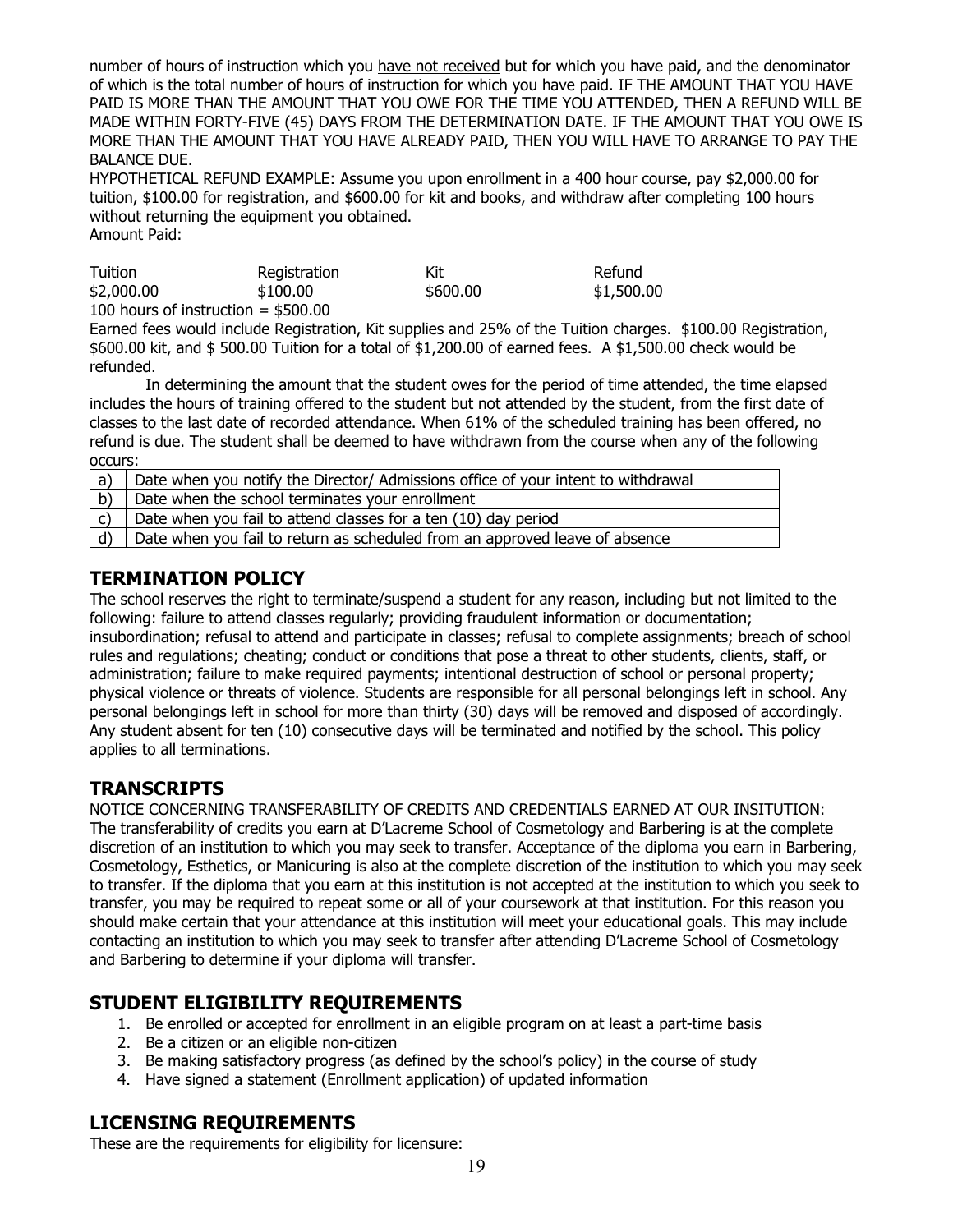1. Be at least 17 years of age

2. Has completed the  $10<sup>th</sup>$  grade in a public school or its equivalent

3. Has committed no acts or crimes constituting grounds for denial of licensure under Section 480 of the Business and Professions Code, and

4. Has completed the following hours in a Board Approved School/or completed a 3200 hour apprentice program in California:

| Cosmetologist | Barber     | Esthetician | Manicurist |
|---------------|------------|-------------|------------|
| 1000 Hours    | 1000 Hours | 600 Hours   | 400 Hours  |

## **PRE-APPLICATION FOR CALIFORNIA BOARD OF BARBERING AND COSMETOLOGY (BBC) EXAMINATIONS**

Pre-application for examinations are for students that have excelled in their studies and have met certain guidelines. Pre-application is not a guarantee for any student. The school is not responsible for any denials. It is not required for a student to pre-apply; it is an option.

#### **Guidelines for Pre-Application**

- Meet the hours and operations required by the BBC (see chart below)
- Submission of application to the BBC must be postmarked within seven (7) calendar days from time of meeting the required hours
- Student must be meeting the Satisfactory Academic Policy minimum requirements
- Fees will be paid by student. School will not be responsible for any fees
- Student will be responsible for mailing/turning in any application to the BBC
- Tuition: Student must pay 50% of balance at the time of pre-application. Student must complete 75% of their training for Pre-Application (60% for Manicuring course).

| 3000010 1110St Complete 7370 OF their training for Pre-Application (0070 for Maniculing Course). |               |                        |  |
|--------------------------------------------------------------------------------------------------|---------------|------------------------|--|
| <b>HOURS NEEDED FOR PRE-APPLICATION</b>                                                          | <b>COURSE</b> | <b>Application Fee</b> |  |
| 1125                                                                                             | Barbering     | \$134.00               |  |
| 1200                                                                                             | Cosmetology   | \$134.00               |  |
| 450                                                                                              | Esthetics     | \$124.00               |  |
| 240                                                                                              | Manicuring    | \$119.00               |  |

#### **BARBERING COURSE-1500 Clock Hours (Exceeds the minimum course requirements for licensure) COURSE GOALS:**

The primary purpose of the barbering program is to train the student to perform the art of barbering and its techniques such as: haircutting, shaving, massaging, facials, treatments of hair and scalp, trimming and styling facial hair.

**Objective**: Upon completion of the program requirements the determined graduate will be able to:

- 1. Project a positive attitude, a sense of personal integrity, and self-confidence. Expand basic skills and perfect communication skills.
- 2. Develop the art of barber-styling, consisting of knowledge essential to the performance of professional hair and skin services.
- 3. Develop the skills of barbering that requires dexterity and finesse to be applied in order to produce professional results.
- 4. Understand the employer-employee relationship and respect the need to deliver worthy services for value received.
- 5. Apply the theory, technical information, and related matter to assure sound judgment, decisions, and procedure.

#### **COURSE DESCRIPTION**

#### **Occupations: Barber and Barber-Stylist SOC Code 39-5011**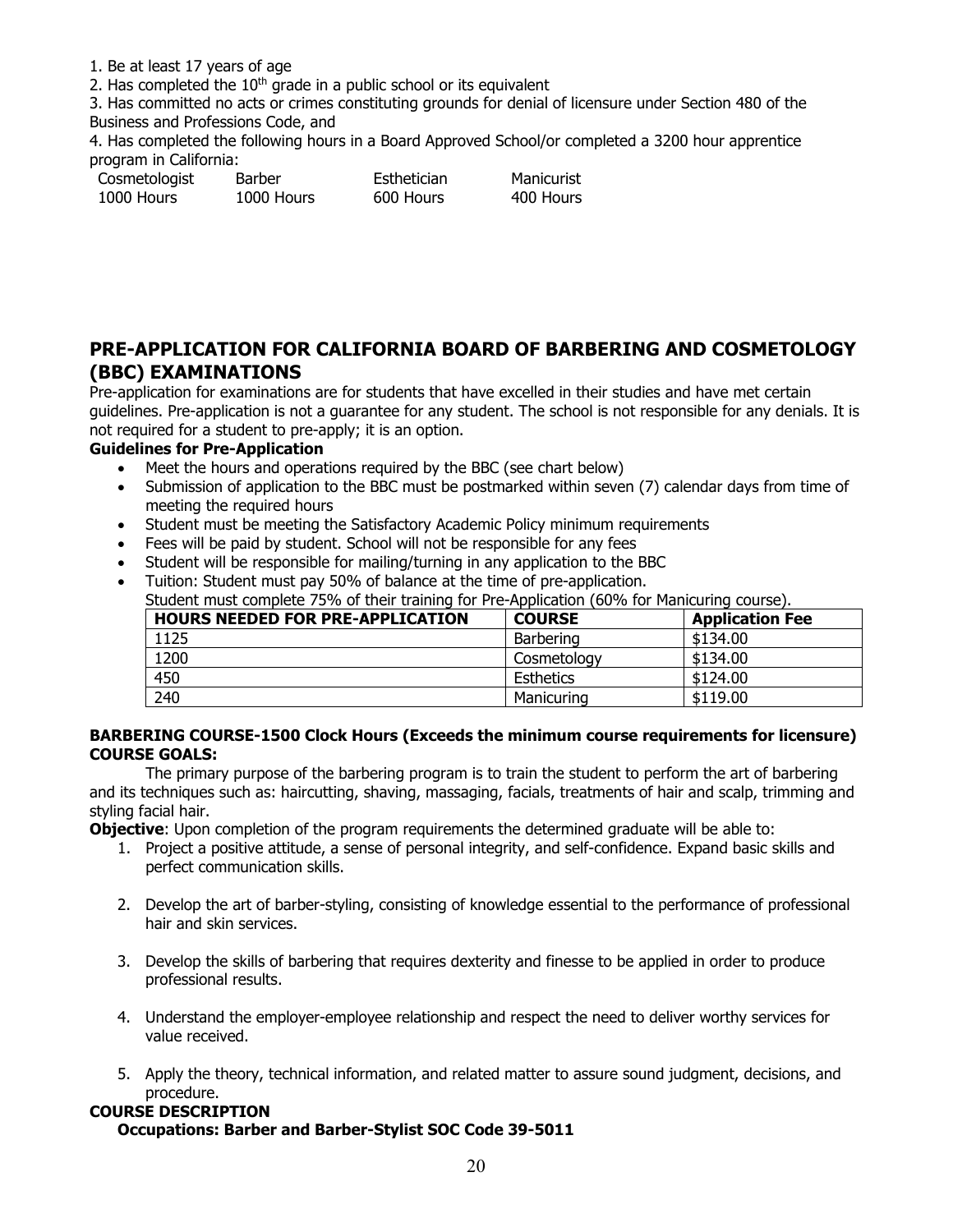The State of California Barbering and Cosmetology Act, Board Rules and Regulations, recommends that schools provide training in the areas of communication skills that includes professional ethics, salesmanship, decorum, record keeping, and client services record cards. Instruction is given in consumer safety as an ongoing concern and is practiced throughout the every aspect of the course of instruction.

#### **STATE LAW**

The successful barber must know and comply with the laws, rules, and regulations governing the profession. These regulations are designed to contribute to the health, safety, and welfare of the public and the community.

#### **UNITS OF INSTRUCTION**

Each unit of instruction is divided into six levels of instruction (1) Theory Classes, (lectures and demonstrations) (2) Theory Testing, (written and oral) (3) Practical operations demonstration (4) Practical operation on mannequins or other persons (5) Complete operations performed on another person and (6) Performance reviews (progress evaluations).

#### **Barbering Course Performance Objectives:**

- 1. Acquire knowledge of Laws and Regulations created by the Board of Barbering and Cosmetology.
- 2. Understand disinfection and sanitation procedures.
- 3. Acquire knowledge of general theory relative to barbering subjects and theory relative to practical procedures performed.
- 4. Acquire the ability to perform all required practical operations with a level of performance to equal a 70% grade or better.
- 5. Acquire business management skills and techniques common to barbering.

#### **Textbook:**

Title: Milady Standard Barbering

Publisher: Milady

Edition: 6<sup>th</sup>

Year: 2017 ISBN: 978-1305100558

## **GRADUATION REQUIREMENTS**

When the student has completed all required theory hours, practical operations, and a cumulative total of 1500 clock hours which encompasses both theoretical and practical training in barbering with a grade point average (GPA) of 70% "C" or better, he/she is awarded a diploma certifying his/her graduation. Students are assisted in completing the necessary documents to file for the appropriate Board of Barbering and Cosmetology Examinations.

#### **Course Consists of:**  1,100 Hours of Technical Instruction and Practical Training in Hair Dressing

#### **Hairstyling**

The subject of Hairstyling shall include the following techniques and procedures: hair analysis, shampooing, finger waving, pin curling, comb outs, straightening, waving, curling with hot combs, and hot curling irons and blow-dry styling.

#### **Permanent Waving and Chemical Straightening**

The subject of Permanent Waving and Chemical Straightening shall include the following techniques and procedures: hair analysis, acid and alkaline permanent waving, chemical straightening including the use of sodium hydroxide and other base solutions.

## **Haircoloring and Bleaching**

The subject of Haircoloring and Bleaching shall include the following techniques and procedures: hair analysis, predisposition and strand tests, safety precautions, formula mixing, tinting, bleaching, high and low lights, use of dye removers, and use of semi-permanent, demi-permanent, and temporary colors.

#### **Haircutting**

The subject of Haircutting shall include the following techniques and procedures: use of scissors, razor (shaper), electrical clippers/trimmers, and thinning (tapering) shears for wet and dry cutting.

## 200 Hours of Technical Instruction and Practical Training in Shaving

#### **Preparation and Performance of Shaving**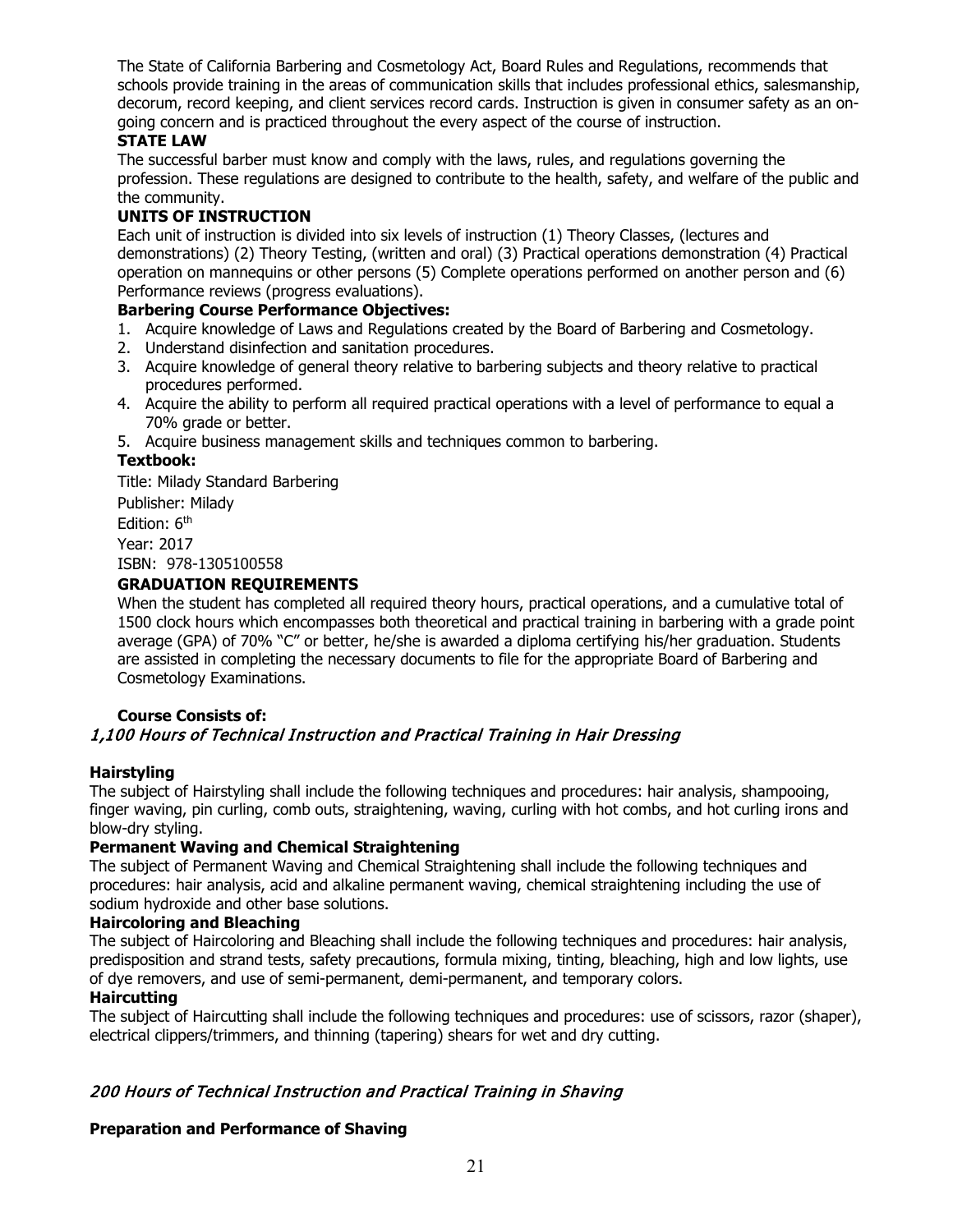The subject of Preparation and Performance shall include the following techniques and procedures: preparing the client's hair for shaving, assessing the condition of the client's skin, performing shaving techniques, applying after-shave antiseptic following facial services, massaging the client's face, rolling cream massages.

#### 200 Hours of Technical Instruction in Health and Safety

#### **Laws and Regulations**

The subjects of Laws and Regulations shall include the following topics: The Barbering and Cosmetology Act and the Board's Rules and Regulations.

#### **Health and Safety**

Health and Safety/hazardous substances including training in chemicals and health in establishments, material safety data sheets, protection from hazardous chemicals and preventing chemical injuries, health and safety laws and agencies, bacteriology and preventing communicable diseases including HIV/AIDS and Hepatitis B.

#### **Disinfection and Sanitation**

The subject of Disinfection and Sanitation shall include the following topics: proper procedures to protect the health and safety of the consumer as well as the technician, proper disinfection procedures for equipment used in establishments.

Disinfection shall be emphasized throughout the entire training period and must be performed before use of all instruments and equipment.

#### **Anatomy and Physiology**

The subjects of Anatomy and Physiology shall include the following topics: human anatomy and human physiology.

#### **Electricity**

The subjects of Electricity shall include the following topics: safe use and handling of electrical equipment. **Selling in the Barber Shop**

The subjects of Selling shall include the following topics: psychology of selling, management, and business aspects.

#### **Professional Development**

The subjects of Professional Development shall include the following topics: professional ethics, professional image, personality development, life skills, and communication skills.

Instruction specializes in training requisites to apply for California Board of Cosmetology and Barbering Licensing Examinations. Our focus is the development of professional skills and attitudes relative to a Barbering Career for our students. Graduates will have the basic skills to pass the State Board and secure an entry-level position in the field of Barbering.

The curriculum entailed in the barbering course will consist of fifteen hundred (1500) clock hours of technical instruction and practical operations covering basic concepts of every aspect of Barbering.

Technical instruction specifies in demonstrations, lecture, classroom participation, or examination instructions. Practical instruction is physical performance by the student of a complete service on a mannequin or human.

| <b>THEORY SUBJECT</b>                             | <b>MINIMUM</b><br><b>HOURS OF</b><br><b>INSTRUCTION</b> | <b>MINIMUM</b><br><b>PRACTICAL</b><br><b>OPERATIONS</b> |
|---------------------------------------------------|---------------------------------------------------------|---------------------------------------------------------|
| Cosmetology Board Act<br>and Regulations          | 25                                                      |                                                         |
| Chemistry as it relates<br>to <b>Barbering</b>    | 10                                                      |                                                         |
| Health, Safety and<br><b>Hazardous Substances</b> | 45                                                      |                                                         |
| Theory of Electricity                             | 15                                                      |                                                         |
| Disinfection and<br>Sanitation                    | 35                                                      | 50                                                      |
| Bacteriology, Anatomy<br>and Physiology           | 35                                                      |                                                         |
| <b>Scalp Manipulations</b><br>and Massages        | 25                                                      | 25                                                      |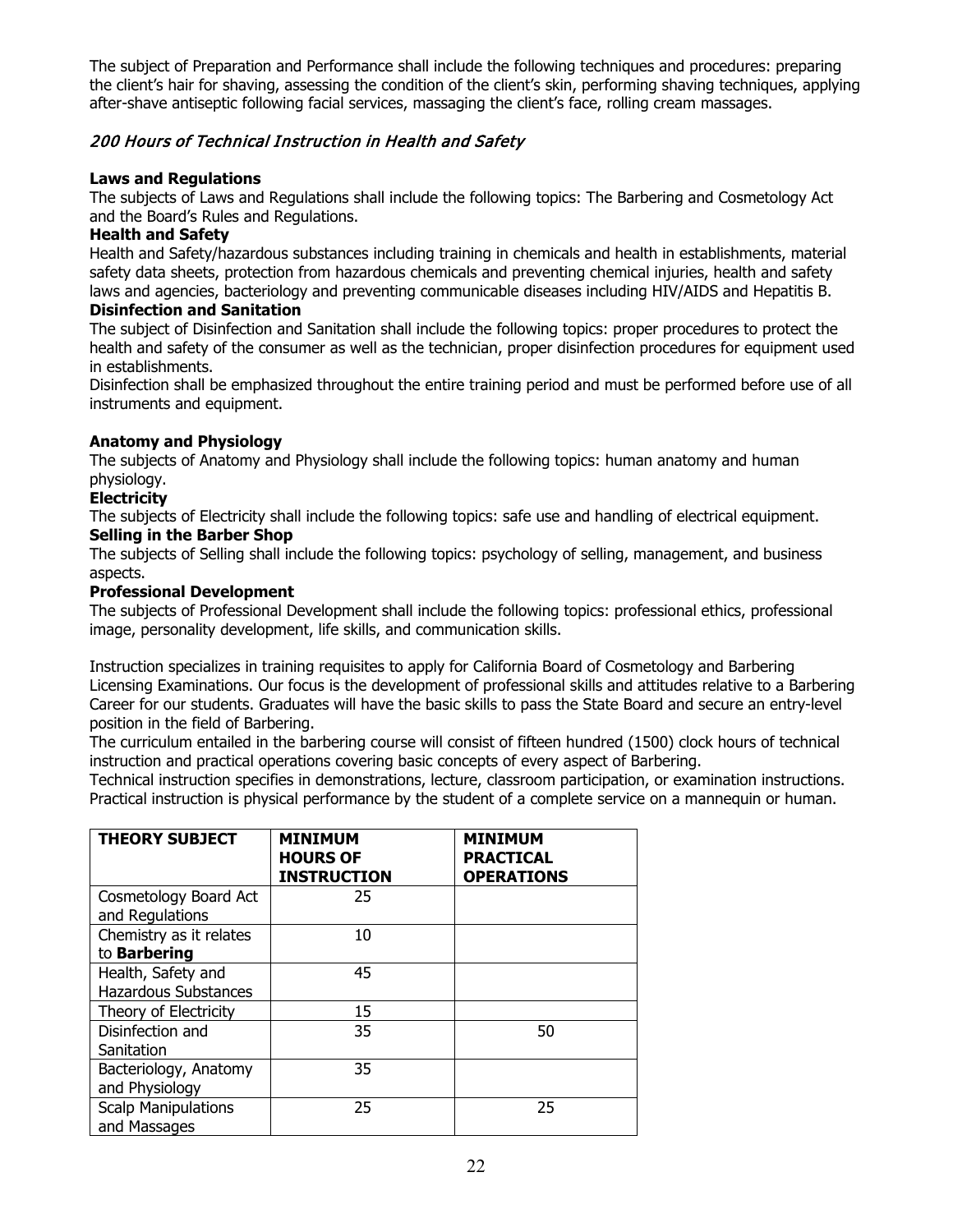| 65 | 40  |
|----|-----|
| 60 | 25  |
| 80 | 150 |
| 65 | 245 |
| 60 | 60  |
|    |     |
| 60 | 125 |
|    |     |
| 50 | 50  |
| 50 | 50  |
|    |     |

#### **GRADING**

Students are graded by percentages on all written tests and practical operations.

#### **INSTRUCTIONAL METHOD**

The method used to teach each course consists of written tests to find the level of which each student is learning and practical tests are given to evaluate each student's skills. Instructors will periodically give demonstration classes where they show students how to complete a certain task then the instructors step back and allow the students to repeat the operation. Students are critiqued for every operation they complete and are expected to complete a minimum of ten operations per day. Practice on an actual person helps the students develop comfortability with working in an actual salon so clients are distributed evenly amongst the students during practical training. At the beginning of the barbering course students enter as freshmen, where they accumulate 150 hours in a freshman classroom gaining the knowledge to advance to the clinic floor as senior students. Once all freshman classes have been taken, a review of all materials covered is given following a freshman exit exam. Once students demonstrate the preparedness with a passing score, they are advanced to the clinic floor as senior students. Theory is given every morning at 8:30am to 9:30am every Tuesday, Wednesday, and Thursday. On Fridays, students are tested on the subjects covered in Theory for that week. Theory is for freshman and senior students. Senior students receive classes of the same subjects as the freshman students except in a more in depth approach with a floor instructor. Senior students are expected to finish specific assignments on mannequins, other students, and the public.

## **COSMETOLOGY COURSE-1600 Clock Hours (Exceeds the minimum course requirements for licensure)**

#### **COURSE GOALS:**

 The primary purpose of the cosmetology course is to train the student in the basic manipulative skills, safety judgments, proper work habits, and desirable attitude necessary to pass the Board of Barbering and Cosmetology Examinations and competency in job entry level positions in cosmetology or related career field. **Objective:** Upon completion of the program requirements, the determined graduate will be able to:

1. Project a positive attitude, a sense of personal integrity, and self-confidence.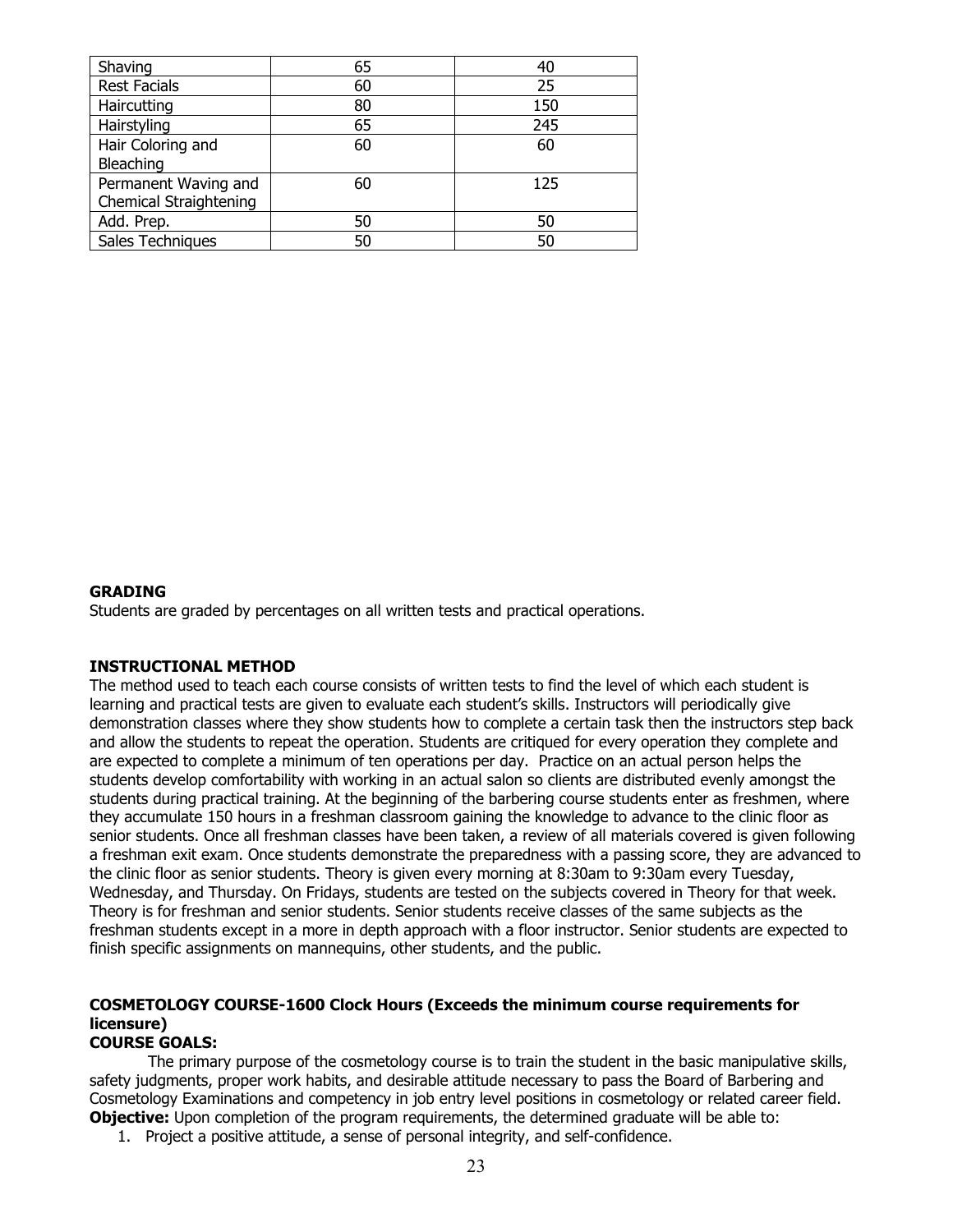- 2. Practice proper grooming, effective communication skills, and visual poise.
- 3. Understand employer-employee relationships, and respect the need to deliver worthy service for value received.
- 4. Perform the basic hair and skin care services, work with all required tools to perform cosmetology techniques including proper use of equipment, machines, and perform hair removal and makeup.
- 5. Apply the theory, technical information and related matter to assure sound judgments, decisions, and procedure.

#### **COURSE DESCRIPTION**

#### **Occupation: Cosmetologist, Hair Dresser SOC Code 39-5012**

The State of California Barbering and Cosmetology Act, Board Rules and Regulations, recommends that schools provide training in the areas of communication skills that includes professional ethics, salesmanship, decorum, record keeping, and client services record cards. Instruction is given in consumer safety as an on-going concern and is practiced throughout the every aspect of the course of instruction.

#### **STATE LAW**

The successful cosmetologist must know and comply with the laws, rules, and regulations governing the profession. These regulations are designed to contribute to the health, safety, and welfare of the public and the community.

#### **UNITS OF INSTRUCTION**

Each unit of instruction is divided into six levels of instruction (1) Theory Classes, (lectures and demonstrations) (2) Theory Testing, (written and oral) (3) Practical operations demonstration (4) Practical operation on mannequins or other persons (5) Complete operations performed on another person and (6) Performance reviews (progress evaluations).

#### **Cosmetology Course Performance Objectives:**

1. Acquire knowledge of Laws and Regulations created by the Board of Barbering and Cosmetology.

2. Understand disinfection and sanitation procedures.

3. Acquire knowledge of general theory relative to cosmetology subjects and theory relative to practical procedures performed.

4. Acquire the ability to perform all required practical operations with a level of performance to equal a 70% grade or better.

5. Acquire business management skills and techniques common to cosmetology.

#### **Textbook:**

Title: Milady Standard Cosmetology

Publisher: Milady Edition: 13<sup>th</sup>

Year: 2016 ISBN: 978-1285769417

#### **GRADUATION REQUIREMENTS**

When the student has completed all required theory hours, practical operations, and a cumulative total of 1600 clock hours which encompasses both theoretical and practical training in cosmetology with a grade point average (GPA) of 70% "C" or better, he/she is awarded a diploma certifying his/her graduation. Students are assisted in completing the necessary documents to file for the appropriate Board of Barbering and Cosmetology Examinations.

#### **Course Consists of:**

#### 1,100 Hours Technical Instruction and Practical Training in Hair Dressing

#### **Hairstyling**

The subject of Hairstyling shall include the following techniques and procedures: hair analysis, shampooing, finger waving, pin curling, comb outs, straightening, waving, curling with hot combs and hot curling irons and blow-dry styling.

#### **Permanent Waving and Chemical Straightening**

The subject of Permanent Waving and Chemical Straightening shall include the following techniques and procedures: hair analysis, acid and alkaline permanent waving, chemical straightening including the use of sodium hydroxide and other base solutions.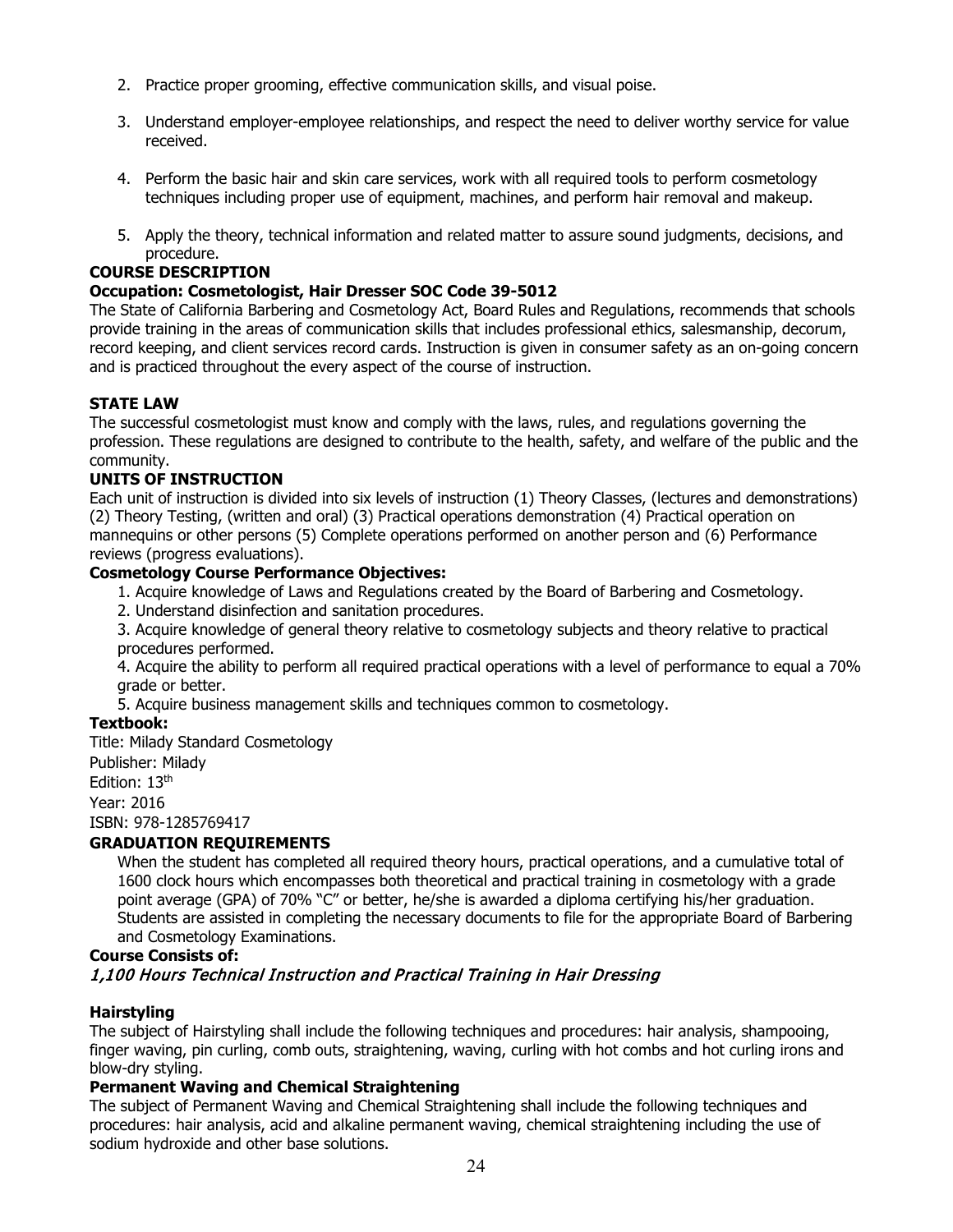#### **Haircoloring and Bleaching**

The subject of Haircoloring and Bleaching shall include the following techniques and procedures: hair analysis, predispositions and strand tests, safety precautions, formula mixing, tinting, bleaching, high and low lights, and the use of dye removers.

#### **Haircutting**

The subject of haircutting shall include the following techniques and procedures: use of scissors, razor (shaper), and thinning (tapering) shears for wet and dry cutting.

#### 200 Hours of Technical Instruction in Health and Safety

#### **Laws and Regulations**

The subject of Laws and Regulations shall include the following topics: The Barbering and Cosmetology Act and the Board's Rules and Regulations.

#### **Health and Safety Considerations**

The subject of Health and Safety shall include the following techniques and procedures: cosmetology chemistry including the chemical composition and purpose of cosmetic, nail, hair, and skin care preparations. Elementary chemical makeup, chemical skin peels, and chemical and physical changes of matter. Hazardous substances including training in chemicals and health in establishments, protection from hazardous chemicals, preventing chemical injuries, ergonomics, theory of electricity in cosmetology, bacteriology, communicable diseases, including HIV/AIDS, Hepatitis B, Staph, and Material Safety Data Sheets.

#### **Disinfection and Sanitation**

The subject of Disinfection and Sanitation shall include the following techniques and procedures: disinfection and sanitation including proper procedures to protect the health and safety of the consumer as well as the technician. Proper disinfections procedures for equipment used in establishments. Disinfection shall be emphasized throughout the entire training period and must be performed before use of all instruments and equipment.

#### **Anatomy and Physiology**

The subjects of Anatomy and Physiology shall include the following topics: human anatomy and human physiology.

#### 200 Hours of Technical Training and Practical Training in Esthetics

#### **Manual, Electrical, and Chemical Facials**

The subject of Manual, Electrical, and Chemical facials shall include the following techniques and procedures: cleansing, manipulations, masks, Use of electrical modalities. Chemical facials shall include: chemical skin peels, masks, and scrubs.

#### **Eyebrow Beautification and Make-up Application**

The subject of Eyebrow beautification and Make-up application shall include the following techniques and procedures: arching, hair removal, including the use of wax, tweezers, electric or manual, and depilatories for the removal of superfluous hair, skin analysis, complete and corrective makeup, and the application of false eyelashes.

#### 100 Hours of Technical and Practical Training in Manicuring and Pedicuring

#### **Manicuring and Pedicuring**

The subject of Manicuring and Pedicuring shall include the following topics: water and oil manicures, including nail analysis, and hand/arm and foot/ankle massage.

#### **Artificial Nails and Wraps**

Artificial nails including acrylic: liquid and powder brush-ons, artificial nail tips, nail wraps, and repairs. **Professional Development/ Selling in the Salon**

The subject of Professional Development shall include the following topics: ethics, professional image, personality development, life and communication skills, psychology of selling, management, and business aspects.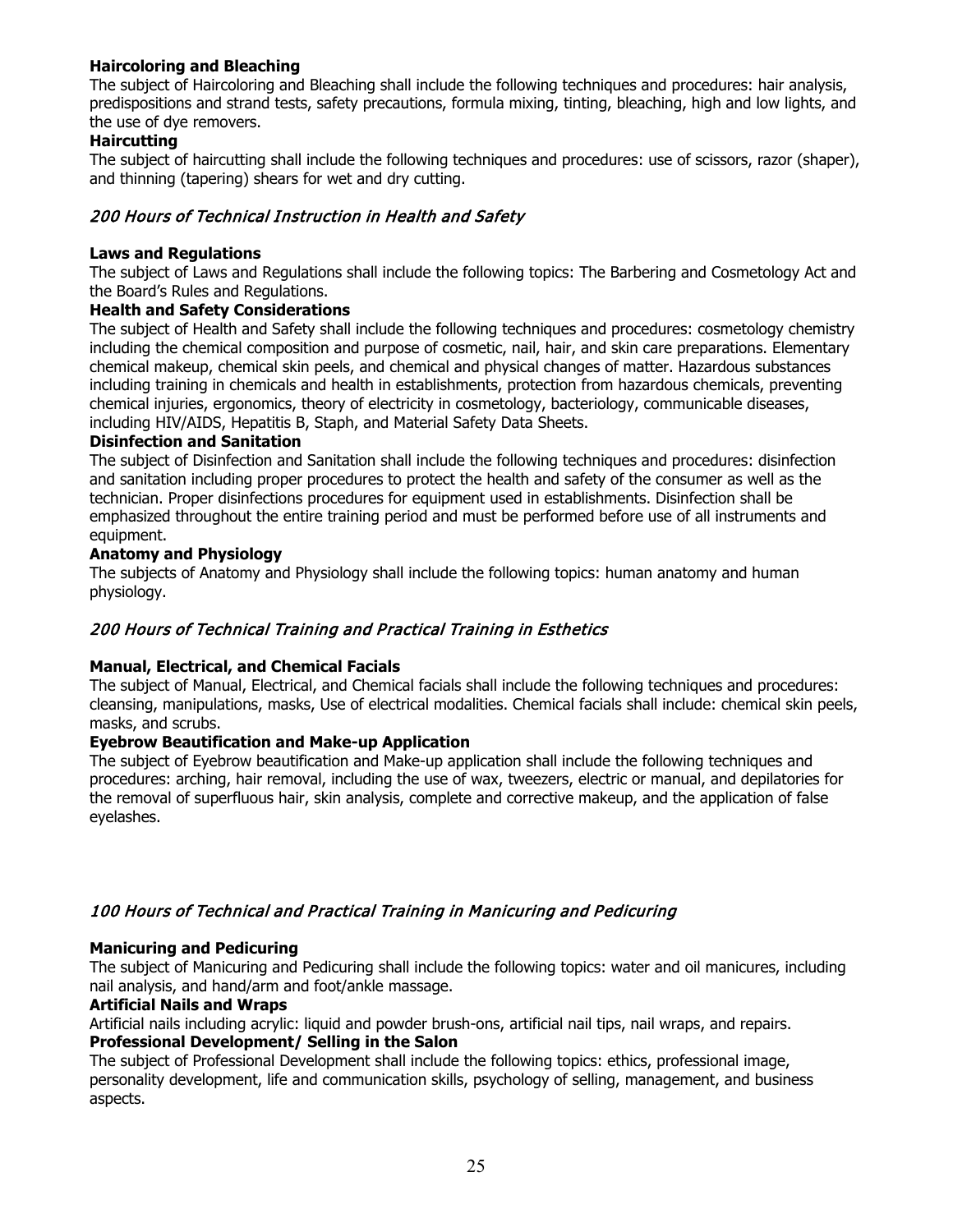Instruction specializes in training requisites to apply for California Board of Barbering and Cosmetology Licensing Examination. As well as, development of professional skills and attitudes relative to a Cosmetology career. Successful graduates will have the skill and knowledge to pass the State Board and secure entry-level employment.

The curriculum for students enrolled in a cosmetology course shall consist of sixteen hundred (1600) clock hours of technical instruction and practical operations covering all practices constituting the art of cosmetology. Technical instruction means instruction by demonstration, lecture, classroom participation, or examination. Practical operation shall mean actual performance by the student of a complete service on another person or mannequin. Such technical instruction and practical operations shall include:

| <b>SUBJECT</b>                                     | <b>MINIMUM HOURS</b><br><b>OF</b> | <b>MINIMUM</b><br><b>PRACTICAL</b> |
|----------------------------------------------------|-----------------------------------|------------------------------------|
|                                                    | <b>INSTRUCTIONS</b>               | <b>OPERATIONS</b>                  |
| The Cosmetology Act and the Board's Rules and      | 25                                |                                    |
| Regulations                                        |                                   |                                    |
| Cosmetology Chemistry (Shall include the           | 10                                |                                    |
| chemical composition and the purpose of            |                                   |                                    |
| cosmetic, nail and skin care preparations. Shall   |                                   |                                    |
| also include the elementary chemical make-up,      |                                   |                                    |
| physical, and chemical changes of matter.)         |                                   |                                    |
| Health and safety/Hazardous Substances             | 45                                |                                    |
| Theory of Electricity in Cosmetology (Shall        | 10                                |                                    |
| include the nature of electrical current,          |                                   |                                    |
| principles of operating electrical devices, and    |                                   |                                    |
| the various safety precautions used when           |                                   |                                    |
| operating electrical equipment.)                   |                                   |                                    |
| Disinfection and Sanitation                        | 35                                | 60                                 |
| Bacteriology, Anatomy, and Physiology.             | 25                                |                                    |
| Wet Hair Styling (Shall include hair analysis,     | 35                                | 180                                |
| shampooing, finger waving, pin curling and         |                                   |                                    |
| comb-outs.)                                        |                                   |                                    |
| Thermal Hair Styling and blow drying including     | 30                                | 60                                 |
| press and curl                                     |                                   |                                    |
| Permanent Waving (Shall include hair analysis,     | 20                                | 80                                 |
| and chemical and heat permanent waving.)           |                                   |                                    |
| Chemical Straightening (Shall include hair         | 25                                | 30                                 |
| analysis, and the use of sodium hydroxide and      |                                   |                                    |
| other base solutions.)                             |                                   |                                    |
| Haircutting (Shall include hair analysis, and the  | 35                                | 120                                |
| use of the razor, electric clippers, and thinning  |                                   |                                    |
| shears, for wet and dry cutting.)                  |                                   |                                    |
| Hair Coloring and Bleaching (Shall include hair    | 60                                | 30 Bleach                          |
| analysis predisposition tests, safety precautions, |                                   | 50 Hair Color                      |
| formula mixing, tinting, bleaching, and the use    |                                   |                                    |
| of dye removers. Shall not include any credit for  |                                   |                                    |
| color rinses.)                                     |                                   |                                    |
| Scalp and Hair Treatments. (Shall include hair     | 30                                | 20                                 |
| and scalp analysis, scientific brushing, electric  |                                   |                                    |
| and manual scalp manipulations, and other hair     |                                   |                                    |
| treatments.)                                       |                                   |                                    |
| Facials                                            |                                   |                                    |
| A. Manual                                          | 10                                | 25                                 |
| (Shall include cleansing, scientific manipulators, |                                   |                                    |
| packs, and masks.)                                 |                                   |                                    |
| <b>B.</b> Electrical                               |                                   |                                    |
|                                                    | 10                                | 15                                 |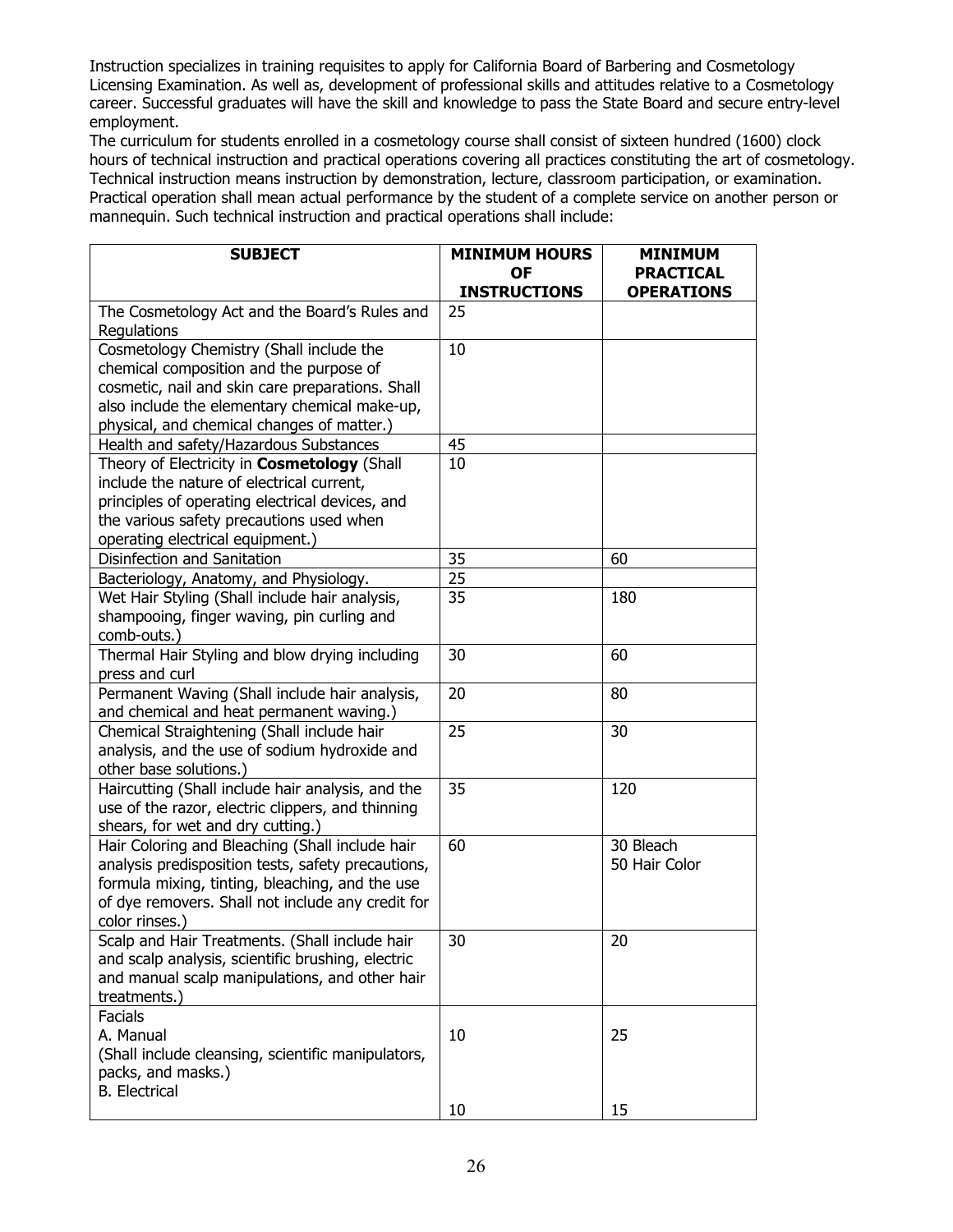| (Shall include the use of all electrical modalities,<br>including dermal lights and electrical apparatus,<br>for facials and skin care purposes.)                                                                                                                                                                                                                                                                      |                                                   |                                  |
|------------------------------------------------------------------------------------------------------------------------------------------------------------------------------------------------------------------------------------------------------------------------------------------------------------------------------------------------------------------------------------------------------------------------|---------------------------------------------------|----------------------------------|
| Chemical/ Skin Peels, Masks et.                                                                                                                                                                                                                                                                                                                                                                                        | 10                                                | 15                               |
| Eyebrow Arching and Hair Removal. (Shall<br>include the use of wax, tweezers, electrical or<br>manual depilatories for the removal of<br>superfluous hair.)                                                                                                                                                                                                                                                            | 10                                                | 30                               |
| Make-up. (Shall include skin analysis, complete<br>and corrective make-up, and the application of<br>false eyelashes.)                                                                                                                                                                                                                                                                                                 | 15                                                | 20                               |
| Manicuring and Pedicuring<br>A. Water and Oil Manicure<br><b>B. Complete Pedicure</b><br>(Shall include nail analysis and foot and ankle<br>massage.)                                                                                                                                                                                                                                                                  | 10<br>10                                          | 25<br>25                         |
| C. Artificial Nail<br>a. Liquid and Powder Brush-on<br>b. Artificial Nail Tips<br>Nail Wraps and Repairs<br>$C_{1}$                                                                                                                                                                                                                                                                                                    | 35                                                | 50 Nails<br>50 Nails<br>20 Nails |
| Additional Preparation (May include professional<br>ethics, personal hygiene, good grooming,<br>normal clean-up duties. Training required<br>keeping student records, modeling, desk and<br>reception, and care and styling of wigs. May<br>also include not more than sixteen-(32) hours<br>credit for field trips. Such field trips must be<br>under the direct supervision of a licensed<br>cosmetology instructor. | Maximum Hours of<br>Additional<br>Preparation 100 | 100                              |

#### **GRADING**

Students are graded by percentages on all written tests, and practical applications.

#### **INSTRUCTIONAL METHOD**

The method used to teach each course consists of written tests to find the level of which each student is learning and practical tests are given to evaluate each student's skills. Instructors will periodically give demonstration classes where they show students how to complete a certain task then the instructors step back and allow the students to repeat the operation. Students are critiqued for every operation they complete and are expected to complete a minimum of ten operations per day. Practice on an actual person helps the students develop comfortability with working in an actual salon so clients are distributed evenly amongst the students during practical training. At the beginning of the cosmetology course students enter as freshmen, where they accumulate 200 hours in a freshman classroom gaining the knowledge to advance to the clinic floor as senior students. Once all freshman classes have been taken, a review of all materials covered is given following a freshman exit exam. Once students demonstrate the preparedness with a passing score, they are advanced to the clinic floor as senior students. Theory is given every morning at 8:30am to 9:30am every Tuesday, Wednesday, and Thursday. On Fridays students are tested on the subjects covered in Theory for that week. Theory is for freshman and senior students. Senior students receive classes of the same subjects as the freshman students except in a more in depth approach with a floor instructor. Senior students are expected to finish specific assignments on mannequins, other students, and the public.

#### **ESTHETICS COURSE-600 Clock Hours COURSE GOALS:**

 The primary purpose of the esthetician course is to train the student in the basic manipulative skills, safety judgments, proper work habits, and desirable attitude necessary to pass the Board of Barbering and Cosmetology Examinations and competency in job entry level positions in esthetics or related career field. **Objective:** Upon completion of the program requirements, the determined graduate will be able to:

- 1. Project a positive attitude and a sense of personal integrity and self-confidence.
- 2. Practice proper grooming and effective communication skills and visual poise.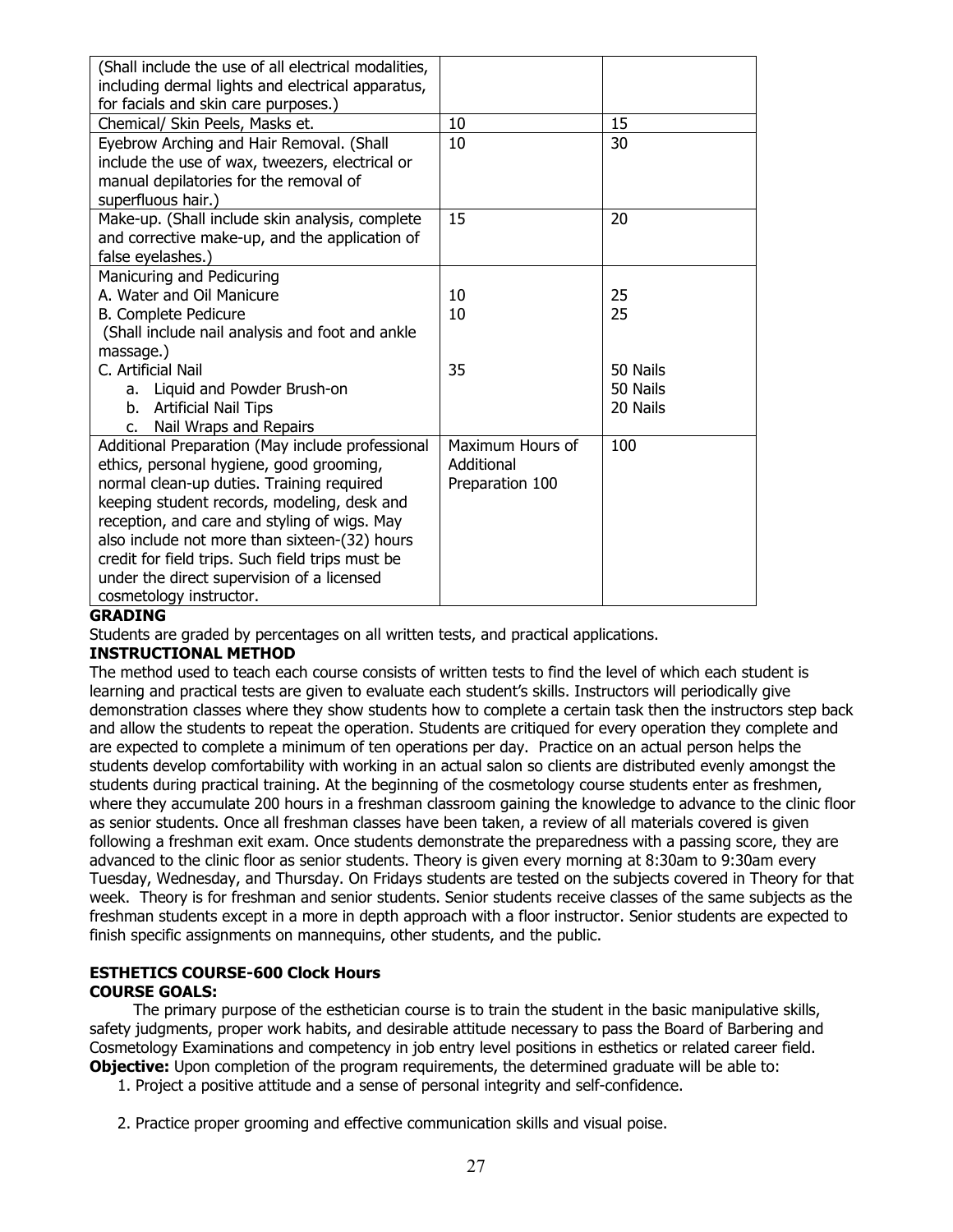3. Understand employer-employee relationships, and respect the need to deliver worthy service for value received.

4. Perform the basic skin care services, work with all required tools to perform esthetician techniques including proper use of equipment, machines, and perform hair removal and makeup.

5. Apply the theory, technical information and related matter to assure sound judgments, decisions, and procedures.

#### **COURSE DESCRIPTION**

#### **Occupation: Skin Care Specialist SOC Code 39-5094**

State of California Barbering and Cosmetology Act, Board Rules and Regulations, recommends that schools provide training in the areas of communication skills that includes professional ethics, salesmanship, decorum, record keeping, and client services record cards. Instruction is given in consumer safety as an on-going concern and is practiced throughout the every aspect of the course of instruction.

#### **STATE LAW**

The successful esthetician must know and comply with the laws, rules, and regulations governing the profession. These regulations are designed to contribute to the health, safety, and welfare of the public and the community.

#### **UNITS OF INSTRUCTION**

Each unit of instruction is divided into six levels of instruction (1) Theory Classes, (lectures and demonstrations) (2) Theory Testing, (written and oral) (3) Practical operations demonstration (4) Practical operation on mannequins or other persons (5) Complete operations performed on another person and (6) Performance reviews (progress evaluations).

#### **Esthetics Course Performance Objectives:**

- 1. Acquire knowledge of Laws and Regulations created by the Board of Barbering and Cosmetology.
- 2. Understand disinfection and sanitation procedures.
- 3. Acquire knowledge of general theory relative to esthetician chemistry and theory relative to practical procedures performed.
- 4. Acquire the ability to perform all required practical operations with a level of performance to equal a 70% grade or better.
- 5. Acquire business management skills and techniques common to esthetics.

#### **Textbook:**

Title: Milady Standard Esthetics: Fundamentals Publisher: Milady Edition: 12th Year: 2020

ISBN: 978-1337095020

#### **GRADUATION REQUIREMENTS**

When the student has completed all required theory hours, practical operations, and a cumulative total of 600 clock hours which encompasses both theoretical and practical training in cosmetology with a grade point average (GPA) of 70% "C" or better, he/she is awarded a diploma certifying his/her graduation. Students are assisted in completing the necessary documents to file for the appropriate Board of Barbering and Cosmetology Examinations.

#### **Course Consists of:**

#### 350 Hours of Technical Instruction and Practical Training in Facials

#### **Manual, Electrical, and Chemical Facials**

The subject of manual, electrical, and chemical facials shall include, but is not limited to the following techniques and procedures: manual facials including cleansing, scientific manipulations, packs, and masks. Electrical facials include the use of electrical modalities, dermal lights, and electrical apparatus, for facials and skin care purposes. Chemical facials include chemical skin peels, packs, masks, and scrubs.

#### **Preparation**

The subject of preparation shall include, but not to be limited to the following issues: client consultation, intake procedures, contraindications, professionalism, client record keeping, salon and spa skills. **Professional Development/ Selling in the Salon/Spa**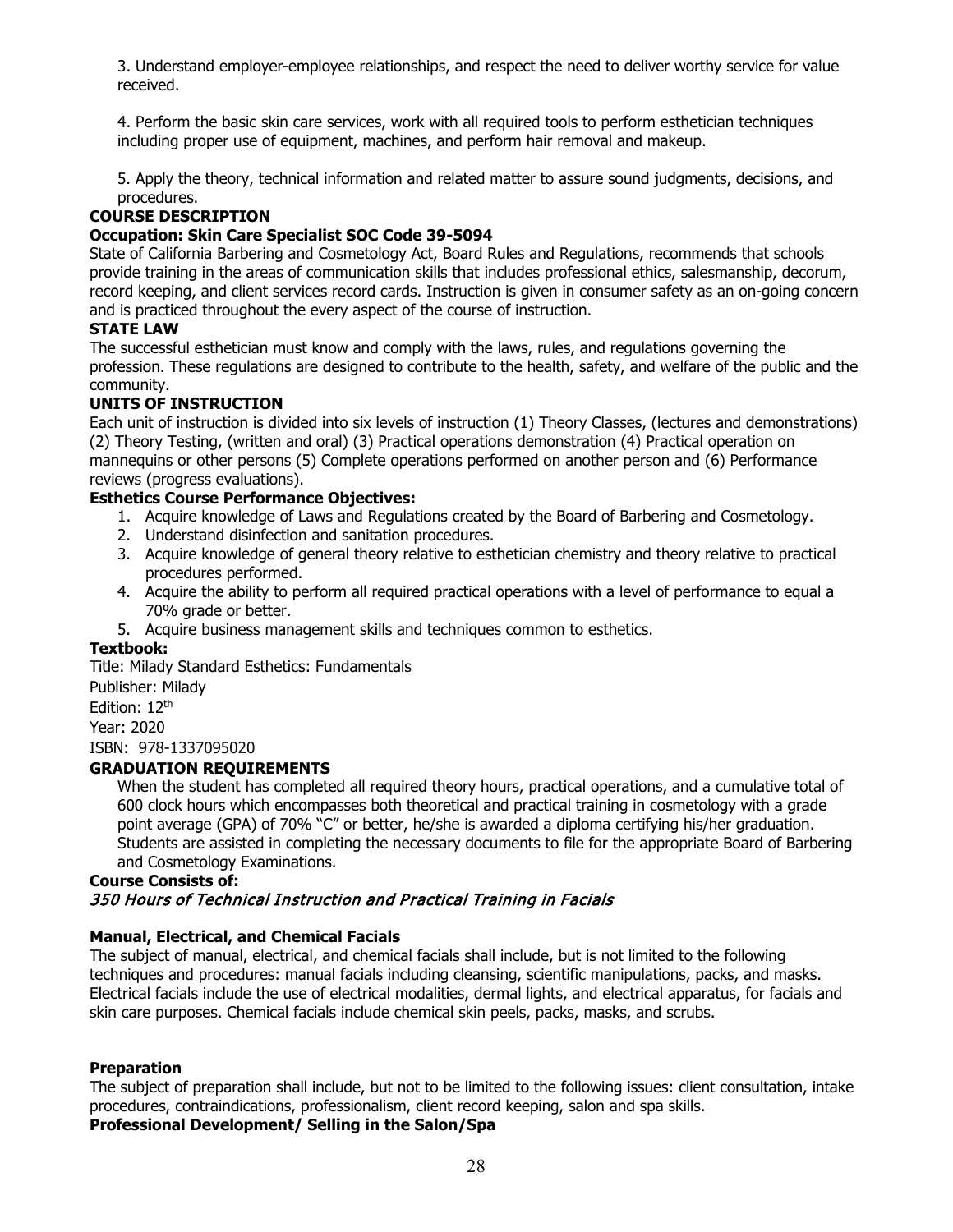The subject of professional development shall include, but is not limited to, the following techniques and procedures: ethics, professional image, personality development, life and communication skills, and psychology of selling, management, and business aspects.

### 200 Hours of Technical Instruction in Health and Safety

#### **Health and Safety**

The subject of health and safety shall include, but is not limited to, the following techniques and procedures: training in chemicals and health in establishments, material safety data sheets, protection from hazardous chemicals and preventing chemical injuries, health and safety laws and agencies, communicable diseases including HIV/AIDS and hepatitis B.

#### **Laws and Regulations**

The subject of laws and regulations shall include, but is not limited to, the following issues: the Barbering and Cosmetology Act and he Board's Rules and Regulations.

#### **Disinfection and Sanitation**

The subject of disinfection and sanitation shall include, but is not limited to, the following techniques and procedures: procedures to protect the health and safety of the consumer as well as the technician. Proper disinfection procedures will be emphasized throughout course.

#### **Anatomy and Physiology**

The subjects of anatomy and physiology shall include, but is not limited to the following issues: human anatomy, human physiology, bacteriology, skin analysis and conditions.

### 50 Hours of Technical Instruction and Practical Training in Hair Removal and Make-up

#### **Hair Removal**

The subjects of hair removal shall include, but is not limited to, the following topics: eyebrow shaping, hair removal techniques, hair analysis, waxing, tweezing, manual or electrical depilatories.

#### **Make-up**

The subject matter of makeup shall include, but is not limited to, the following issues: skin analysis, basic and corrective application, application of false eyelashes.

Instruction specializes in training requisites to apply for California Board of Barbering and Cosmetology Licensing Examinations. The development of professional skills and attitudes relative to a Cosmetology career will be engrafted in to the training. Successful graduates will have the skills and knowledge to pass the State Board and secure entry-level employment .

The curriculum for students enrolled in an Esthetics course shall consist of six hundred (600) clock hours of technical instruction and practical operations covering all practices constituting the art of Esthetics. Technical instruction means instruction by demonstration, lecture, classroom participation or examination. Practical operation shall mean actual performance by the student of a complete service on another person or mannequin. Such technical instruction and practical operations shall include:

| <b>Subject</b>                                                                                                                                                                                           | <b>Minimum Hours</b><br>οf<br><b>Instruction</b> | <b>Minimum</b><br><b>Practical</b><br><b>Operations</b> |
|----------------------------------------------------------------------------------------------------------------------------------------------------------------------------------------------------------|--------------------------------------------------|---------------------------------------------------------|
| The Cosmetology Act/ State Board's Rules                                                                                                                                                                 | 10                                               |                                                         |
| and Regulations                                                                                                                                                                                          |                                                  |                                                         |
| Chemistry as pertaining to practices of <b>Esthetics</b> and purpose of<br>cosmetic and skin care preparation includes: elementary chemical<br>matter of makeup, physical and chemical changes of matter | 10                                               |                                                         |
| Health and safety and hazardous substance                                                                                                                                                                | 40                                               |                                                         |
| Electricity includes: nature of electrical current, principles of<br>operating electrical devices, and various safety precautions used<br>when operating electrical equipment                            | 10                                               |                                                         |
| Disinfection and sanitation                                                                                                                                                                              | 10                                               | 20                                                      |
| Bacteriology, Anatomy and Physiology                                                                                                                                                                     | 15                                               |                                                         |
| Facials                                                                                                                                                                                                  |                                                  |                                                         |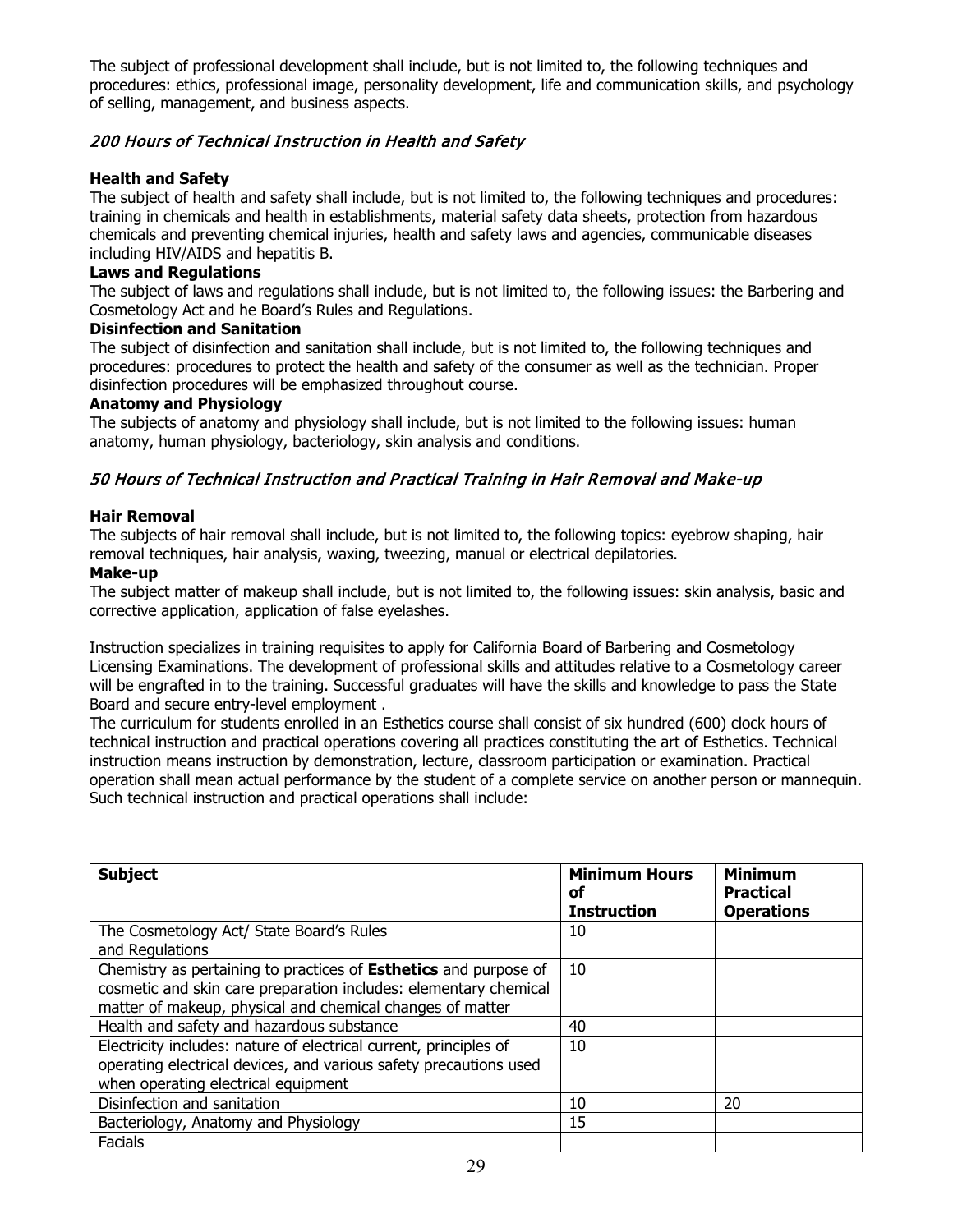| a) Manual includes: skin analysis, cleansing, scientific                | 20 | 45 |
|-------------------------------------------------------------------------|----|----|
| manipulations, packs and masks                                          |    |    |
| b) Electrical includes: use of all electrical modalities and electrical | 30 | 60 |
| apparatus, including dermal lights for facials and skin purposes        |    |    |
| c) Chemical includes: chemical peels, packs, masks and scrubs.          |    |    |
|                                                                         | 20 | 45 |
| Eyebrow Arching and Tweezing                                            | 25 | 50 |
| Makeup                                                                  | 20 | 40 |
| Additional Preparation includes: professional ethics, personal          | 70 | 60 |
| hygiene, good grooming, salesmanship, clean up, keeping daily           |    |    |
| records, modeling, reception, business management.                      |    |    |
|                                                                         |    |    |

#### **GRADING**

Students are graded by percentages on all written tests, and practical applications.

#### **INSTRUCTIONAL METHOD**

The method used to teach each course consists of written tests to find the level of which each student is learning and practical tests are given to evaluate each student's skills. Instructors will periodically give demonstration classes where they show students how to complete a certain task then the instructors step back and allow the students to repeat the operation. Students are critiqued for every operation they complete and are expected to complete a minimum of ten operations per day. Practice on an actual person helps the students develop comfortability with working in an actual salon so clients are distributed evenly amongst the students during practical training. At the beginning of the esthetics course students enter as freshmen, where they accumulate 75 hours in a freshman classroom gaining the knowledge to advance to the clinic floor as senior students. Once all freshman classes have been taken, a review of all materials covered is given following a freshman exit exam. Once students demonstrate the preparedness with a passing score, they are advanced to the clinic floor as senior students. Theory is given every morning at 8:30am to 9:30am every Tuesday, Wednesday, and Thursday. On Fridays students are tested on the subjects covered in Theory for that week. Theory is for freshman and senior students. Senior students receive classes of the same subjects as the freshman students except in a more in depth approach with a floor instructor. Senior students are expected to finish specific assignments on mannequins, other students, and the public.

## **MANICURING COURSE-400 Clock Hours**

#### **COURSE GOALS:**

The primary purpose of the manicuring program is to train the student in the basic manipulative skills, safety judgments, proper work habits, and desirable attitude necessary to pass the Board of Barbering and Cosmetology Examinations and competency in job entry level positions in manicuring or related career field. **Objective:** Upon completion of the program requirements, the determined graduate will be able to:

1. Project a positive attitude and a sense of personal integrity and self-confidence.

2. Practice proper grooming and effective communication skills and visual poise.

3. Understand employer-employee relationships, and respect the need to deliver worthy service for value received.

4. Perform the basic nail care services, work with all required tools to perform manicuring techniques including proper use of equipment, machines, and perform various methods of nail extensions and enhancements.

5. Apply the theory, technical information and related matter to assure sound judgments, decisions, and procedures.

#### **COURSE DESCRIPTION**

#### **Occupation: Manicurist SOC Code 39-5092**

The State of California Barbering and Cosmetology Act, Board Rules and Regulations, recommends that schools provide training in the areas of communication skills that includes professional ethics, salesmanship, decorum, record keeping, and client services record cards. Instruction is given in consumer safety as an on-going concern and is practiced throughout the every aspect of the course of instruction.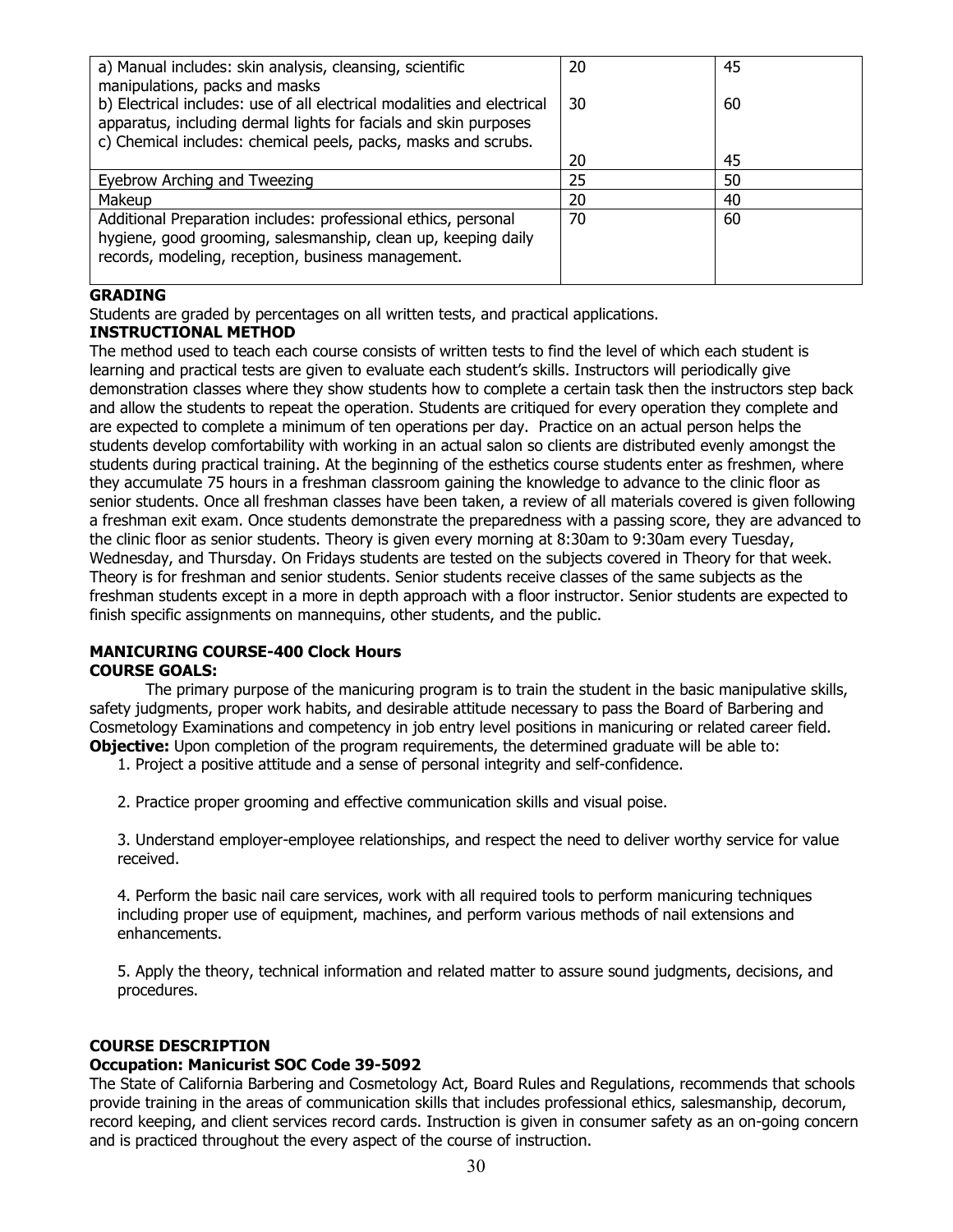#### **STATE LAW**

The successful manicurist must know and comply with the laws, rules, and regulations governing the profession. These regulations are designed to contribute to the health, safety, and welfare of the public and the community.

#### **UNITS OF INSTRUCTION**

Each unit of instruction is divided into six levels of instruction (1) Theory Classes, (lectures and demonstrations) (2) Theory Testing, (written and oral) (3) Practical operations demonstration (4) Practical operation on mannequins or other persons (5) Complete operations performed on another person and (6) Performance reviews (progress evaluations).

#### **Manicuring Course Performance Objectives:**

1. Acquire knowledge of Laws and Regulations created by the Board of Barbering and Cosmetology.

2. Understand disinfection and sanitation procedures.

3. Acquire knowledge of general theory relative to manicuring subjects and theory relative to practical procedures performed.

4. Acquire the ability to perform all required practical operations with a level of performance to equal a 70% grade or better.

5. Acquire business management skills and techniques common to manicuring.

#### **Textbook:**

Title: Milady Standard Nail Technology

Publisher: Milady

Edition: 7<sup>th</sup>

Year: 2015

ISBN: 978-1285080475

#### **GRADUATION REQUIREMENTS**

When the student has completed all required theory hours, practical operations, and a cumulative total of 400 clock hours which encompasses both theoretical and practical training in cosmetology with a grade point average (GPA) of 70% "C" or better, he/she is awarded a diploma certifying his/her graduation. Students are assisted in completing the necessary documents to file for the appropriate Board of Barbering and Cosmetology Examinations.

#### **Course Consists of:**

#### 300 Hours of Technical Instruction and Practical Training in Nail Care

#### **Manicures and Pedicures**

The subject of manicures and pedicures shall include, but is not limited to, the following techniques and procedures: water and oil manicures including hand and arm massage, complete pedicure including foot and ankle massage, application of artificial nails including liquid, gel, and powder brush-ons, nail tips, nail wraps, and repairs, and nail analysis.

#### 100 Hours of Technical Instruction and Practical Training in Health and Safety

#### **Laws and Regulations**

The subject of laws and regulations shall include, but is not limited to, the following issues: The Barbering and Cosmetology Act and the Board's Rules and Regulations.

#### **Health and Safety**

The subject of health and safety shall include, but is not limited to, the following techniques and procedures: chemistry pertaining to the practice of a manicurist including the chemical composition and purposes of nail care preparations. Hazardous substances, including training in chemicals and health in establishments, material safety data sheets, protection from hazardous chemicals and preventing chemical injuries, health and safety laws and agencies, ergonomics, and communicable diseases, including HIV/AIDS and Hepatitis B.

#### **Disinfection and Sanitation**

The subjects of disinfection and sanitation shall include, but is not limited to, the following techniques and procedures: procedures to protect the health and safety of the consumer as well as the technician. Proper disinfection of implements will be emphasized throughout the course.

#### **Anatomy/Physiology/Bacteriology**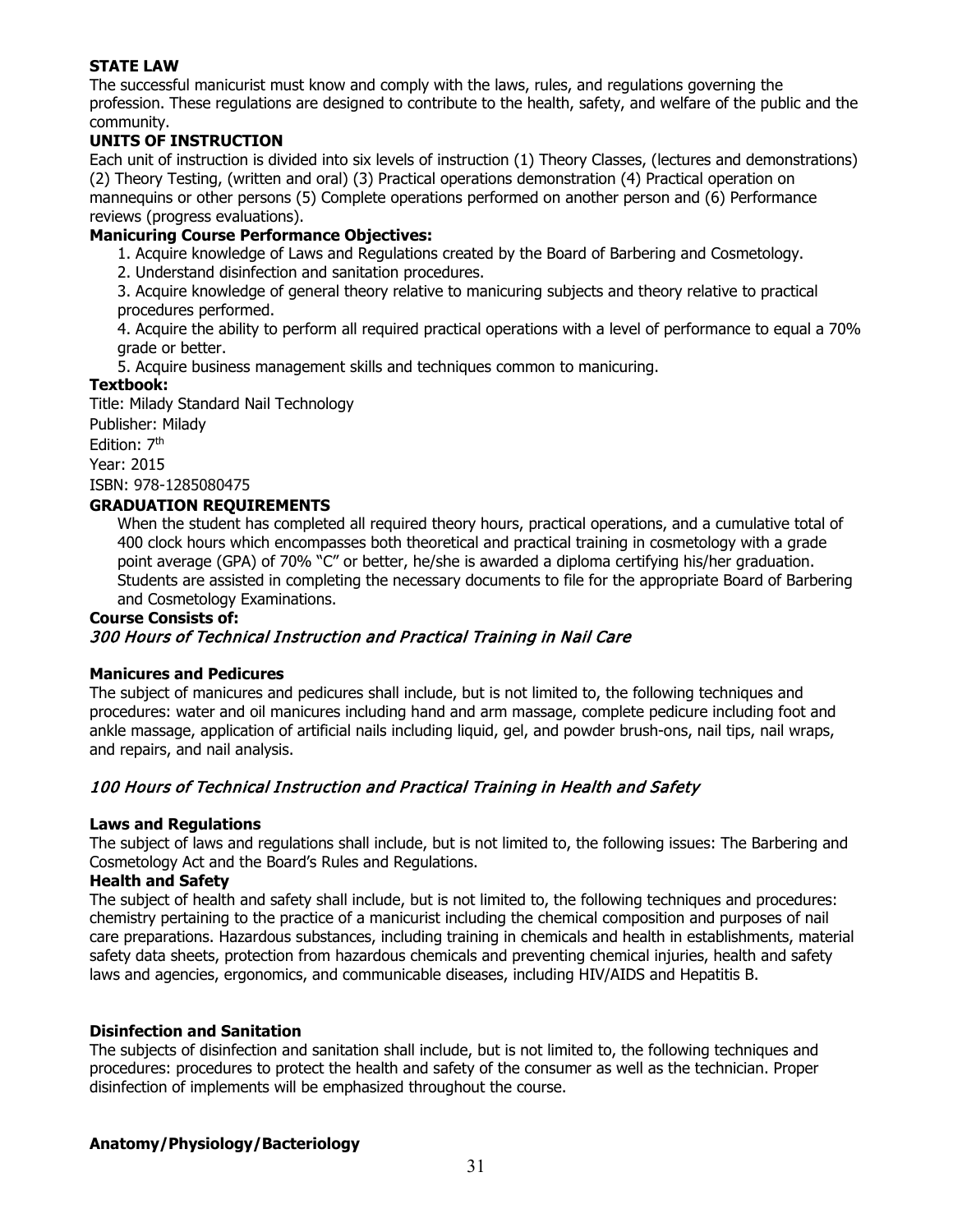The subjects of anatomy and physiology shall include, but is not limited to the following topics: bacteriology, anatomy, physiology, and nail analysis and conditions.

#### **Professional development/ Selling in the Salon**

The subject of professional development shall include, but is not limited to, the following topics: ethics, professional image, personality development, life and communication skills, and psychology of selling, management, and business aspects.

Instruction specializes in training requisites to apply for California State Board of Barbering of Cosmetology Licensing Examinations. Development of professional skills and attitudes relative to a Manicuring career. Successful graduates will have the skill and knowledge to pass the State Board and secure entry-level employment.

The curriculum for students enrolled in a manicurist and pedicurist course shall consist of Four hundred (400) clock hours of technical instruction and practical operations covering all practices of a manicurist and pedicurist. Technical instruction means instruction by demonstration, lecture, classroom participation, or examination; Practical operation means the actual performance by the student of a complete service on another person or on a mannequin. Such technical instruction and practical operations shall include:

| <b>Subject</b>                                                              | <b>Minimum</b><br><b>Hours</b><br><b>of</b><br><b>Instruction</b> | <b>Minimum</b><br><b>Practical</b><br><b>Operations</b> |
|-----------------------------------------------------------------------------|-------------------------------------------------------------------|---------------------------------------------------------|
| The Cosmetology Act and the Board's Rules and Regulations                   | 10                                                                |                                                         |
| Cosmetology Chemistry related to <b>Manicuring</b> practices (including the | $\overline{2}$                                                    |                                                         |
| chemical composition and purposes of nail care preparations)                |                                                                   |                                                         |
| Health and Safety/Hazardous Substance                                       | 25                                                                |                                                         |
| Disinfection/Sanitation                                                     | 20                                                                | 10                                                      |
| Electricity                                                                 | 2                                                                 |                                                         |
| Bacteriology/Anatomy and Physiology                                         | 10                                                                |                                                         |
| Water and Oil Manicures, including hand and arm massage                     | 30                                                                | 30                                                      |
| Complete Pedicures including foot/ankle massage                             | 30                                                                | 30                                                      |
| Application of artificial nails and powder                                  | 5                                                                 | 60 nails                                                |
| Brush on                                                                    |                                                                   |                                                         |
| Nail tips                                                                   | 5                                                                 | 60 nails                                                |
| Nail wraps and repairs                                                      | 5                                                                 | 60 nails                                                |
| <b>Additional Preparation:</b>                                              | 4                                                                 | 2                                                       |
| Professional ethics, personality hygiene, good grooming and standard        |                                                                   |                                                         |
| cleaning                                                                    |                                                                   |                                                         |
| May include maximum of 16 hours for field trips. Such field trips must be   |                                                                   |                                                         |
| under direct supervision of licensed instructor.                            |                                                                   |                                                         |

#### **GRADING**

Students are graded by percentages on all written tests, and practical applications.

#### **INSTRUCTIONAL METHOD**

The method used to teach each course consists of written tests to find the level of which each student is learning and practical tests are given to evaluate each student's skills. Instructors will periodically give demonstration classes where they show students how to complete a certain task then the instructors step back and allow the students to repeat the operation. Students are critiqued for every operation they complete and are expected to complete a minimum of ten operations per day. Practice on an actual person helps the students develop comfortability with working in an actual salon so clients are distributed evenly amongst the students during practical training. At the beginning of the manicuring course students enter as freshmen, where they accumulate 50 hours in a freshman classroom gaining the knowledge to advance to the clinic floor as senior students. Once all freshman classes have been taken, a review of all materials covered is given following a freshman exit exam. Once students demonstrate the preparedness with a passing score, they are advanced to the clinic floor as senior students. Theory is given every morning at 8:30am to 9:30am every Tuesday, Wednesday, and Thursday. On Fridays, students are tested on the subjects covered in Theory for that week. Theory is for freshman and senior students. Senior students receive classes of the same subjects as the freshman students except in a more in-depth approach with a floor instructor. Senior students are expected to finish specific assignments on mannequins, other students, and the public.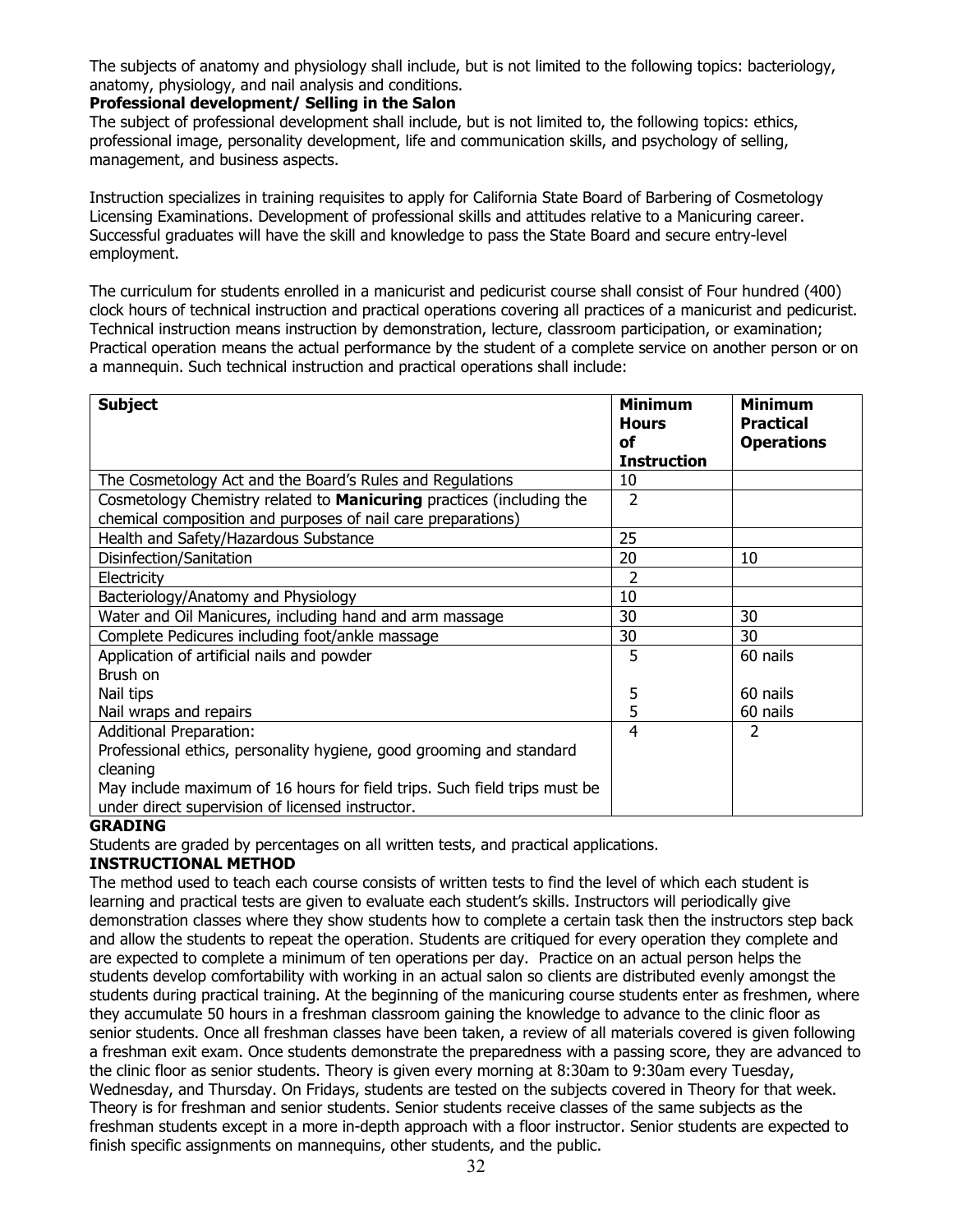## **SUCCESS RATES**

Completion rate…pass/fail rate: Cosmetology-94% pass, Barbering-100% pass, Manicuring-100% pass, Esthetics-100%; placement rate: 100%

A successful graduate will reasonably expect as Barber's \$25-40/hr. or \$2500/mo;

Cosmetologist's \$8-10/hr. plus 25-40% commission; Manicurists 50-60% commission; Estheticians \$10/hr or \$2500/mo. minimum. Much of the success of Cosmetic professions is dependent upon different factors: the location of the establishment (cities more demanding than suburban areas), the amount of clientele a professional receives over a period of time, skill is a factor and suchlike. These rates where figured with the assistance of Regis Hair Salon, J's Barber, Elegant Nails and King's Cut's.

A barber's license limits him to work in a salon or a barbershop. A cosmetologist can successfully practice hair styling, manicuring, or skin therapy including provisionary assistance in a dermatology office. He/she can also perform as a cosmetics distributor. A manicurist is limited to performance in the skin and nail departments. An esthetician would be able to perform as a dermatologist assistant or a skin advisor. Estheticians can also become waxing/ hair removal specialists; skin advisors; travel and sales agents, etc.

## **PHYSICAL REQUIREMENTS**

The physical demands of Barbering and Cosmetology are similar, they require: standing for long periods of time, reasonable visibility, and the ability to position a steady hand. As an Esthetician some of the practices consist of: much hand usage, and sitting for long periods of time that may result in back strain. The demands for manicurists are: exceptional eyesight for close examining, a lot of hand usage, and leaning for extended periods of time over the client's hands or feet. Concerning all courses tolerance for chemical fumes is necessary and may cause some discomfort to eyes or asthmatic students.

## **SAFETY**

The requirements to be trusted in handling materials professionally are that all practices establish common knowledge of chemicals used to avoid hazards by labeling all chemicals (hazardous, non-hazardous, active ingredients, etc.). There should also be knowledge that sharp objects can cause harm.

## **SOCIAL MEDIA GUIDELINES**

Students should keep in mind that they are professionals in training and their conduct should reflect that at all times while enrolled in school. D'Lacreme School of Cosmetology and Barbering believes social media should be used as a networking tool. Students should exercise good judgement and refrain from comments that can be interpreted as slurs, demeaning, inflammatory, hostile, or defamatory. Students should also consider the other students' privacy and reputations. Any inappropriate language and/or irresponsible behavior will not be tolerated and will be reported to proper authorities. Students involved in such activities may be suspended and/or terminated.

## **ANTI-BULLYING POLICY**

D'Lacreme School believes that all students have the right to feel safe while in school. All students are expected to treat each other with respect. Everyone associated with D'Lacreme School should refrain from any activity that is considered bullying or harassment.

"Bullying" or "harassment" is any gesture or written, verbal, graphic, or physical act (including electronically transmitted acts – cyberbullying, through the use of internet, cell phone, computer, or wireless handheld device) that is reasonably perceived as being dehumanizing, intimidating, hostile, humiliating, threatening, or otherwise likely to evoke fear of physical harm or emotional distress and may be motivated either by bias or prejudice based upon any actual or perceived characteristic, such as race, color, religion, ancestry, national origin, gender, sexual orientation, gender identity or expression; or a mental, physical, or sensory disability or impairment; or by any other distinguishing characteristic, or is based upon association with another person who has or is perceived to have any distinguishing characteristic. There will be absolutely no tolerance for behavior that compromises the emotional or physical health of any student. It is important to report any bullying to your instructor. Students involved in such activities face immediate suspension and/or termination.

## **VIDEO SURVEILLANCE/PARKING**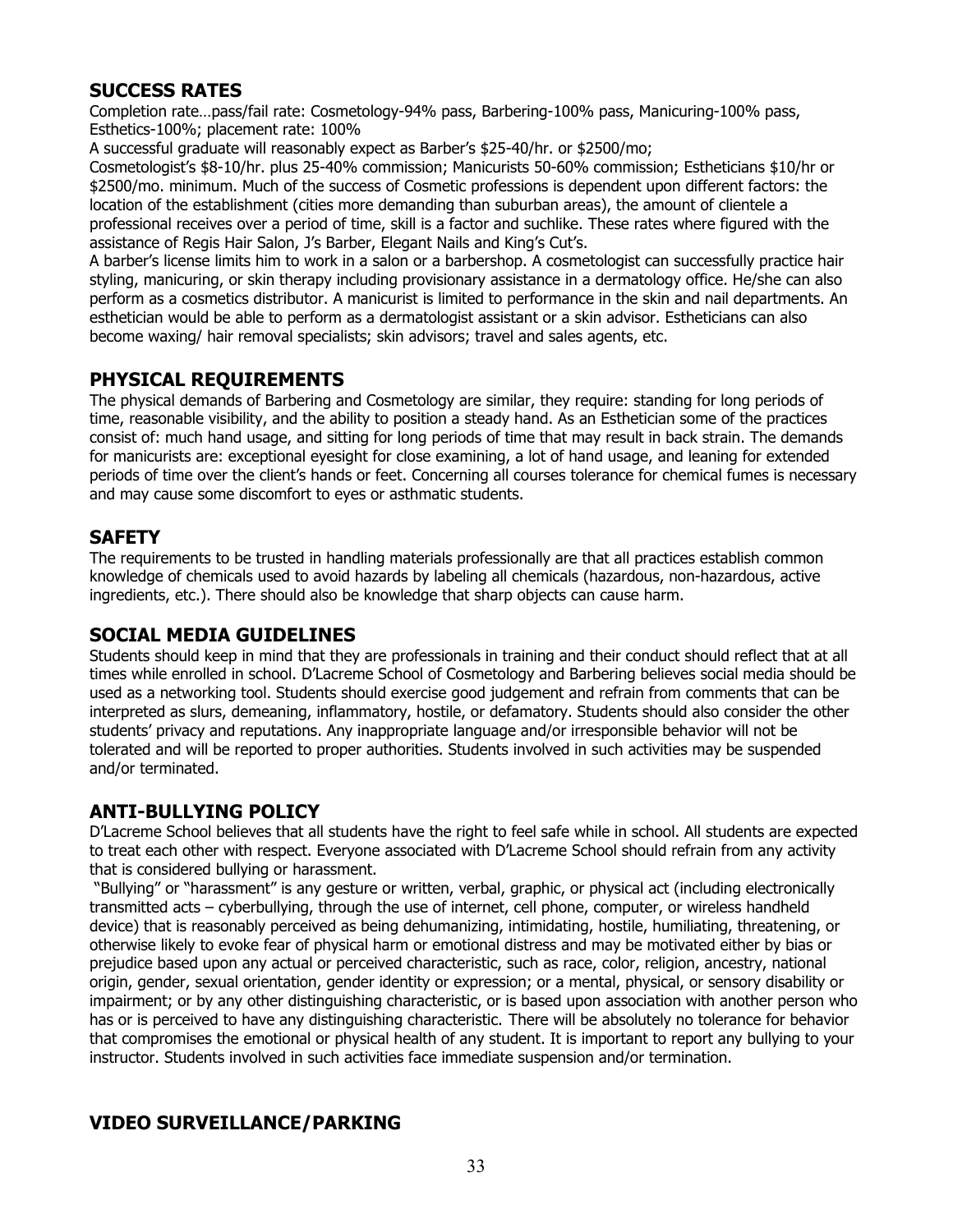D'Lacreme School utilizes numerous security cameras on the premises for the protection of D'Lacreme students, faculty, and staff. Cameras are continuously recording who enters and exits the building. Cameras cover the clinic floor, front desk, main entrance, back entrance, time cards/time clock, esthetics department, break room, and classrooms. Video recordings are not made available to students, staff, or the public. There is no designated parking for students. Students are allowed to park in the rear parking lot or the front parking lot in the area closest to the street. D'Lacreme School is not responsible for any theft and/or damage to vehicles or personal property.

## **SEARCH OF STUDENT'S PROPERTY**

D'Lacreme School of Cosmetology reserves the right to search the contents of students' personal property or belongings when there is reasonable suspicion that a serious risk to the health, safety, and welfare of students and/or the school administration exists or to ensure Health and Safety Regulations are being met. This includes but is not limited to backpacks, bags, purses, portfolios, clothing, stations, lockers, and vehicles brought onto the property that is leased and/or controlled by the school.

## **DISASTER/ SCHOOL CLOSURE**

In the event of natural disasters or other mitigating circumstances, the school will postpone instruction for up to thirty (30) days. If possible, instruction will continue at the current location and students will be advised on a disaster plan made by the school. If the school permanently closes or does not offer instruction in the course enrolled, the school will provide a pro rata refund within thirty (30) days. If the student owes tuition to the school, it will be due. In order to receive final paperwork a balance must reflect \$0.00 dollars. If the school owes a student a refund it will be refunded within thirty (30) days and proper documentation of hours will be released.

## **ELECTRONIC DEVICES**

Cell phones are strictly prohibited from the institution; however, you may have your cell phone with you such as in your apron/smock as long as it is on silent mode and it does not become a distraction. No cell phones may be used in classrooms, on the clinic floor, or while serving a patron unless approved by an instructor. Personal calls need to be taken during lunch/break times. Electronic devices such as mp3 players, tablets, and laptops may be used for educational purposes only, but first must be approved by an instructor. If approved by your instructor, school computers may be used for educational purposes only. For privacy concerns, no photos or recording is allowed on school property at any time.

## **PROFESSIONAL REQUIREMENTS**

The California State Board of Barbering and Cosmetology requires all practicing Barbers, Cosmetologists, Estheticians, and Manicurists be licensed. Business owners must display a business license visible to the public in their facilities. All licensed professionals should follow all BBC Regulations covering their scope of practice.

## **SCHOOL RULES AND REGULATIONS**

- 1. School hours are Tuesday to Friday 8:30 am to 7:00 pm, night class is 3:00 pm to 7:00 pm and Saturday 8:30 am to 5:00 pm. We are closed Sunday and Monday.
- 2. Time signatures must be clearly legible. Students must enter their own times of attendance by utilizing the automatic time/date clock and printed time records in the assigned space provided on time cards. Student will be allowed to clock-in and receive credit only for hours listed on their enrollment agreement.
- 3. In case of emergency, the student must call in before 8:30am to report his/her absence before the start of class on the same day. Three (3) absences without calling in will result in a two (2) day suspension.
- 4. Students are required to be in class for roll call at the start of the scheduled class in uniform. **(Any student out of uniform will be clocked out and sent home to change).**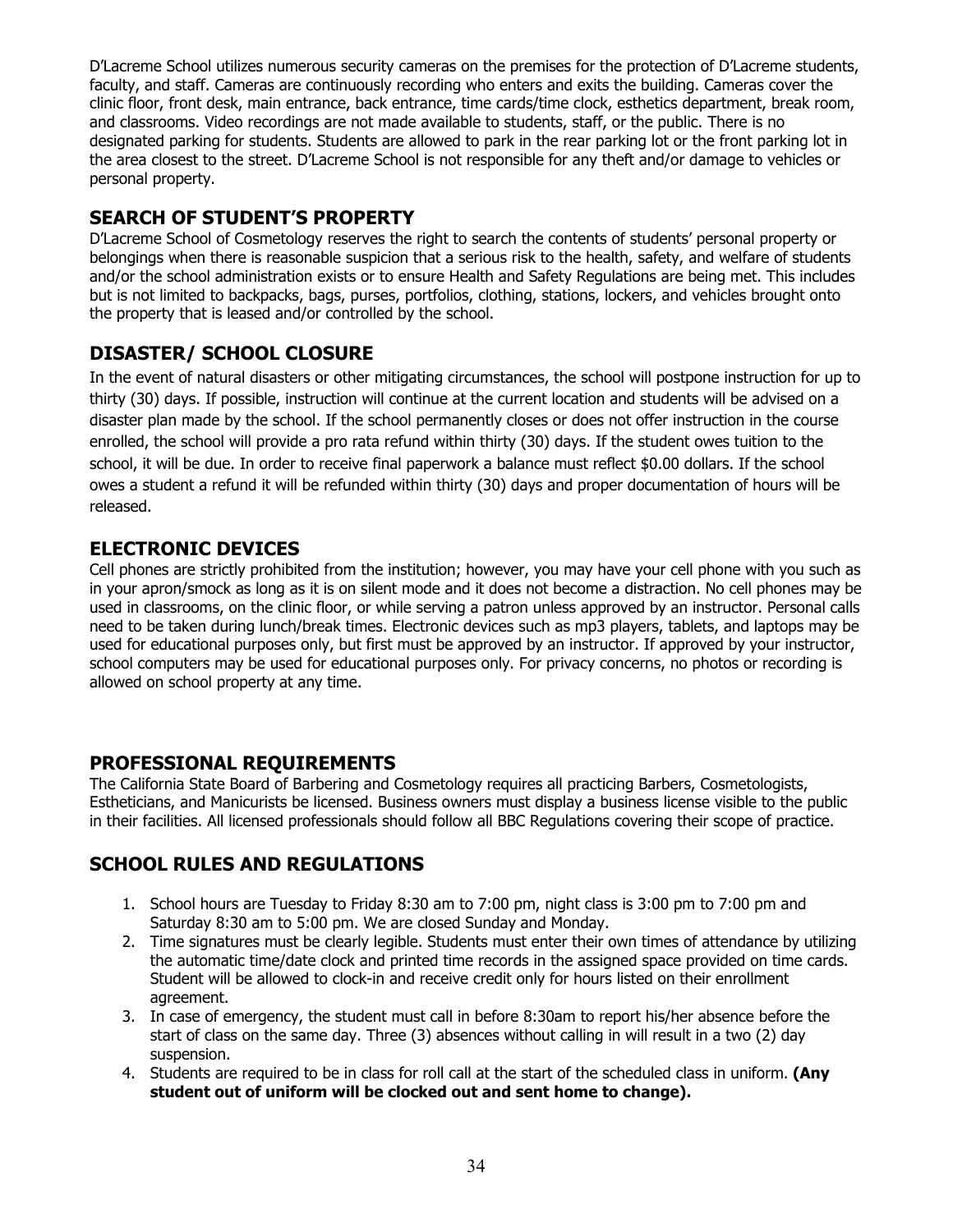- a) Cosmetology students must wear a black apron/smock, black pants and white shirt with sleeves. Undergarments must be all black or all white. To protect legs and feet, socks or hose and closed toe/heel shoes must be worn (black or white).
- b) Barbering students must wear a black apron/smock, black pants and black shirt with sleeves. **Absolutely no sagging will be tolerated.** Undergarments must be all black or all white. To protect legs and feet, socks or hose and closed toe/heel shoes must be worn (black or white).
- c) Esthetics students must wear a white apron/smock, white pants, and white shirt with sleeves. Undergarments must be all black or all white. To protect legs and feet, socks or hose and closed toe/heel shoes must be worn (black or white).
- d) Manicuring students must wear a white or black apron/smock, white pants, and white shirt with sleeves. Undergarments must be all black or all white. To protect legs and feet, socks or hose and closed toe/heel shoes must be worn (black or white).
- e) All students must wear school issued ID badge at all times. Students may opt to wear school T-Shirts during the week.
- f) On Saturdays, students must wear School T-Shirts with jeans (any shade of blue).
- 5. Students appearing in school with their hair not combed will be required to clock out. Individual appearance needs to be done on student's own time.
- 6. A student is considered tardy if they arrive at 8:38 am. At 8:38 am the entrance door is locked and late students must return at 9:00 am when the door is unlocked. If such attendance issues continue, students will be disciplined by either a suspension or other disciplinary measures.
- 7. Students are entitled to two ten-minute breaks and one half hour lunch for each 8-hour day.
- 8. Students who are monitoring the front desk must be relieved before taking their break. The student should report to an instructor if they have not had their break by 1:30 pm, although, it is the responsibility of the student to take time out for lunch and sign out for that period.
- 9. A student must use the IN and OUT space on their timecard to record the time arriving to the school and departing from the school. Student's initials are required. The instructor's initials are also required to confirm the student's attendance. Failure to do so will result in no credit. Students are required to sign in and out for breaks extended beyond the allowable time.
- 10. Students must sign in every morning. Sign in/out for lunch. Only two (2) students at a time may go to lunch from 11:00 am to 2:00 pm. Students attending more than four (4) hours a day must clock out for lunch. Students may not skip lunch to leave early.
- 11. Students may not leave school premises without clocking out. No student is allowed to clock out during school hours without permission from an Instructor. **No student may clock out for another student.** This rule is strictly enforced. To do so may result in immediate two (2) week suspension and/or termination. Any time a student leaves the building his/her timecard **must** be left in the school. If time card is removed from the school, student will not receive credit. Timecards must contain school seal to be accepted. Timecards are due every Tuesday by the close of the day.
- 12. There is no eating, drinking, or chewing gum on the clinic floor, or the classrooms. Water is acceptable if container has a lid. Smoking on the premises is only allowed at least fifty feet from the entrance.
- 13. Only enrolled students and paying clients are allowed in the clinic area. Student visitors are not allowed in the classrooms, lounge, or in the clinic area. If a visit is necessary, student visitors are to stay in the reception area.
- 14. Business phones may not be used by the students for receiving personal calls. Cellular phones are strictly prohibited from the institution. While it is okay to have a phone on silent mode for emergencies, should phones be visible to the public eye we will ask the student to place it in their locker, or get sent home.
- 15. Rigid adherence to the rules of sanitation and disinfection and personal hygiene is required at all times.
- 16. Students must keep workstation in class or in the clinic floor clean and sanitary at all times. Students are responsible for their workstations, supplies, and their personal items. Students must be prepared each day with book and equipment. Students arriving to school unprepared will be sent home.
- 17. A minimum of ½ hour sanitation must be completed by each student daily. All kits and supplies must be in a sanitized condition at the end of each day. Student stations must be kept clean and orderly.
- 18. All students serving the public must be courteous and pleasant. Students must look and act professional. If difficulty arises, please call an instructor immediately. Students must take all appointments assigned to them. Refusal to take a client is grounds for dismissal for that day.
- 19. No foul language will be tolerated including music.
- 20. No student may leave a client while doing a chemical procedure such as a perm, color, or hair straightening service, except in an emergency and if he/she has permission by an instructor.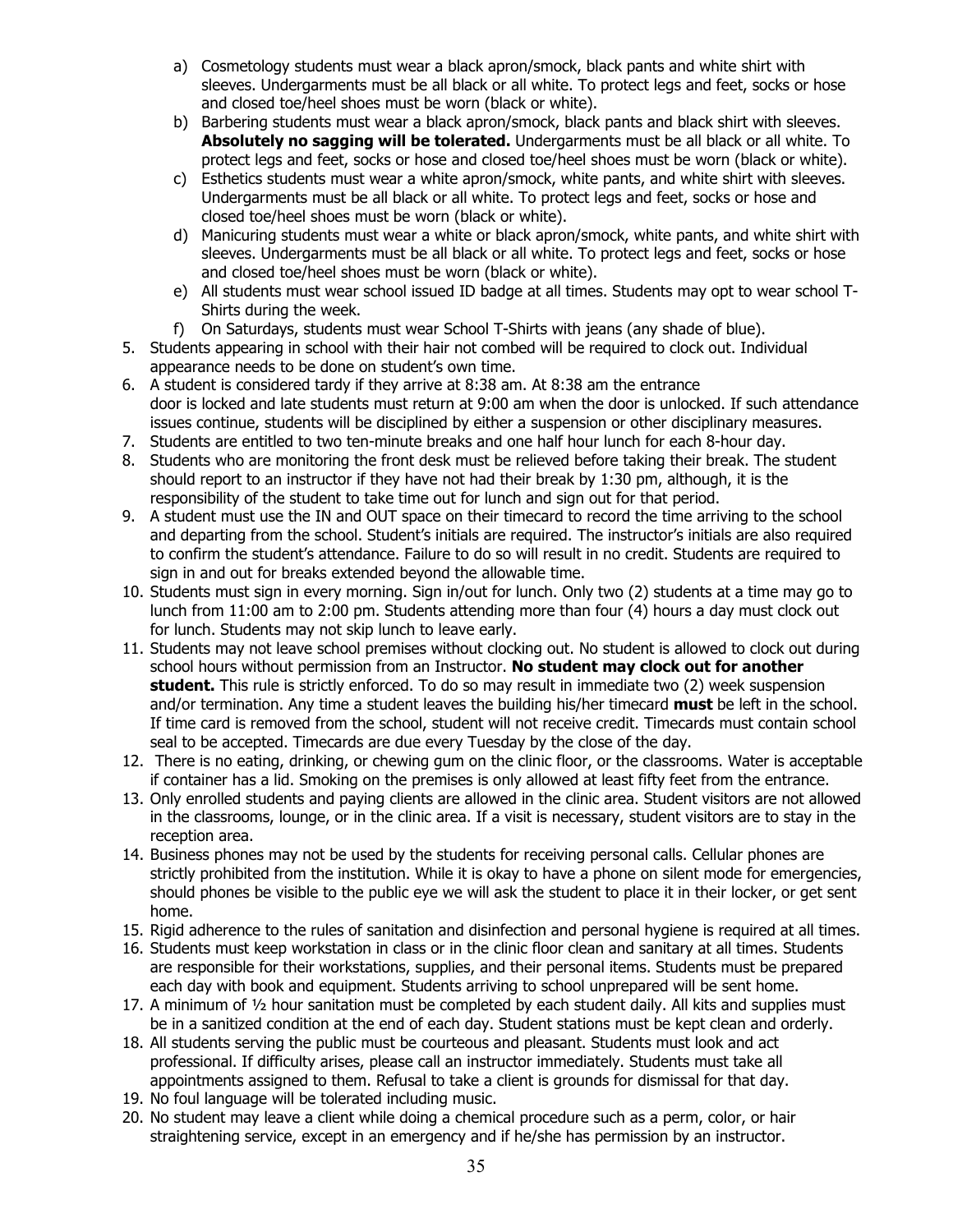- 21. Students must have a receipt **BEFORE** starting any service including personal services. Students are not allowed to give services or materials other than what is called for on the receipt.
- 22. Students will pay in advance for supplies on personal services such as permanents, tints, or bleaches.
- 23. Students are responsible for the return of college materials or equipment loaned to them. You should not borrow equipment from each other. Each student is solely responsible for his/her personal belongings and materials.
- 24. Students must not gather around the reception desk, congregate in the office, or visit with another student who is busy with a client. All appointments must be made by the receptionist and no changes are to be made by the students.
- 25. Students are required to attend school on all business days before and after holidays; failure to attend school will result in a three (3) day suspension. Saturdays are **MANDATORY**. Failure to attend school on a Saturday will result in a three (3) day suspension. Students may ask to be excused on a Saturday for special reasons in advance in writing. Permission may be granted by the Director only.
- 26. Student is given a graduation date based on attendance schedule. Students remaining in school beyond the scheduled graduation date will be charged per hour for each hour in excess of their schedule of completion according to course (See Extra-Instructional Charges).
- 27. Students have the privilege at all times to consult the director on personal issues/concerns. The institution positively reserves the right to suspend or terminate a student who gossips, uses vulgar language, obscene tendencies, or causes any other discord.
- 28. The school will not tolerate the use of alcohol or drugs. No student will be admitted to class who is apparently under the influence of such substances. Students under the influence of alcohol, illegal drugs, or the distribution of, selling of such in or around school premises shall be immediately withdrawn, and the appropriate authorities will be notified. This includes legal and/or prescribed substances that impair the student's judgement.
- 29. Students must keep record of hours and services each day as required on the Student Daily Record of Applied Effort. Daily time cards will be audited by the school administrators and by authorized governing agencies. Credit will be given for applied effort continuously engaged in training and study of the branch of Cosmetology the student is enrolled in. An instructor must check all work or credit will not be given. Recording of hours and operations on the time card must be clear and readable. Operations should be written in pencil. Do not make any notes, comments, or scribble on time card.
- 30. All students will be expected to maintain an average of 70% in theory and in all practical subjects. If student's progress is not satisfactory he/she will be put on a warning status until the following evaluation (See SAP Policy).
- 31. Only products furnished by the school may be used unless otherwise approved by an instructor.
- 32. Students are to park only in the area designated by the school.
- 33. Students must comply with all instructions and directions given by authorized personnel relative to school activities. No insubordination will be tolerated. Insubordination may cause a student to be sent home, suspended, or terminated.
- 34. Students must comply with school policy and State rules and regulations such as Health and Safety.
- 35. Due to absences all assignments, tests, and homework must be made up if required by the instructor of the individual classes missed by the student.
- 36. Time cards for the current week are due in the drop box every Tuesday by the close of the day. **Any time cards dropped later than Tuesday are considered late and no clock hours will be credited. Only one (1) time card may be turned in per week.**
- 37. Notify the administrative office immediately of any name, address, or telephone change.
- 38. Any student absent for ten (10) consecutive days without permission will be terminated with notification from the school.
- 39. Personal Services: Students will have the opportunity to use the services of another student for that student to obtain practical credit for their services. Please remember it is our policy of ensuring that students complete all the required operations in the course by the time the student completes 90% of their hours. It is required that students be assigned and complete a minimum amount of operations at different levels of their course. Therefore, students in the clinic floor must first complete the operations assigned by their instructor and finally obtain authorization for their own services. Personal services must be approved by an instructor. All students receive 50% off any service, as well as immediate family members. As for family members such as brothers, sisters, aunts, uncles, etc. there will be a 20% discount offer.
- 40. Assignments: As you know, it is our policy to ensure that students complete all the required operations to graduate by the time the student completes 90% of their hours. Students are required to complete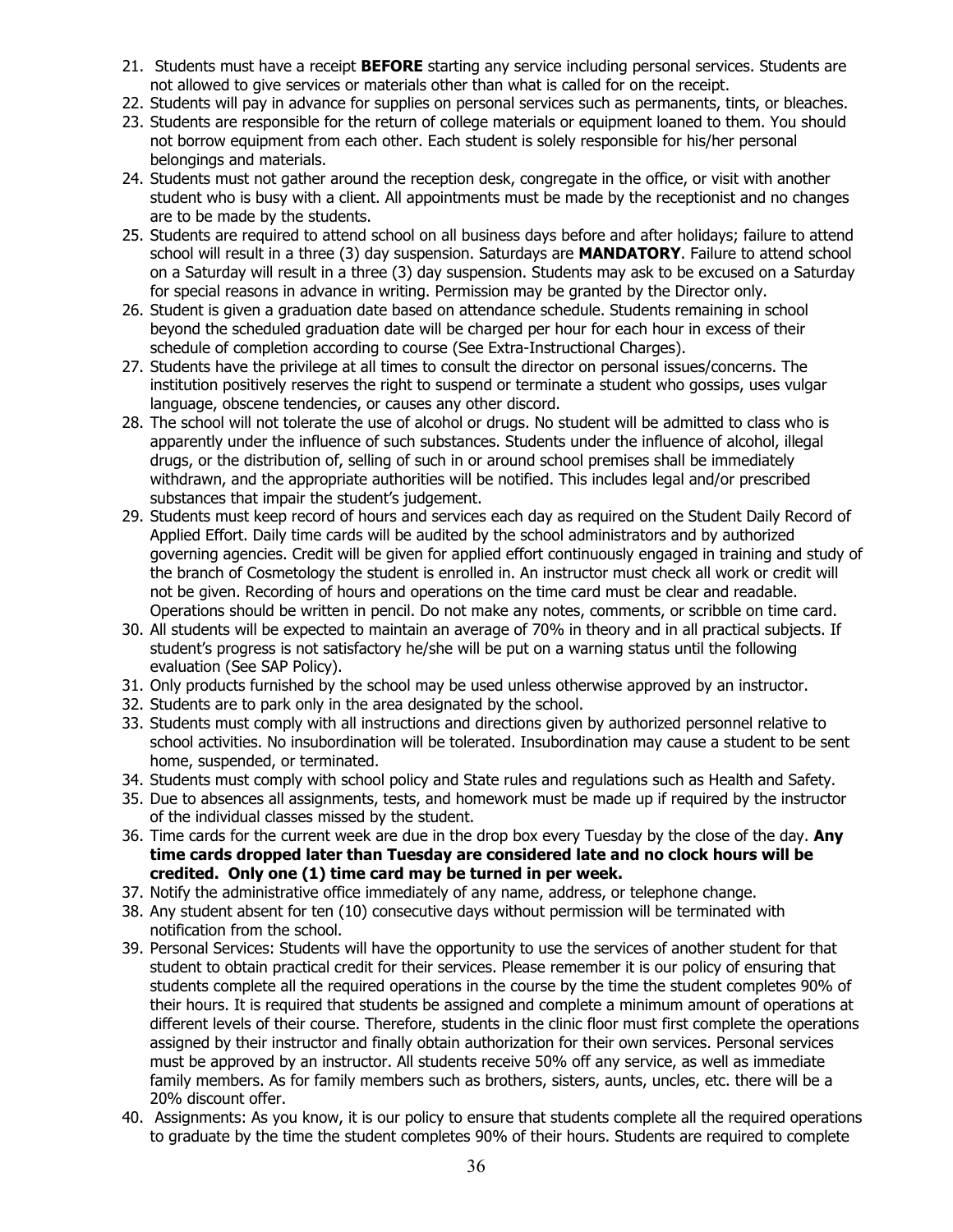three (3) operations before receiving services from another student. Our goal with this procedure is to force our students to gain speed in the completion of operations. In the beauty field, a Cosmetologist is expected to be excellent and fast when taking care of his/her clients. Students may be assigned to provide more than one operation to the same patron. This once again simulates the working demands at a beauty salon as if you were dealing with your own clients, students may not refuse assignments. All students must receive an equal opportunity to work with clients. All assignment sheets must be turned in on time and completed with instructor's initials. Students attending four (4) hours or less a day must complete 8 out of 10 assignments. Students attending more than four (4) hours a day must complete 10 out of 10 assignments. Freshman students are not required to complete assignment sheets.

- 41. Fire Drills: During this time, you are in class even though you may be outside for a few minutes during the drill. This rule applies to students, faculty and staff.
- 42. Reconciliation of Hours: Students that need to have their hours reviewed for accuracy need to make an appointment with the admissions office.
- 43. Late Charges: A late fee of \$25.00 will be accrued the following business day payment is not received on scheduled payment date. Students will not be allowed to clock-in until payment and late fees are received.
- 44. All students are prohibited from possessing firearms, explosives, or weapons on school property. Appropriate authorities will be notified.
- 45. Physical and/or verbal threats of violence will not be tolerated against any student, client, staff member, or administrative member. Appropriate authorities will be notified.
- 46. All students must avoid any action or conduct which could be viewed as sexual harassment. Any offensive or inappropriate sexual behavior will not be allowed. Sexual harassment includes unwelcome sexual advances, requests for sexual favors, and other verbal or physical conduct of a sexually harassing nature.
- 47. Students must not provide or solicit services to D'Lacreme School of Cosmetology and Barbering clients outside of school.
- 48. Students must make productive use of their time while at school to receive credit for time.
- 49. Students are not allowed to sell any type of merchandise to anyone on school premises.

50. Students found to be stealing or abusing property/products will be suspended and/or terminated. Appropriate authorities will be notified.

#### **These rules are designed to form excellent work ethics and attendance similar to that demanded in the actual beauty field.**

#### **Failure to observe the above rules and regulations may subject the student to termination from the school.**

- **1 Verbal Warning**
- **1 Counseling Report**
- **3 Student Violation Notices**

**On the third student violation notice, student will be suspended for three (3) days. After two (2) suspensions, student may be terminated from school. Violation notices re-start quarterly.**

## **STUDENT RIGHTS AND RESPONSIBILITIES**

The student has the right to ask the school the following:

- 1. The name of its approval and licensing organizations.
- 2. About its programs, laboratory and other physical facilities and its faculty.
- 3. The cost of attending and the policy on refunds to students who drop out.
- 4. What financial assistance is available, including information on all federal, state, local, private and institutional financial aid programs.
- 5. How the school determines whether you are making satisfactory progress and what happens if you are not.
- 6. What special facilities and services are available to the handicapped.

It is the student's responsibility to: